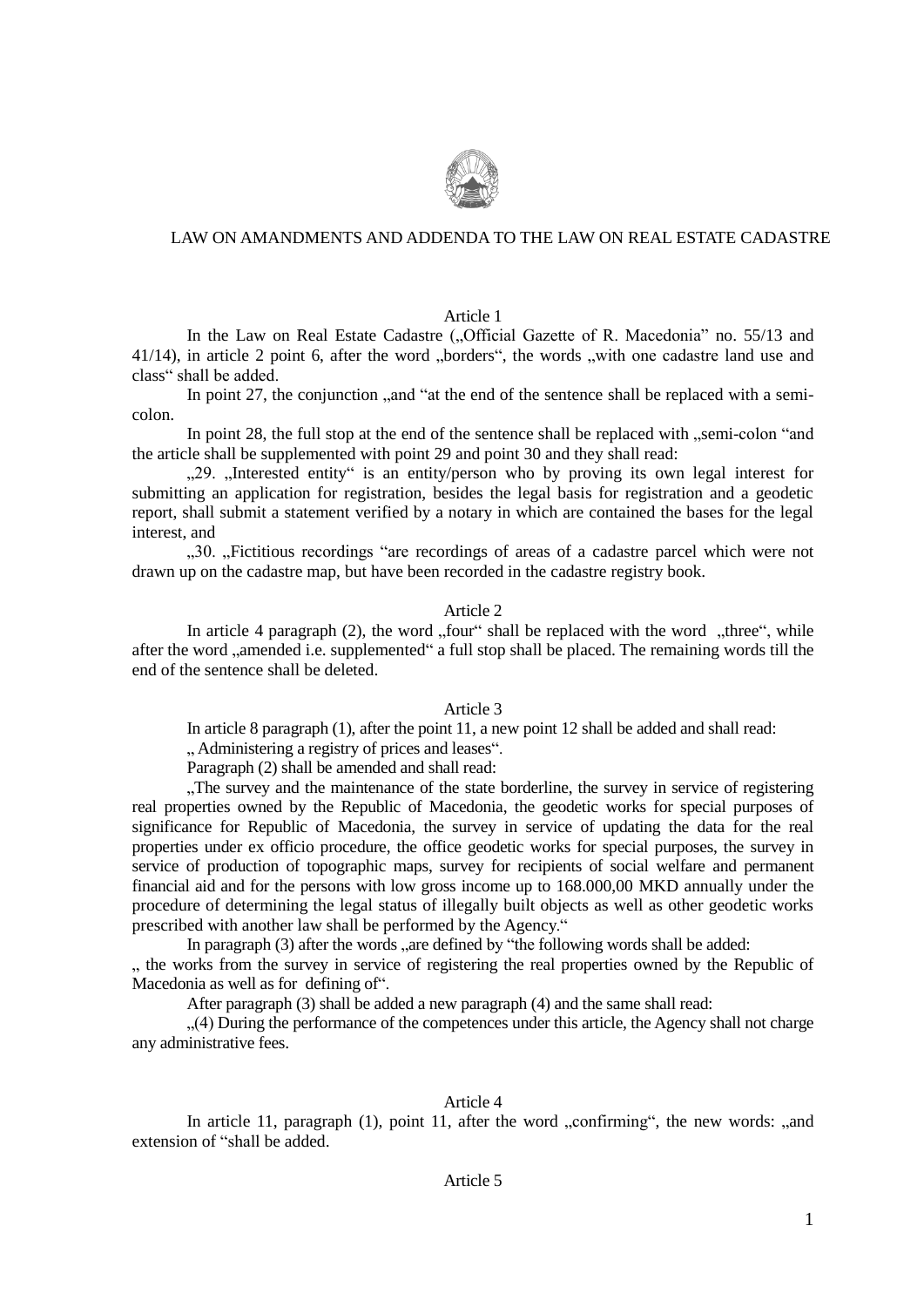In article 27, paragraph (1), after the words "Spatial Unit Registry," the words "Register of prices and leases," shall be added.

### Article 6

In article 68, paragraph  $(2)$ , point 3, the conjunction  $\ldots$  and "shall be replaces with a comma and a new point 4 shall be added and shall read:

".  $-d$ ata for the year of construction, year of reconstruction and construction material and".

## Article 7

In article 76 after paragraph (5) a new paragraph (6) shall be added and shall read: ...(6) Fertile land and natural unfertile land shall be shall be classified as agricultural land while the artificial unfertile land shall be classified as construction land."

Paragraph (6) and (7) shall become paragraph (7) and (8).

#### Article 8

In article 83 after paragraph (3) a new paragraph (4) shall be added and shall read:

 $(4)$  During the digitalization of the cadastre maps, for the cadastre parcels for which the data for the real property right holders in the cadastre registry book are copied from the land cadastre on the basis of fictitious recordings, the area of the cadastre parcel shall be recorded as the area which results from the digitized cadastre map while the data for the right holders are to be recorded in an equally ideal part."

Paragraphs  $(4)$ ,  $(5)$ ,  $(6)$  and  $(7)$  shall become paragraphs  $(5)$ ,  $(6)$ ,  $(7)$  and  $(8)$ .

## Article 9

In article 104, paragraphs (2) and (3) shall be deleted. Paragraph (4) shall become paragraph (2).

## Article 10

The title before article 108 and the article 108 shall be modified and shall read:

## **"Conditions for sitting the exam for acquiring a license for authorized surveyor**

### Article 108

(1) Authorized surveyor may become any person that has passed the exam for acquiring a license for authorized surveyor.

(2) The exam for acquiring a license for authorized surveyor may be sited by the person meeting the following conditions:

- is a citizen of the Republic of Macedonia;
- have completed VII/1 level of geodesy studies or have obtained at least 300 credit points according to the European Credit Transfer System (ECTS) from the field of geodesy,
- have at least two years of work experience in the field of geodetic works after meeting the conditions in point 2 of this paragraph;

(3) The Agency shall record the licenses issued to the authorized surveyors in the Register of Authorized Surveyors administered by the Agency.

# Article 11

After article 108, 12 new titles and 12 new articles shall be added: 108-а, 108-b, 108-c, 108-d, 108-e, 108-f, 108-g, 108-h, 108-i, 108-j, 108-k and 108-l and they shall read: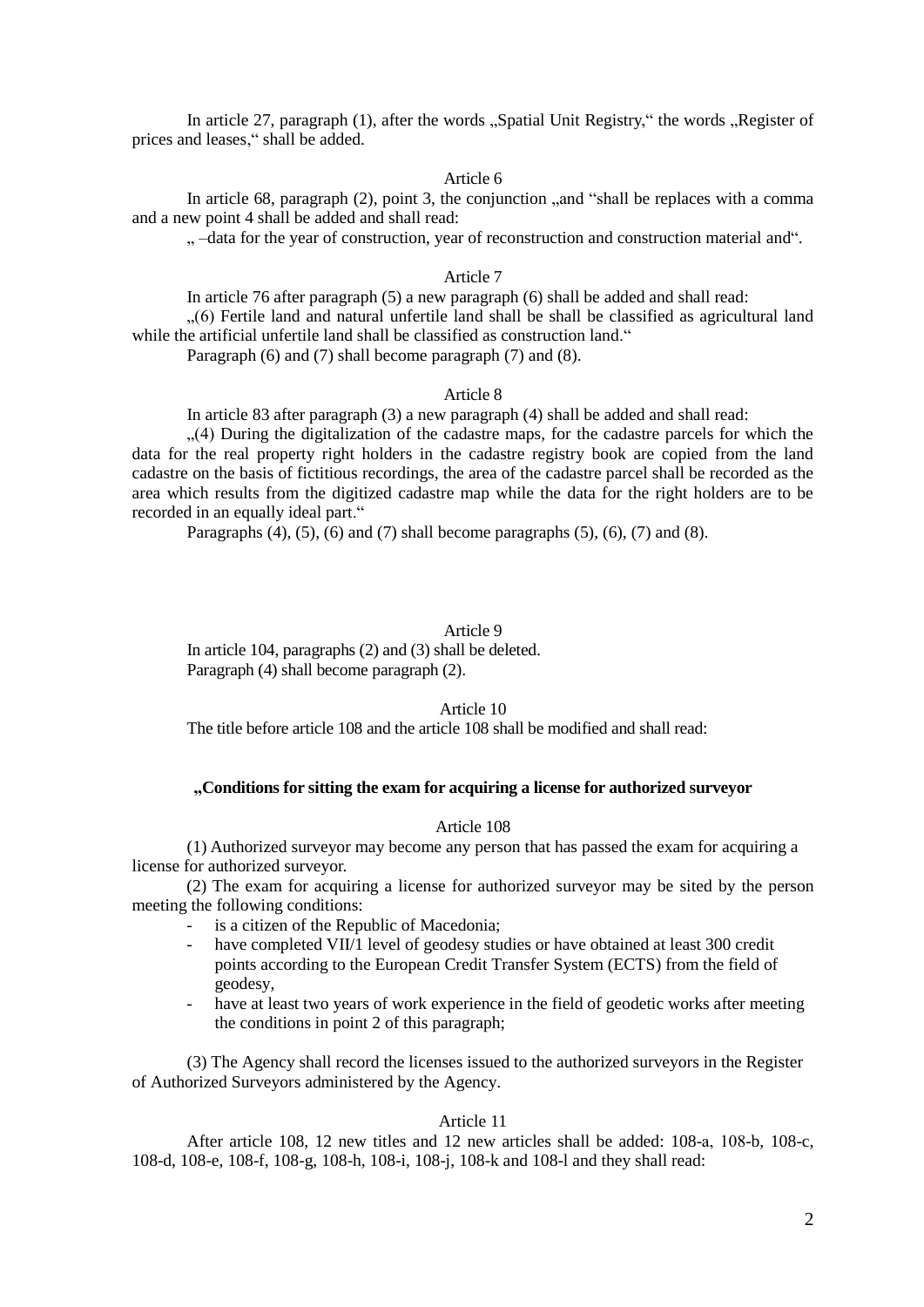## "**Parts of the exam, areas and program**

Article 108-а

(1) The exam is comprised of two parts as follows:

- First part (theoretical part), to evaluate the theoretical knowledge of the candidates and

- Second part (case study), to evaluate the capability of the candidates on the application of the laws in practice.

(2) The first part of the exam stipulated in paragraph (1) of this article shall be sited by electronic means, by answering a number of questions in the form of electronic test sitting on a computer.

(3) The first part of the exam shall refer to the following areas:

1) Basic geodetic works and cartography,

2) Cadastre maps and maps of infrastructure objects,

3) Survey, geodetic works for special purposes, geodetic reports and electronic log-book,

and

4) real estate cadastre and arrangement and management of real properties.

(4) The second part of the exam is consisted of:

- description of individual case from the area stipulated in paragraph (3) point 2) of this article (first case study) and from the area stipulated in paragraph (3) point 3) of this article (second case study), and

- questions which the candidates needs to answer on the basis of the analysis of the case studies.

(5) The exam can be sited at least twice a year according to the program which contains the curriculum, the provisions and the literature.

## **Establishment of database of questions for sitting the exam**

#### Article 108-b

(1) The databases of questions for the first and the data bases of the case studies for the second part of the exam stipulated in article 108-a of this law shall be produced by:

- two professors in the area of geodesy, Assigned by the Dean of the educational institution in the area of geodesy,

- five persons employed in the Agency, assigned by the Director of the Agency, out of which:

- three persons with completed VII/1 level of studies in geodesy or acquired at least 300 credits according to the ECTS in the area of geodesy, with licenses for authorized surveyors and with at least six years of working experience in geodesy, and

- two persons with completed VII/1 level of studies in law or acquired at least 300 credits according to the ECTS in the area of law and with at least six years of working experience in the area of law.

(2) The questions for the first part of the exam and the questions and the case studies from the second part of the exam shall be verified by a Commission comprised of:

- two representatives assigned by the Steering Board of the Chamber of sole proprietorsauthorized surveyors and trade companies for geodetic works in the area of geodesy with completed VII/1 level of studies in geodesy or acquired at least 300 credits according to the ECTS in the area of geodesy.

-three representatives from the Agency, out of which two with completed VII/1 level of studies in geodesy or acquired at least 300 credits according to the ECTS in the area of geodesy, with license for authorized surveyor and with at least ten years of working experience in geodesy and one representative with completed VII/1 level of studies in law or acquired at least 300 credits according to the ECTS in the area of law and at least 10 years of working experience in law, all assigned by the Director of the Agency.

(3) During the establishment of the Commission stipulated in (2) of this article, the principle of adequate and just representation must be taken under consideration.

(4) The commission stipulated in paragraph (2) of this article shall perform review and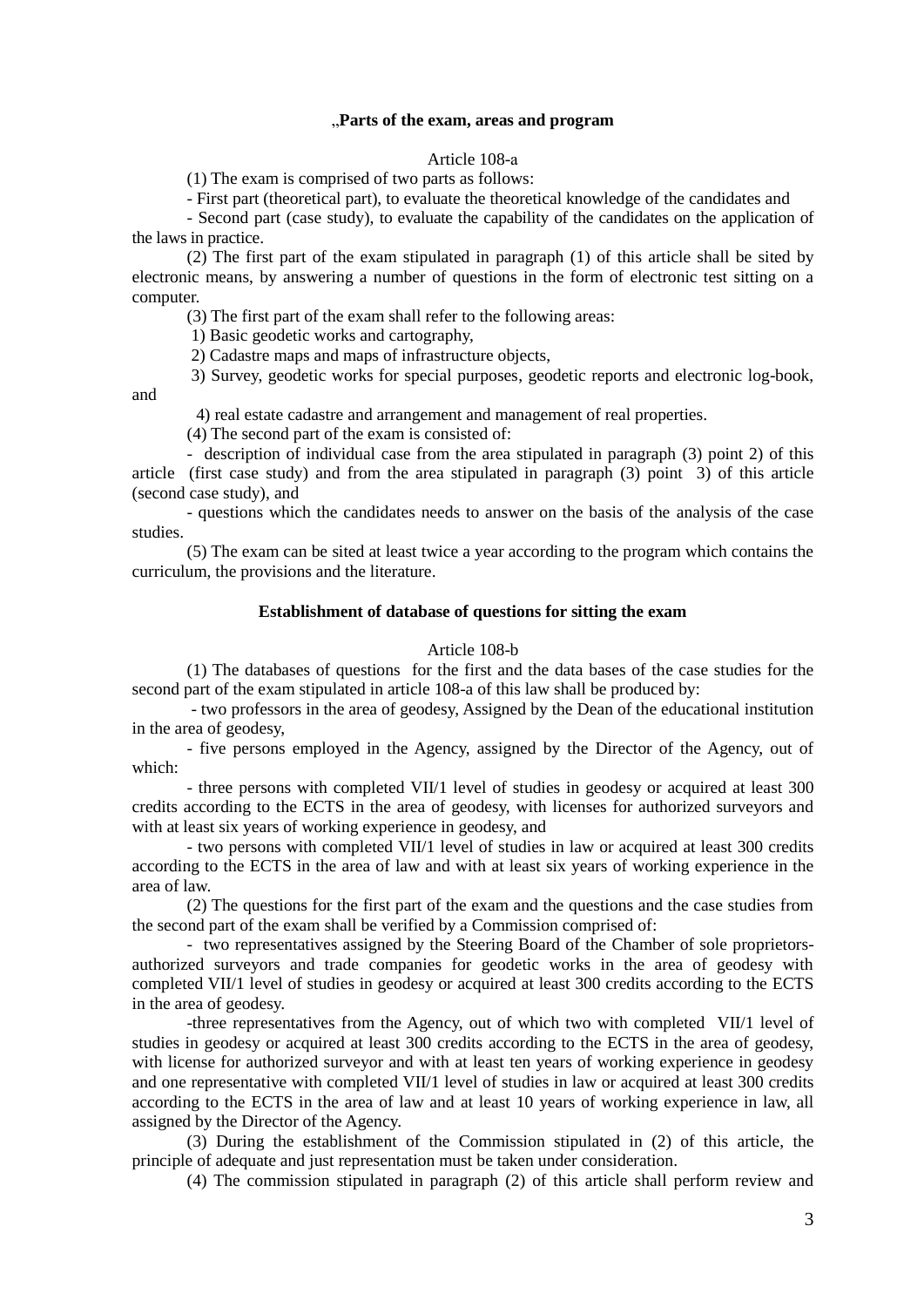updating of the databases of questions and the databases of case studies, at least once a year.

(5) During the review, the Commission shall take under special consideration the changes in the regulation i.e. provisions on which the question is based i.e. the case, the number of candidates which were answering the question, the success rate in answering the questions as well as other criteria which might influence the improvement of the quality of the databases of questions.

(6) On the basis of the performed review and updating the databases of questions and the databases of case studies, the Commission shall decide which questions and case studies might by modified or completely removed from the databases.

(7) The individuals stipulated in paragraph (1) of this article and the members of the Commission for verification stipulated in paragraph (2) of this article have right to financial compensation which is to be determined by the Steering Board of the Agency.

(8) The level of the financial compensation stipulated in paragraph (7) of this article shall be determined on the basis of the number of prepared questions and case studies as well as the complexity of the subject matter.

(9) The annual amount of the financial compensation stipulated in paragraph (7) of this article must not exceed the level of three average monthly gross salaries in Republic of Macedonia from the previous year, published by the State Statistics Office.

## **Application for sitting the exam and processing the application**

### Article 108-c

(1) The application for sitting the exam shall be submitted by the candidate to the Agency.

(2) Along with the application for sitting the exam, the candidate is obliged to submit evidence for meeting the conditions for sitting the exam prescribed by this law.

(3) The Director of the Agency or an individual authorized by the Director shall enact a decision whether the candidate meets the conditions for sitting the exam.

(4) Against the decision which resulted in rejection of the application for sitting the exam, the candidate may initiate an administrative dispute before the relevant court with a period of 30 days from the receipt of the decision.

(5) The candidate whose application for sitting the exam has been approved shall be instructed on the time and the place of sitting the exam. The candidate shall be notified of the time and the place of sitting the exam within a period 8 days the latest prior sitting the exam.

(6) The candidate shall be enabled to take the exam on the next exam date following the day of the approval of the application for sitting the exam.

## **Works related to conducting the exam**

#### Article 108-d

(1) The expert and administrative works for the needs of conducting the exam shall be performed by the Agency while the exam in technical sense shall be conducted by a legal entity registered in the Central Registry, selected by the Agency.

(2) The exam shall be conducted in a room/facility for sitting exams, specially equipped with material-technical and IT equipment, internet connection and equipment for recording the actual sitting of the exam.

(3) The public shall be informed of the date and the time of sitting the exam at least three days before conducting of the exam.

(4) The sitting of the exam shall be recorded and shall be live broadcasted at the web-page of the Agency. If due to technical reasons the recording is interrupted, the tape of the entire sitting of the exam shall be uploaded on the web-page of the Agency.

(5) The room i.e. facility where the exam will be conducted shall be attended by two representatives of the Agency, one representative from the Chamber of sole proprietors authorized surveyors and trade companies for geodetic works, one representative from the Government of the Republic of Macedonia and one representative of the Ministry of Information Society and Administration (IT expert).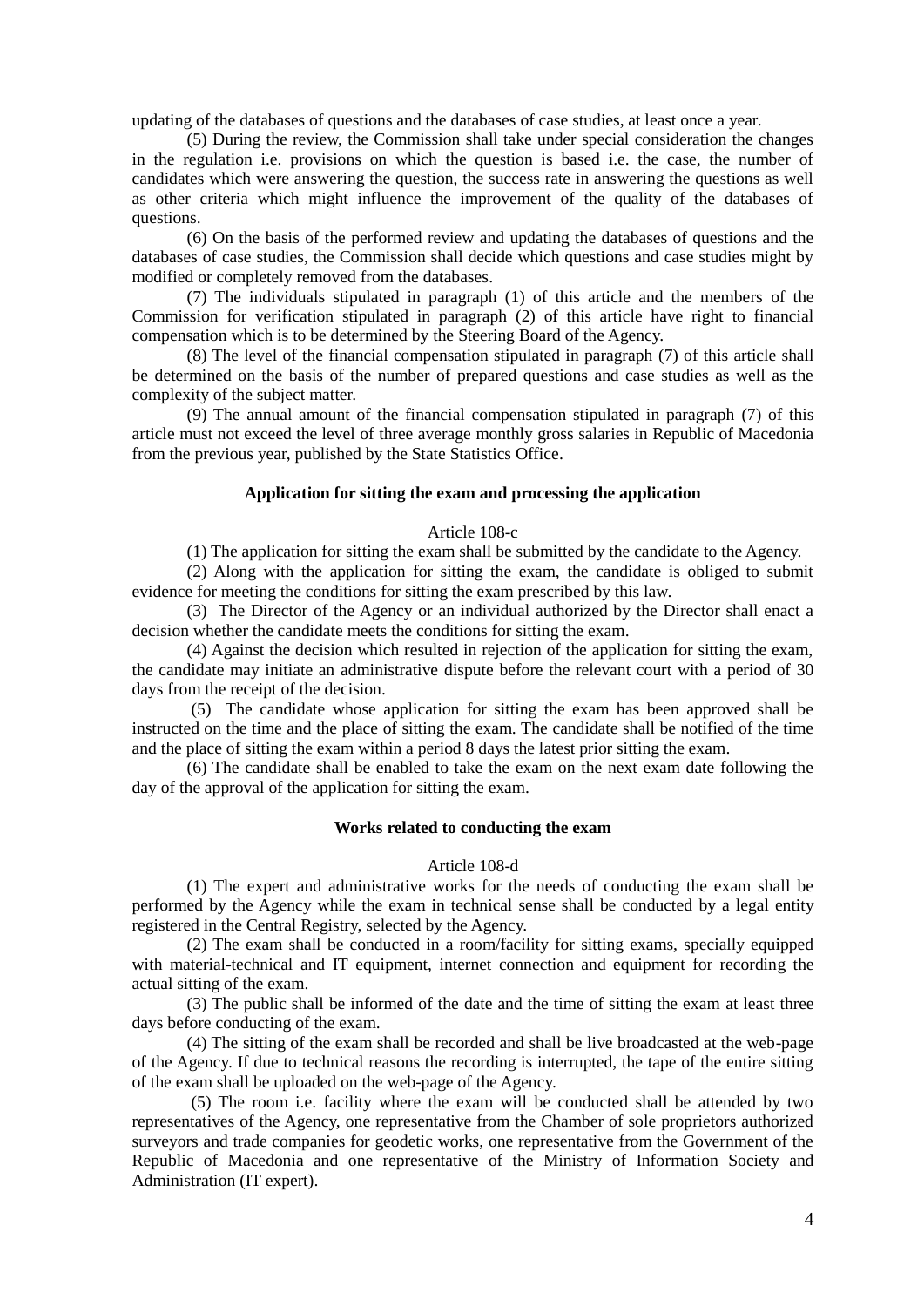# **Manner of sitting the exam**

### Article 108-e

(1) Before the start of sitting of the exam, a representative from the Agency shall identify i.e. confirm the identity of the candidate by inspecting the Identification Card of the candidate.

(2) During the sitting of the first part of the exam, the candidate shall not be allowed to use laws, laws with comments and clarifications, mobile phones, hand-held computer devices and other technical and IT means, previously prepared objects and similar.

(3) During the sitting of the second part of the exam, the candidate shall be only allowed to use laws (without comments and clarifications) available in electronic version located in the personal computer on which the candidate will sit the exam.

(4) During the sitting of the first and second part of the exam, the candidate shall not be allowed to contact i.e. communicate with other candidates or persons, except with the IT expert stipulated in article 108-d paragraph (5) of this law, in case of technical issues with the personal computer.

(5) If the technical issues with the personal computer are rectified in a period of five minutes, the exam shall continue. However, if the technical issues are not rectified within the said period, the exam for this candidate shall be suspended and shall be held within a period of maximum three days from the suspension of the exam.

(6) If technical issues appear with more than five personal computers and the issues are not rectified within a period of 5 minutes, the exam shall be suspended for all candidates sitting the exam and the same will take place within a period of at least three days from the day of suspending the exam.

(7) During the exam of the first and the second part of the exam, if the candidate acts against the paragraphs (2), (3) and (4) of this article, he/she will not be allowed to continue with the sitting of the exam at the present date.

(8) In cases of paragraph (7) of this article, it shall be considered that the candidate has not passed the exam and the same shall be defined in the Minutes for the sitting of the exam.

(9) During the sitting of the exam, the authorized representatives stipulated in article 108-d paragraph (5) of this law are not allowed to stand next to the candidate for more than 5 seconds, except in case of rectifying technical issues when they are limited to 5 minutes.

## **Suspension and continuation of the exam**

## Article 108 - f

(1) During the sitting of the exam, if justifiable reasons occur due to which the candidate cannot continue with the sitting of the exam (illness, maternity leave, schooling abroad and similar), the exam will be suspended for indefinite time, which cannot be longer than six months.

(2) A decision for continuation of the exam shall be enacted by the Director of the Agency at the request of the candidate. An application/request is to be submitted within a period of eight days from the termination of the reasons for the suspension of the sitting of the exam, but within a period of six month the latest.

(3) If the candidate does not submit an application/request for continuation of the sitting of the exam within the deadline stipulated in paragraph (2) of this article, it shall be considered that the candidate failed to pass the exam.

(4) Against the decision enacted by the Director of the Agency stipulated in paragraph (2) of this article, the candidate can initiate an administrative dispute in front of the relevant court within a period of 30 days from the day of the receipt of the decision.

(5) During the continuation of the sitting of the exam, the candidate will not sit the part of the exam which he/she has already sited.

#### **First and second part of the exam**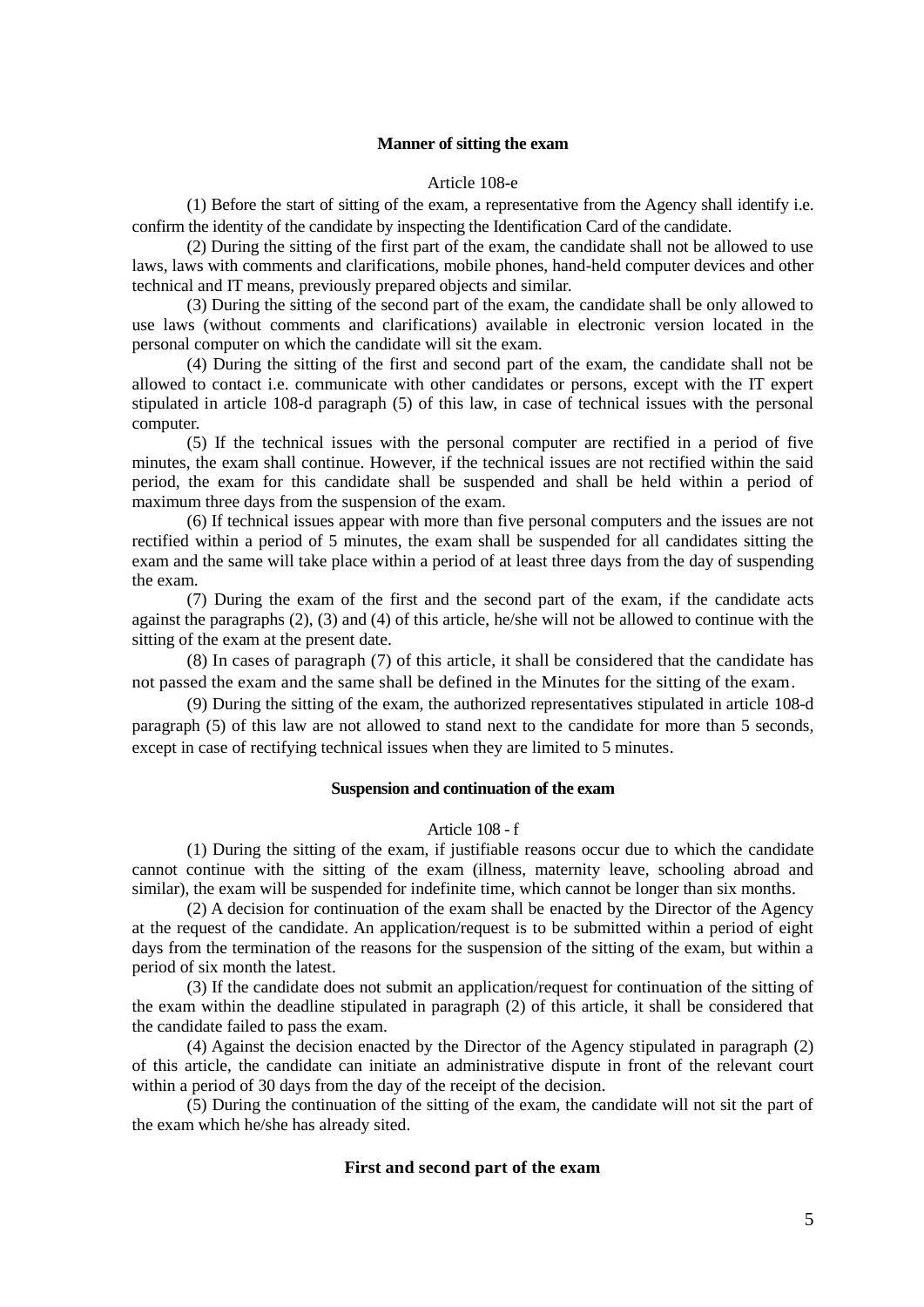## Article 108 - g

 (1) The exam will start with the sitting of the first part (theoretical part) followed by the second part (case studies).

 (2) The second part shall be sited within a period of at least 15 days after the successful sitting of the first part.

 (3) The first part of the exam shall be sited for each of the areas stipulated in article 108-а of this law and shall contain at least 15 questions for each of the areas with five options to choose from, out of which one option is correct, two are similar, one is slightly incorrect (by choosing this option the candidate losses smaller number of points) and one option is completely incorrect (by choosing this option the candidate losses bigger number of points).

 (4) Condition to sit the second part of the exam is for the candidate to pass the first part of the exam in maximum of three consecutive sessions.

 (5) If the candidate has failed to pass the first part of the exam in compliance with paragraph (4) of this article, it shall be considered that the candidate has not passed the exam.

 (6) The second part of the exam is comprised of two case studies based on the area or subject matter stipulated in article 108-а paragraph (3) point 2) of this law (first case study) and the area or subject matter stipulated in article 108-а paragraph (3) point 3) of this law (second case study).

 (7) The questions which are an integral part of the case studies are from the area on which the case study is based on and they have ten possible options as answers out of which one is the correct one, five are similar and four are different.

 (8) The candidate must pass the second part of the exam in two consecutive sessions after the completion of the first part of the exam.

 (9) If the candidate has failed to pass the second part of the exam, it shall be considered that he/she has failed to pass the exam.

## **Points awarded for the questions and sole electronic system for sitting the exam**

#### Article 108 - h

(1) The sitting of the first part of the exam shall be carried out by answering a certain number of questions in a form of solving an electronic test on a personal computer.

(2) The questions on the test, depending on their complexity, shall be awarded with points determined with the test.

(3) The sitting of the second part of the exam shall be carried out by analyzing case studies and by answering a certain number of questions resulting from the case studies, in form of an electronic software solution (hereinafter referred to as electronic case study).

(4) The questions from the case study, depending on their complexity, shall be awarded with points determined in the case study.

(5) The questions comprised in the tests for sitting the first part of the exam and their answers as well as the case studies and the questions resulting from the case studies and their answers shall be safe-kept in the sole electronic system for sitting the exam.

(6) The electronic system stipulated in paragraph (5) of this article also comprises publicly available database of at least 200 questions for each area as well as publicly available database of at least 50 case studies for the needs of the second part of the exam.

(7) The electronic system also comprises indications to the regulative/provisions and the literature which comprise the answers to the questions from the first part of the exam and the provisions for the second part of the exam.

(8) The number of questions and the case studies in the databases stipulated in paragraph (6) of this article shall be increased by 10 % on annual basis.

(9) The results from sitting the first part and the second part of the exam shall be made available to the candidate on the computer on which the candidate sited the exam, immediately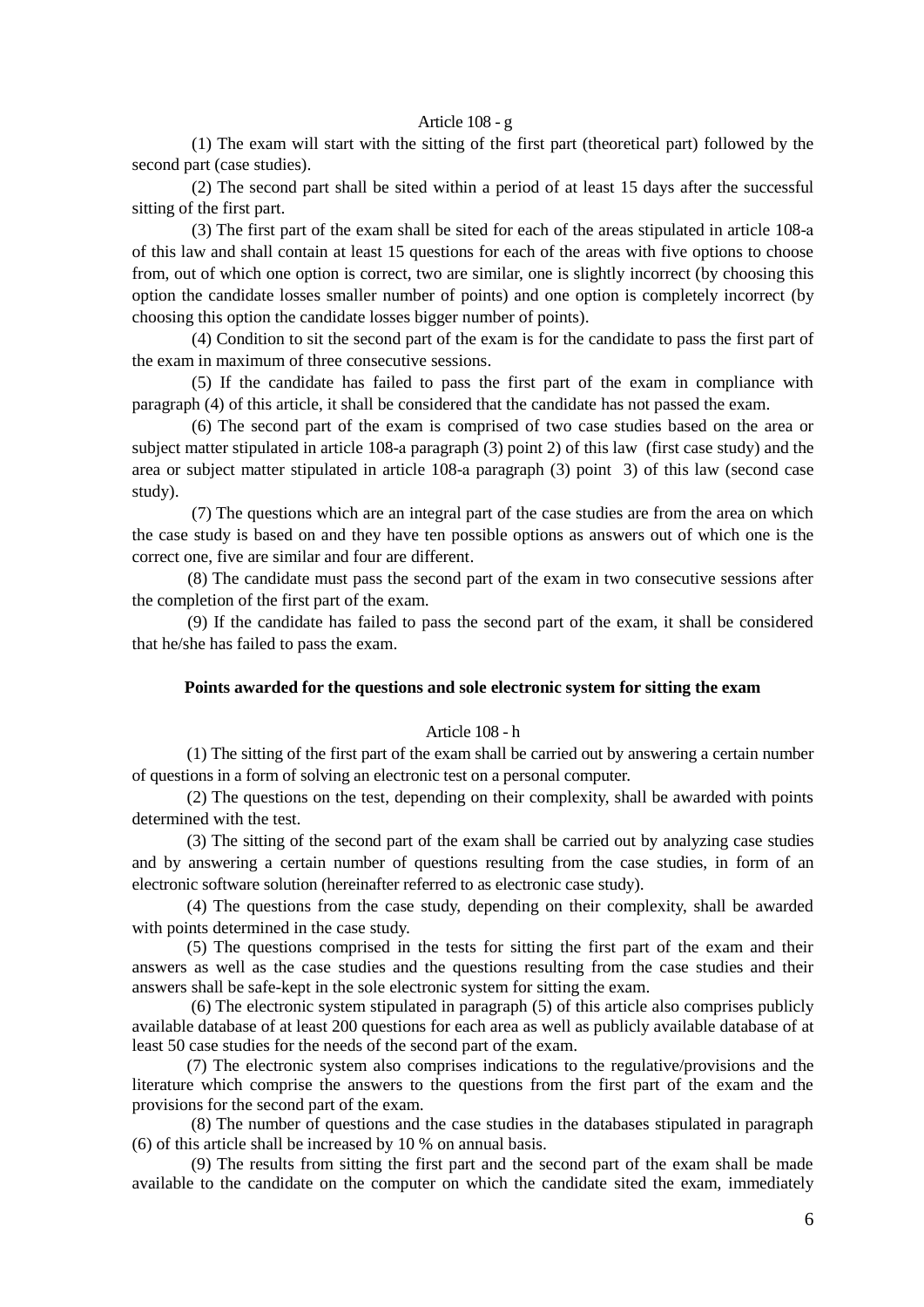after completion of the exam.

#### **Access code, suspension and continuation of the exam**

### Article 108-i

(1) On the day of sitting the first i.e. the second part of the exam, representative of the Agency shall provide the candidate with an access code i.e. password which allows the candidate to access the electronic system stipulated on article 108-h paragraph (5) of this law.

(2) After obtaining access, the candidate will receive an electronic test for the first part of the exam i.e. electronic case studies for the second part of the exam which shall be computer generated and whose content by random choice is determined by the software of the electronic system stipulated in article 108-h paragraph (5) of this law, from the databases stipulated in article 108-h paragraph (6) of this law.

(3) The first and the second part of the exam contain a guideline for the manner of doing the test. A representative of the Agency, before the start of the exam, shall provide a clarification to all the candidates.

(4) The electronic system for sitting of the exam cannot allow the existence of an identical content of an electronic test for the first part of the exam i.e. an electronic study case for the second part of the exam in one session for more than one candidate.

(5) In case of inability to convey the first or the second part of the exam due to reasons which led to technical inability for the functioning of the electronic system stipulated in article 108 h paragraph (5) of this law, the sitting of the exam shall be terminated i.e. suspended.

(6) If the reasons stipulated in paragraph (5) of this article are rectified within a period of 60 minutes from the termination i.e. suspension of the exam, the same shall be continued immediately after the technical inability has been rectified.

(7) If the reasons stipulated in paragraph (5) of this article are not rectified within the deadline stipulated in paragraph (6) of this article, the exam shall be rescheduled for another date.

### **Duration of the exam**

#### Article 108-j

(1) The total time determined for answering the questions from the first part of the test for sitting of the exam shall be 45 minutes for each of the areas stated in article 108-а paragraph (3 ) of this law.

(2) It shall be considered that the candidate has passed the exam if he/she has answered accurately to the questions amounting at least 70% of the total number of foreseen positive points.

(3) The total time determined for answering the questions for each case study from the second part of the exam shall be 45 minutes.

(4) It shall be considered that the candidate has passed the exam if he/she has answered accurately to the questions from each of the case studies amounting at least 70% of the total number of foreseen positive points.

### **Authorization and audit of the carried out exams**

## Article 108-k

(1) The candidates that have passed the exam shall be issued with an authorization within a period of 15 days from the day of completing the exam.

(2) At the request of the candidate, the Agency shall inform the candidate of the maid errors in the test while sitting the exam by giving the candidate a direct insight to the test.

(3) The tests and the case studies are used and are given to the candidate only during the time for sitting the exam.

(4) The materials from the held exams, especially paper versions from the tests and case studies for sitting the exam and the specimen for checking the accuracy of the answers on the test and the case studies as well as the recordings of the carried out exams are to be safe-kept in the Agency.

(5) The Director of the Agency shall establish a Commission for audit of the held exams. In its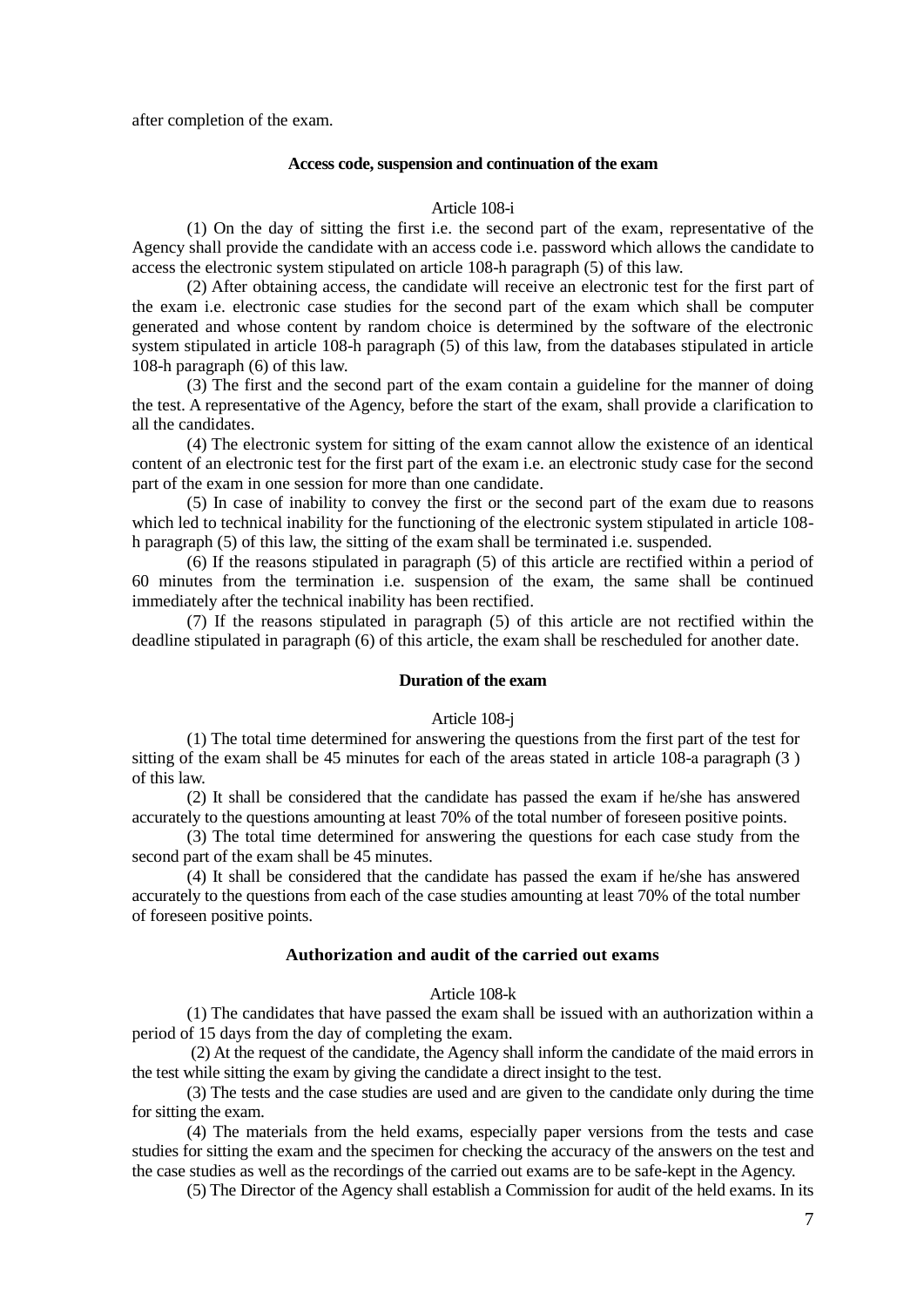work, the Commission shall use the materials stipulated in paragraph (4) of this article. The commission, besides the representative from the Agency, shall be comprised of a representative from the Chamber of sole proprietors – authorized surveyors and trade companies for geodetic works, a representative from the Government of R. Macedonia and an IT expert from the Ministry of Information Society and Administration, appointed by the Government of R. Macedonia.

(6) The commission stipulated in paragraph (5) of this article shall meet at least once a year and shall perform audit of the manner of conveying of at least two exams held in the current year.

(7) The commission has a right to perform audit also of the manner of conveying the exams held in the last 5 years from the day of holding the meeting of the commission, but not before the day of enforcement of this law.

(8)If the commission identifies irregularities in the conveyance of the exam by individuals in reference to article 108-e paragraph (2) of this law, the commission shall propose deprival of the authorization stipulated in paragraph (1) of this article.

(9) The Director shall enact a Decision for deprival of the authorization on the basis of the proposal by the Commission within a period of 3 days from the receipt of the proposal.

(10) Against the Decision stipulated in paragraph (9) of this article, the candidate can lodge an administrative dispute before the relevant court within a period of 30 days from the receipt of the decision.

#### **Fees/costs for sitting the exam**

## Article 108-l

(1) The fees/cost for sitting the exam shall be borne by the candidate.

(2) The amount of the fees/cost stipulated in paragraph (1) of this article shall be determined by the Steering Board of the Agency on the basis of the actually made costs for sitting the exam, necessary for conveyance of the first and the second part of the exam, the preparation of the databases of questions, the conveyance of the electronic test, the preparation of the materials and invitations and the preparation of the authorizations.

(3) The fees/costs for sitting of the exam shall be paid to the account of own resources of the Agency.

(4) If the fees/costs are not paid to the adequate account of the Agency at least 15 days before the day determined for sitting the exam, the candidate shall not be allowed to take the exam.

(5) If the candidate has not sited the exam within a period of one year from the day of paying the fees/costs, the paid resources shall be returned in accordance with the law."

#### Article 12

In article 109 paragraph (3), the full stop at the end of the second sentence shall be replaced with a comma and the following words shall be added: "as well as evidence of paid fees for the continuation. The holder of the authorization employed at the Agency, instead of a certificate shall submit a confirmation note for employment in the Agency."

In paragraph  $(7)$ , after the word: "confirming", the following words shall be added: "and for continuation".

# Article 13

In article 112 paragraph  $(1)$  point 9, the conjunction  $\alpha$  and "at the end of the sentence shall be replaced with a comma.

In point 10, the full stop at the sentence shall be replaced with the conjunction ...and a a new point 11 shall be added and shall read:

...-if identified that during the acquiring of the license-authorization the candidate has not meet the conditions in reference to the type and the level of education, citizenship and working experience, prescribed by law."

## Article 14

Article 113 shall be amended and shall read: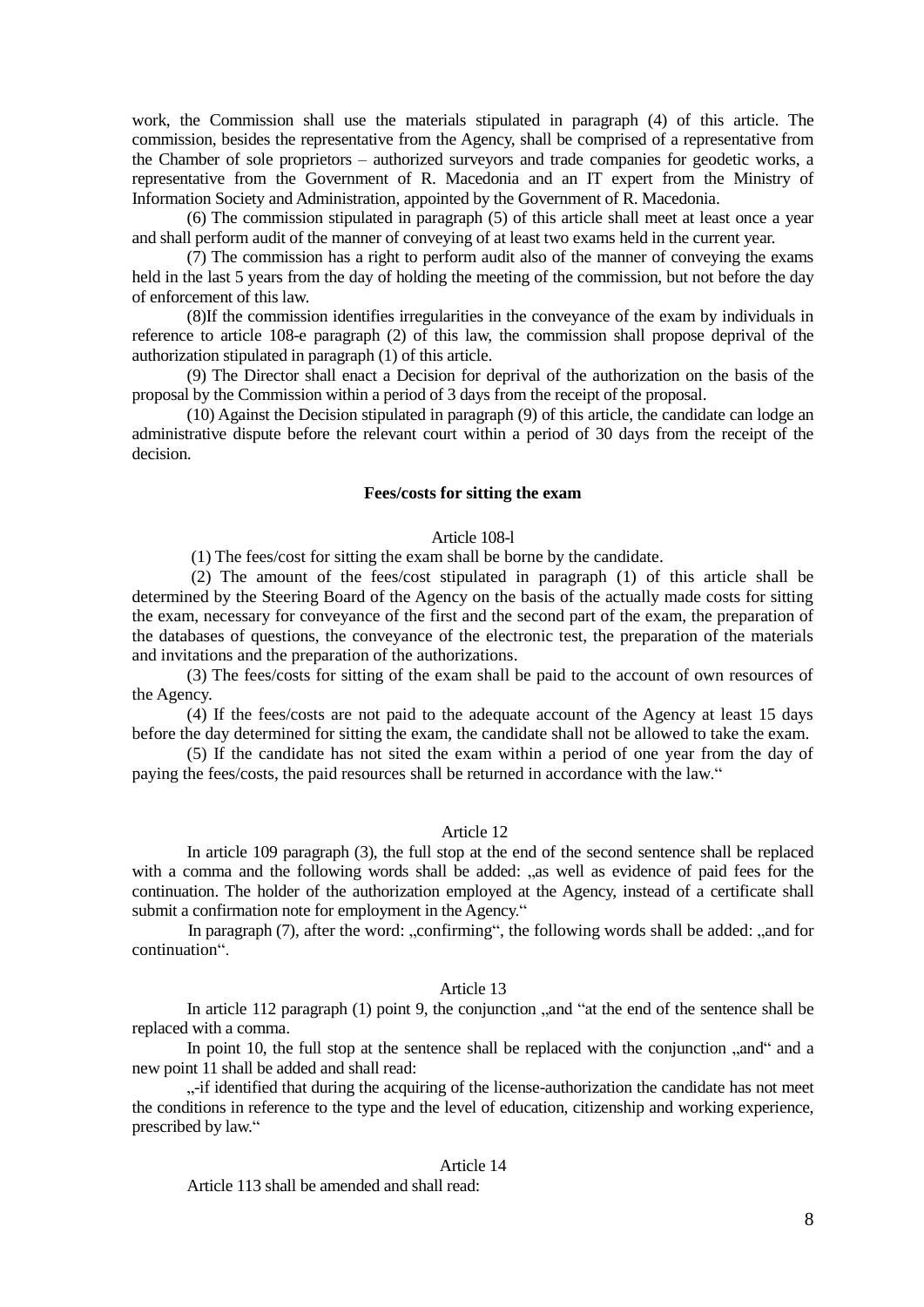$(1)$ . The authorized surveyor who has been deprived of its license in the case stipulated in article 112, paragraph 1, point 1, 2, 3, 4, 8 and 10 of this Law, cannot submit a request for sitting an exam before the expiration of the 5 year period from the date of such deprival, while the authorized surveyor who has been deprived of its license in the case stipulated in article 108-k, paragraph (8) and (9) and article 112, paragraph (1), point 11 of this law cannot submit a request for sitting an exam before the expiration of a one year period from the day of such deprival.

(2) In order to acquire a new license stipulated in paragraph 1 of this article, the person must again pass the exam for acquiring a license for authorized surveyor under the conditions prescribed by this Law."

## Article 15

Article 116 shall be amended and shall read:

..., The program for sitting the exam for license for authorized surveyor, the criteria in reference to the conditions of the facilities and the material-technical and IT equipment in the facilities for sitting the exam, the manner of awarding points for the first and the second part of the exam, the form and the content of the license for authorized surveyor as well as the form, the content and the manner of administering the Registry of authorized surveyors shall be prescribed by the Steering Board of the Agency."

#### Article 16

In article 119 paragraph  $(1)$  point 1, the word " $/$ branch office" shall be deleted.

### Article 17

In article 121, in point 2, the conjunction  $\alpha$ , and  $\alpha$  at the end of the sentence shall be replaced with a comma and a new point 3 shall be added and shall read:

 $\ldots$ - to place/put up the Tariff List stipulated in article 125 of this law at a visible place in their headquarters as well as in their branch office, if they have one and".

### Article 18

In article 123, paragraph (2), the words "for special purposes"shall be deleted.

#### Article 19

In article 129, after point 4, two new points 5 and 6 shall be added and they shall read:

...-shall define the manner of processing the applications in cases when the sole proprietorauthorized surveyor i.e. the trade company for geodetic works shall be deleted from the Registry of sole proprietors – authorized surveyors and trade company for geodetic works,

- shall perform distribution of the unprocessed applications of the sole proprietors – authorized surveyors i.e. trade companies for geodetic works in case when they are deleted from the Registry of sole proprietors – authorized surveyors and trade company for geodetic works to sole proprietors – authorized surveyors and trade company for geodetic works which have the nearest headquarters with the headquarters of the sole proprietors – authorized surveyors and trade company for geodetic works which have been deleted from the Registry, taking into account equal distribution of the applications. "

## Article 20

After article 141, three new titles and three new articles shall be added 141-а, 141-b and 141 b and they shall read:

### **"Submission of applications for registration by entities who are conveying procedures related to real properties** Article 141-а

The enforcement agents, lease creditors and authorized entities who carry out procedures related to real properties in compliance with law, may submit to the Agency an application for registration of real properties which during the establishment of the real estate cadastre remained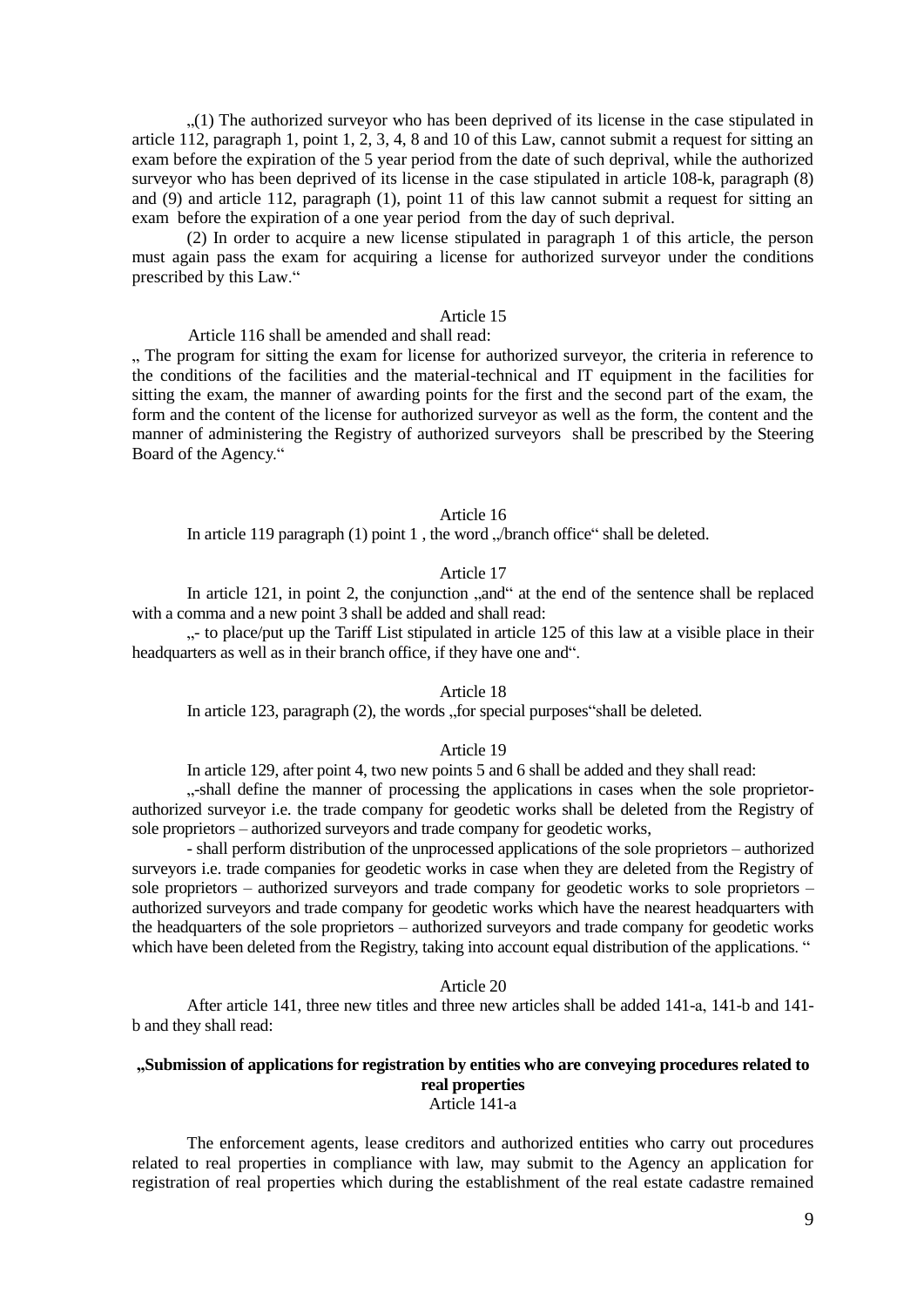with unregistered rights.

The entities stipulated in paragraph (1) of this article, along with the application must submit a legal basis for registration, a geodetic report and evidence of paid fee for the registration.

## **Registration of cadastre parcels with multiple cadastre land uses and classes** Article 141-b

The cadastre parcels which during the establishment of the real estate cadastre were registered with multiple land uses, during the maintenance of the real estate cadastre they shall be registered as cadastre parcels with a single sign for agricultural or construction land, depending on the manner of use.

The cadastre parcels which during the establishment of the real estate cadastre are registered with one cadastre land use but with more cadastre land classes, during the maintenance of the real estate cadastre they shall be registered as cadastre parcels with cadastre class that covers the biggest area of the cadastre parcel.

# **Obligation for electronic submission of applications and legal bases acquiring data** Article 141-c

The courts, the ministries, the state administration bodies, the notaries, the enforcement agents and all other entities with transferred public authorizations, are obligated to deliver via electronic means to the Agency all documents containing legal basis used as basis for registration in the real estate cadastre along with the applications for registration and the evidence of paid fee.

The sole proprietors – authorized surveyors and trade companies for geodetic works are obliged to acquire the data needed for production of geodetic reports via electronic means."

#### Article 21

In article 155 paragraph (1) after point 3 a new point 4 shall be added and shall read:

..-list for conditional registration of infrastructure object".

In paragraph (2) the words "point 1, 2, 3, 4, 5, 10, 11 and  $12^\circ$  shall be replaced with the words ", points 1, 2, 3, 4, 5, 6, 11, 12 and 13", while the words  $\mu$  points 6, 7, 8, 9, 13 and 14" shall be replaced with the words  $p$ , points 7, 8, 9, 10, 14 and 15 $\degree$ .

After paragraph (2) a new paragraph (3) shall be added and shall read:

 $(3)$  The data stipulated in paragraph (1) point 1, 2, 3, 4, 5, 6, 9 and 11 of this article which also contain data for the sole identification number of the citizen (SINC) shall be issued in a manner where the data for the SINC should not be unnecessary visible, in compliance with the provisions on protection of personal data."

### Article 22

In article 158 paragraph (2) point 1, after the comma, the following words shall be added: "with their address data as well as data for the SINC i.e. SINE (sole identification number of the entity)".

#### Article 23

After article 158, a new title and a new article158-a shall be added and shall read:

## "**List for conditional registration of an infrastructure object**

### Article 158-а

(1) List for conditional registration of an infrastructure object shall be issued for the conditionally registered right to ownership during a stage of construction.

(2) The list stipulated in paragraph (1) of this article shall contain:

-data for the individuals which have construction right in compliance with the construction permit, with their address data as well as data for the SINC i.e. SINE,

-data for the number of the infrastructure object copied from the basic design, verified by an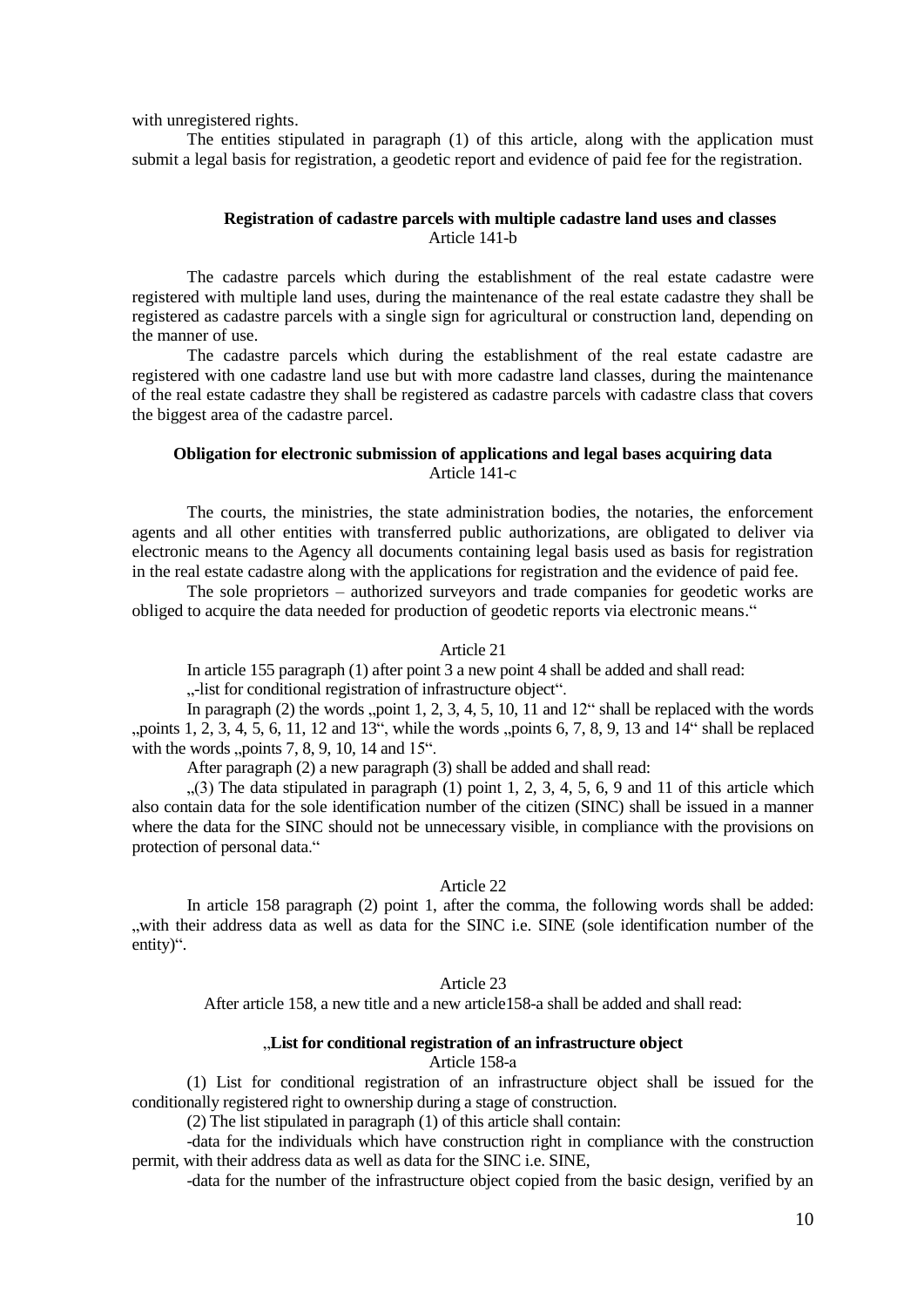authorized entity,

-sole identificator,

-name of the infrastructure object,

-descriptive and spatial data for the beginning and the end of the infrastructure object and -data for the lease right (mortgage) of the infrastructure object and of the other legal acts in reference with the recorded conditional registration.

### Article 24

In article 159 paragraph (1) point 3, the full stop shall be replaced with a comma and the following words shall be added: "with their address data as well as data for the SINS i.e. SINE. "

## Article 25

In article 160 paragraph (1) point 3, the full stop shall be replaced with a comma and the following words shall be added: " with their address data as well as data for the SINS i.e. SINE. "

### Article 26

In article 163, after the words: "proves that the person", the following words shall be added: "with data for the SINC i.e. SINE".

#### Article 27

In article 171, paragraph (3) shall be amended and shall read:

"After the expiration of six months from the day of the performed conditional registration, the conditional registration shall not result in legal action and can be deleted at the request of the holder of the ownership right of the property on which the conditional registration has been performed.

After paragraph (3), a new paragraph (4) shall be added and shall read:

 $(4)$ If the deletion of the conditional registration is not performed within the deadline stipulated in paragraph (3) of this article, the Agency, under ex officio procedure, shall delete the conditional registration."

The paragraph (4) shall become paragraph (5).

### Article 28

In article 172, paragraph (1) after the words :, which are in service of the separate part of the building", the following words shall be added :, of the other objects and of infrastructure objects,".

## Article 29

In article 173 paragraph (1) after the words  $\sin$  compliance with the law," the following words shall be added: ...lifelong care contract, gift contract in case of death.".

### Article 30

In article 174 paragraph  $(1)$ , in point 4 the conjunction  $\mathbb{R}$  and  $\mathbb{R}^n$  shall be replaced with a comma. In point 5, the full stop at the end of the sentence shall be replaced with the conjunction "and" and a new point 6 shall be added and shall read:

"-statements verified by a notary on the basis on which registration of real properties can be performed, whose submission is mandatory and prescribed with this or another law."

In paragraph  $(2)$  after the words: "this article, the right to" the word "ownership" shall be added.

## Article 31

In article 185 paragraph (3) shall be amended and shall read:

"During the comparison, if identified that there is a discrepancy in the data in compliance with article 175 paragraph (3) of this law, the application for registration shall be rejected with a notification for rejection while the infrastructure object shall be provisionally recorded in the cadastre of infrastructure objects. For the performed provisional recording, the applicant shall be notified with the notification for rejection. "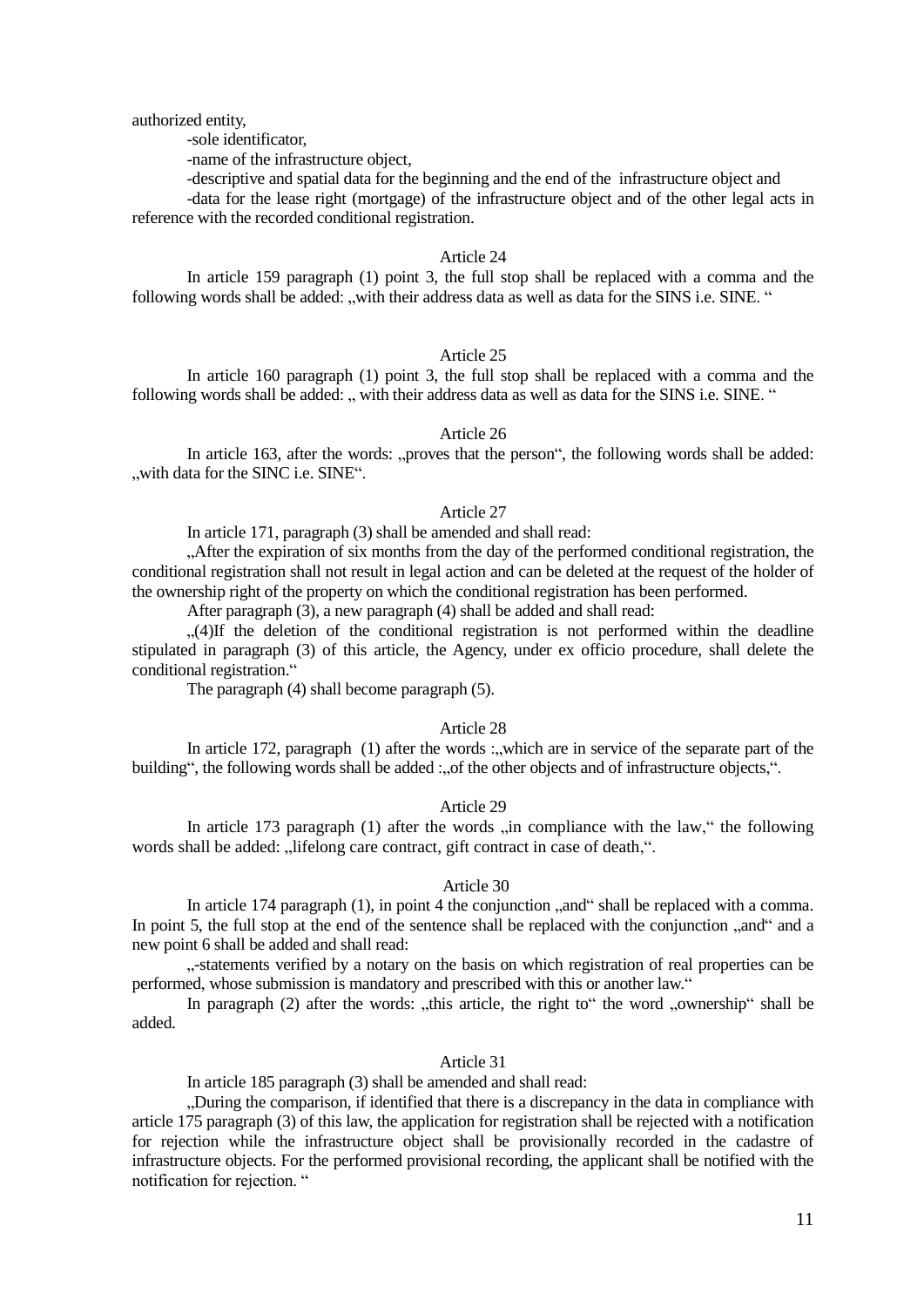## Article 32

Article 187 shall be amended and shall read:

 $(1)$  The confirmations stipulated in article 152, 153 and 184 and article 185 paragraph (2) and (3) and the notifications stipulated in article 185 paragraph (4) of this law enacted on the basis of the applications and annexes submitted in electronic form to the Agency, shall be delivered to the applicants in electronic form.

(2) The delivery/submission stipulated in paragraph (1) of this article shall be performed via the electronic counter of the Agency.

(3) As time of a properly performed submission shall be considered the time when the notifications/confirmations stipulated in paragraph (1) of this article are enacted and became available to the applicants via the electronic counter.

(4) When the applications for registration/recording on the behalf and for the benefit of the holders of the property right are submitted to the Agency via electronic means by the courts, ministries, the state administration bodies, the local self-government units, the notaries, the enforcement agents and all other entities with transferred public authorizations, the confirmations/notifications submitted to them via electronic means, they are obliged within a period no longer than three working days to submit them to the holders of the property right on whose behalf the application has been submitted.

(5) When the applications and the annexes are submitted in paper form, the confirmations are submitted to the applicants by delivery from the Agency or via mail, within a period of three days from the day of the performed registration.

(6) In case of paragraph (5) of this article, if the confirmations/notifications cannot be submitted, the submission shall be performed with a publication of the confirmations/notification at the bulletin board of the Agency and on the web-page of the Agency. In this case, the data for the SINC shall not be published. It shall be considered that the submission has been properly performed after the expiry of eight days from the day of the publication on the bulletin board or at the web-page of the Agency.

(7) For the performed registration/rejection, the applicants shall be informed via sms or e-mail depending on what has been stated in the application.

## Article 33

After article 195 a new title and a new article 195-а shall be added and shall read:

## "**Registration of real properties for which fictitious recordings were present in the land cadastre**

### Article 195-а

Upon submission of an application by a client which is to be supported by a geodetic report and a statement of consent for acceptance of the actual condition provided by the holders of the property rights which were recorded as a result of fictitious recordings in the land cadastre, verified by a notary, a registration of the real property rights can be performed in the real estate cadastre in real parts."

### Article 34

In article 196, the words "of changes" shall be deleted.

After paragraph (1) a new paragraph (2) shall be added and shall read:

 $(2)$ In case when the differences in the data for the area stipulated in paragraph (1) of this article are only due to a difference as a result of the final completion of the separate/common parts of the building (plastering, building isolation and similar), while at the same time the conditions for registration in the real estate cadastre prescribed with article 176 from the law are meet and a geodetic report has been submitted, registration shall be performed for the decreased internal area contained in the geodetic report."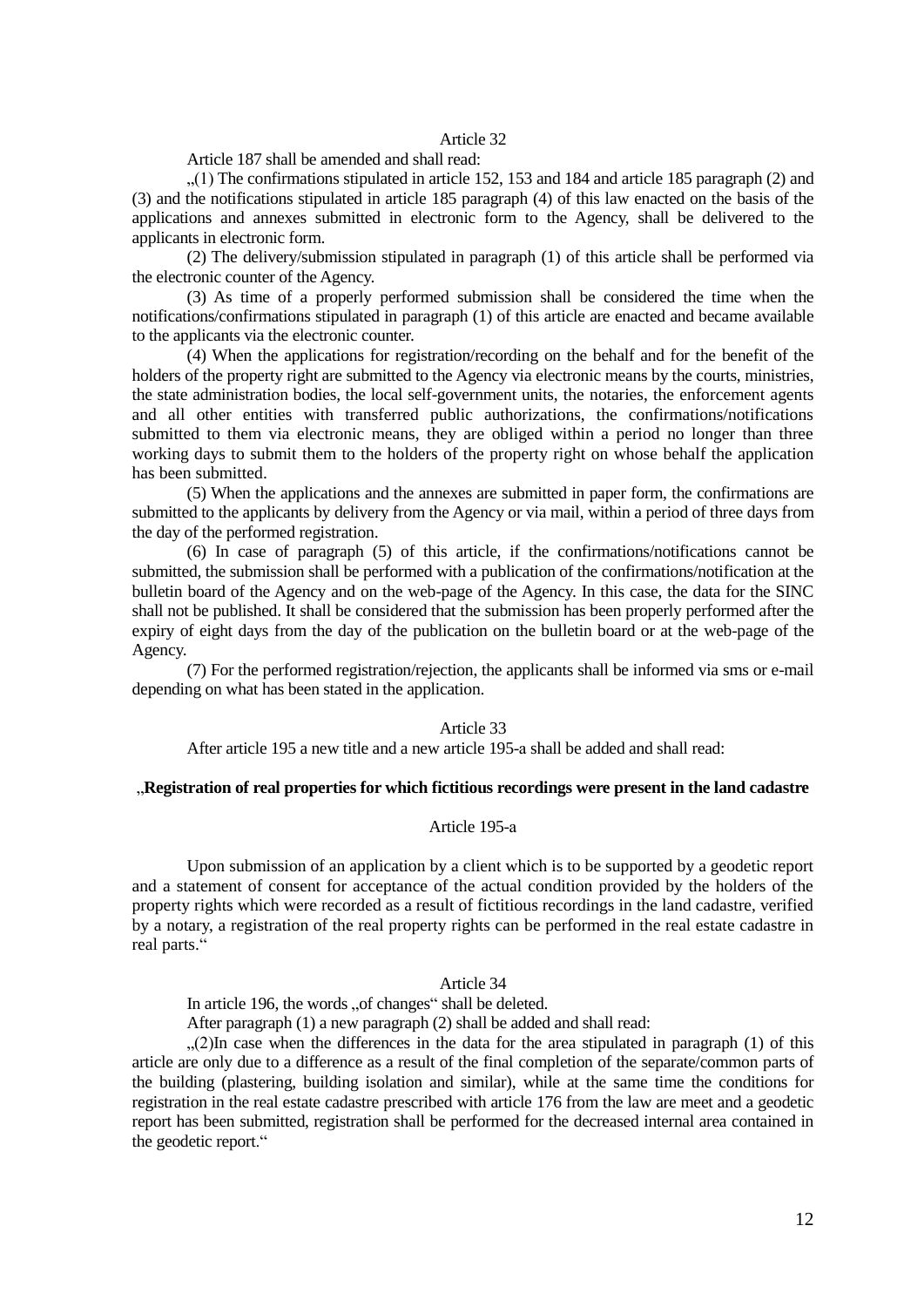## Article 35

Article 199 shall be amended and shall read:

", (1) The confirmations stipulated in article 192 and article 197 of this law shall be submitted to the applicants.

(2) When the confirmations for registration stipulated in article 197 paragraph (1) of this law are used to also perform changes to the data for the neighboring cadastre parcels in compliance with the provisions from article 194 paragraph (4) of this law, the confirmations shall be submitted also to the holders of the real property rights of the neighboring cadastre parcels.

(3) The submission of the confirmations stipulated in paragraph (1) and (2) of this article shall be performed in compliance with the provisions from article 187 of this law."

#### Article 36

Article 207 paragraph (2), after the word "incompatibility," the following words shall be

added : ... or there is no eligibility of the legal bases in compliance with article 176 from this law".

After paragraph (4) a new paragraph (5) shall be added and shall read:

 $(5)$  The submission of the confirmations stipulated in article 206 of this law and the confirmations stipulated in paragraph (2) and (3) of this article shall be performed in compliance with the provisions of article 187 of this law."

#### Article 37

After article 208, a new title and a new article 208-а shall be added and shall read:

# "**Registration of changes of the performed registrations in the real estate cadastre as a result of fictitious recordings in the land cadastre**

# Article 208 -а

Upon submission of an application by a client which is to be supported by a geodetic report and a statement of consent for acceptance of the actual condition provided by the right holders of the property registered in ideal parts in the real estate cadastre as a result of fictitious recordings from the land cadastre, verified by a notary, a change in the real estate cadastre can be made by registering the ownership right in real parts."

#### Article 38

In article 209 paragraph  $(1)$  point 1, the conjunction  $\alpha$ , and  $\alpha$  shall be replaced with a comma and the following words shall be added:"error during the decoding of the real properties, error during delineation of the borderline of the cadastre parcel as well as error during delineation and calculation of the data for the infrastructure objects,".

In point 2, the full stop at the end of the sentence shall be replaced with the conjunction  $\alpha$  and  $\alpha$ and a new point 3 shall be added and shall read:

"-during the inserting of the data on the cadastre maps and in the electronic database."

Paragraph (4) shall be amended and shall read:

..The confirmations enacted on the basis of the application shall be submitted to the applicant(s) as well as to the holders of the rights registered in the real estate cadastre to which the rectification of the error refers to, while the confirmations under ex officio procedure shall be submitted to the holders of the rights registered in the real estate cadastre to which the rectification of the error refers to. The submission of the confirmations shall be performed in compliance with the provisions from article 187 from this law."

### Article 39

In article 211 paragraph (2), in the second sentence, the full stop at the end of the sentence shall be replaced with a comma and the following words shall be added: "to the applicants as well as to the persons registering as right holders."

#### Article 40

In article 212 after the paragraph (3) a new paragraph (4) shall be added and shall read: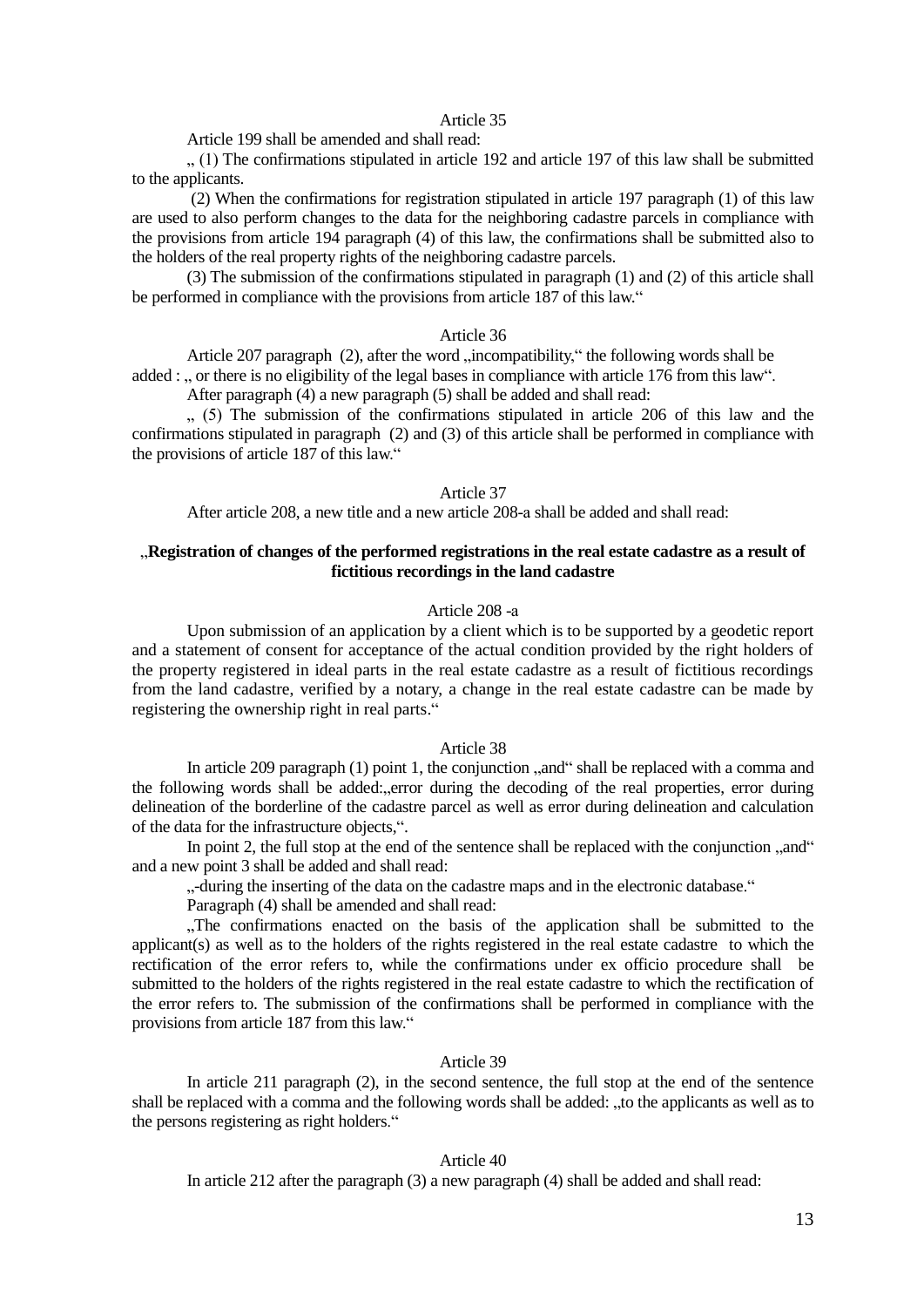"(4) When subject of updating are also the data for the internal area of buildings, separate and common parts of buildings and other objects for which data has not been collected during the real property survey, the geodetic report stipulated in paragraph (2) of this article shall not contain a statement verified by a notary."

After paragraph (4) which shall become paragraph (5) a new paragraph (6) shall be added and shall read:

"(6) When the confirmations for updating are used also to perform changes to the data for the neighboring cadastre parcels in compliance with the provisions from paragraph (3) of this law, the confirmations shall be submitted also to the holders of the real property rights of the neighboring cadastre parcels."

## Article 41

# After article 213 a new title and a new article 213 -а shall be added and shall read: **"Data for the SINC i.e. SINE contained in the confirmations**

## Article 213-а

The confirmations stipulated in article 83 paragraph (2), articles 152, 153, 184, article 185 paragraph (2) and (3), article 192, article 197 paragraph (1) and (2), article 206, article 207 paragraph (2) and (3), article 209 paragraph (3) and article 211 and 212 of this law shall contain data for the SINC i.e. SINE of the applicants for registration.

Article 42

In article 217, paragraph (3) shall be deleted.

Article 43 The title before article 218 and the article 218 shall be deleted.

Article 44 In article 220, the words  $\Delta$  paragraph  $(3)$ " shall be deleted.

### Article 45 The title before article 221 and the article 221 shall be amended and shall read:

### **"Registry of prices and leases**

## Article 221

(1) For the conveyance of the mass valuation of the properties stipulated in article 216 of this law, the Agency shall establish a Registry of process and leases.

(2) Under ex officio procedure, in the Registry of prices and leases the Agency shall record the prices of the real properties contained in the legal basis for transaction of real properties which have been attached with the applications for registration i.e. the applications for processing of changes in the real estate cadastre.

(3) In the Registry stipulated in paragraph (1) of this article, the Agency shall also record the value of the real property on the basis of which the property transaction tax has been calculated, as well as other data for the real property contained in a statement provided by the seller, verified by a notary.

(4) The notaries are also obliged to submit the statement stipulated in paragraph (3) of this article along with the application and the documents for the legal basis stipulated in paragraph (2) of this article.

(5) In the Registry stipulated in paragraph (1) of this article, the Agency shall also perform recording of the value of the leases on the basis of the data contained in the documents for the legal basis which are used to establish the property lease.

(6) The bodies i.e. the entities authorized to make, verify or confirm documents for legal basis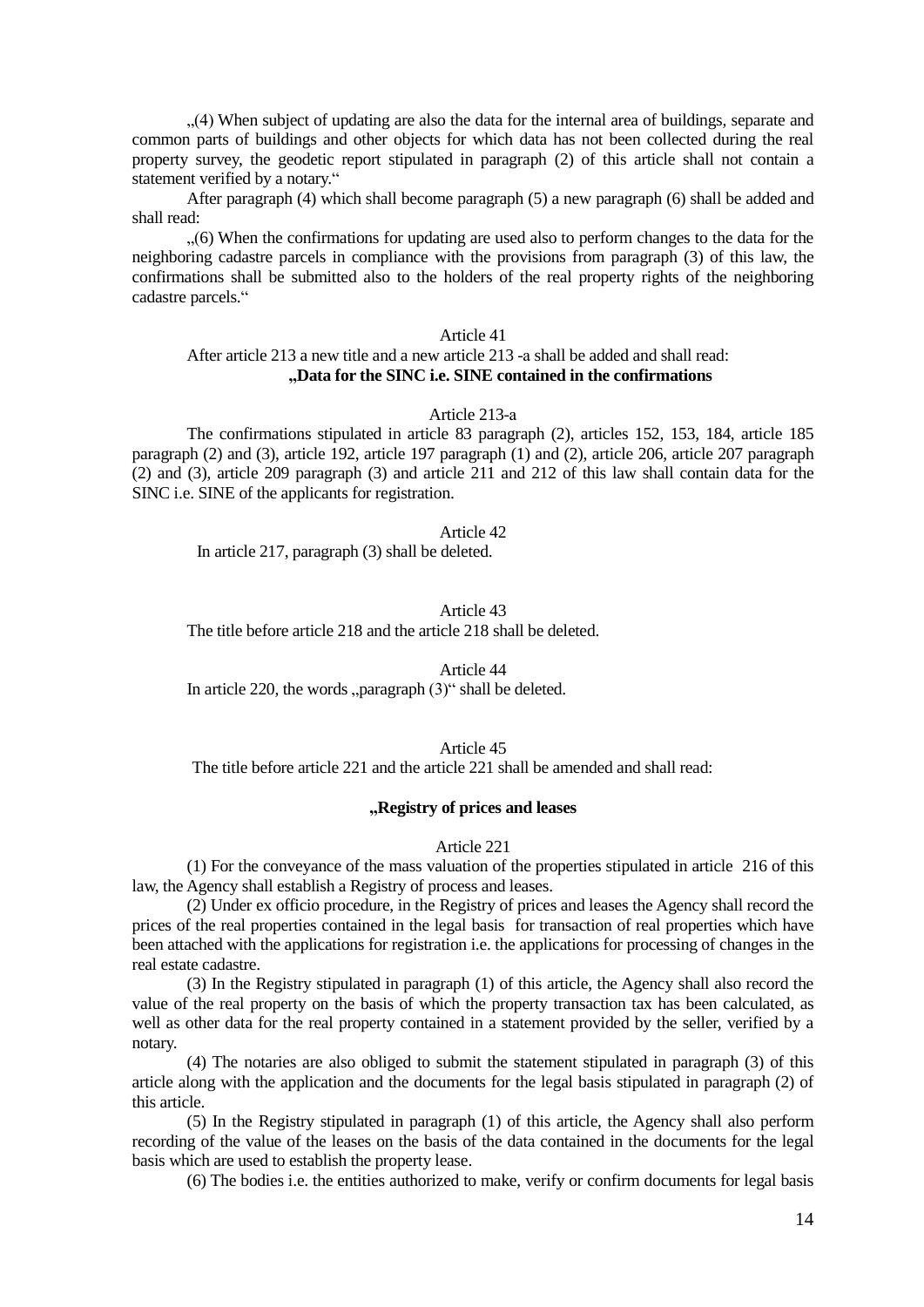which are used to establish the property lease are obliged to submit the same to the Agency for the purpose of recording of the lease in the real estate cadastre and for the purpose of recording the value of the leases in the Registry stipulated in paragraph (1) of this article.

(7) Along with the documents for the legal basis stipulated in paragraph (5) of this article, the bodies i.e. the entities shall also submit evidence of paid fee and an application for registration i.e. temporary registration of the lease in the real estate cadastre.

(8) The deletion of the temporary registered leases in the real estate cadastre shall be performed on the basis of documents for the legal basis in compliance with a law.

## Article 46

Article 222 shall be amended and shall read:

"(1) The manner of performing mass valuation and modification of the recorded value shall be prescribed by the Government of Republic of Macedonia.

(2) The form and the content of the statement stipulated in article 221 paragraph (3) of this law, as well as the manner of administering, the form and the content of the Registry of prices and leases shall be prescribed by the Steering Board of the Agency."

#### Article 47

In article 237, the words:  $,185$  paragraph  $(2)$ " shall be replaced with the words :  $,185$ paragraph  $(2)$  and  $(3)$ ".

#### Article 48

In article 241 paragraph  $(2)$  in point 13, the conjunction  $\alpha$ , and  $\alpha$  at the end of the sentence shall be replaced with a semicolon.

In point 14, the full stop at the end of the sentence shall be replaced with the conjunction ,, and " and a new point (15) shall be added and shall read:

"15) to place/put up the Tariff List stipulated in article 125 of this law at a visible place in their headquarters as well as in their branch office, if they have one."

#### Член 49

In article 243, paragraph (3) shall be amended and shall read:

"If during the performance of the works stipulated in article 241 of this law are identified irregularities in the application i.e. use of the provisions stipulated in article 118 paragraph (2) in reference to the fulfillment of the required conditions for facilities and equipment for the performance of the geodetic works and in reference to the obligation not to use the word "cadastre" in the title of the sole proprietors – authorized surveyors and trade companies for geodetic works, article 121 point 3 of this law, as well as irregularities in the application i.e. use of article 126 of this law, the committed irregularities shall be defined in a Report while the authorized official shall initiate a procedure for rectification i.e. violation procedure with an instruction on how to rectify the irregularities with a period of 15 days."

### Article 50

In article 244, paragraph  $(2)$ , after the words: $\Box$ 110 paragraph  $(1)$  point 2 and 6<sup>"</sup> shall be replaced with the words  $\sqrt{110}$  paragraph (1) point 2, 6 and 7. "

#### Article 51

In article 246, after the paragraph (3) two new paragraphs (4) and (5) shall be added and shall read:

 $(4)$  A fine in the amount of 10.000 to 20.000 Euro in MKD equivalency shall be given for a violation committed by the legal entity as a right holder i.e. as a holder of the infrastructure object if the entity, within the deadline prescribed in article57 of this law, fails to submit applications for registration/recording of the infrastructure object.

(5) A fine in the amount of 2.500 to 5.000 Euro in MKD equivalency shall be given to the responsible person of the legal entity for the violation stipulated in paragraph (4) of this article."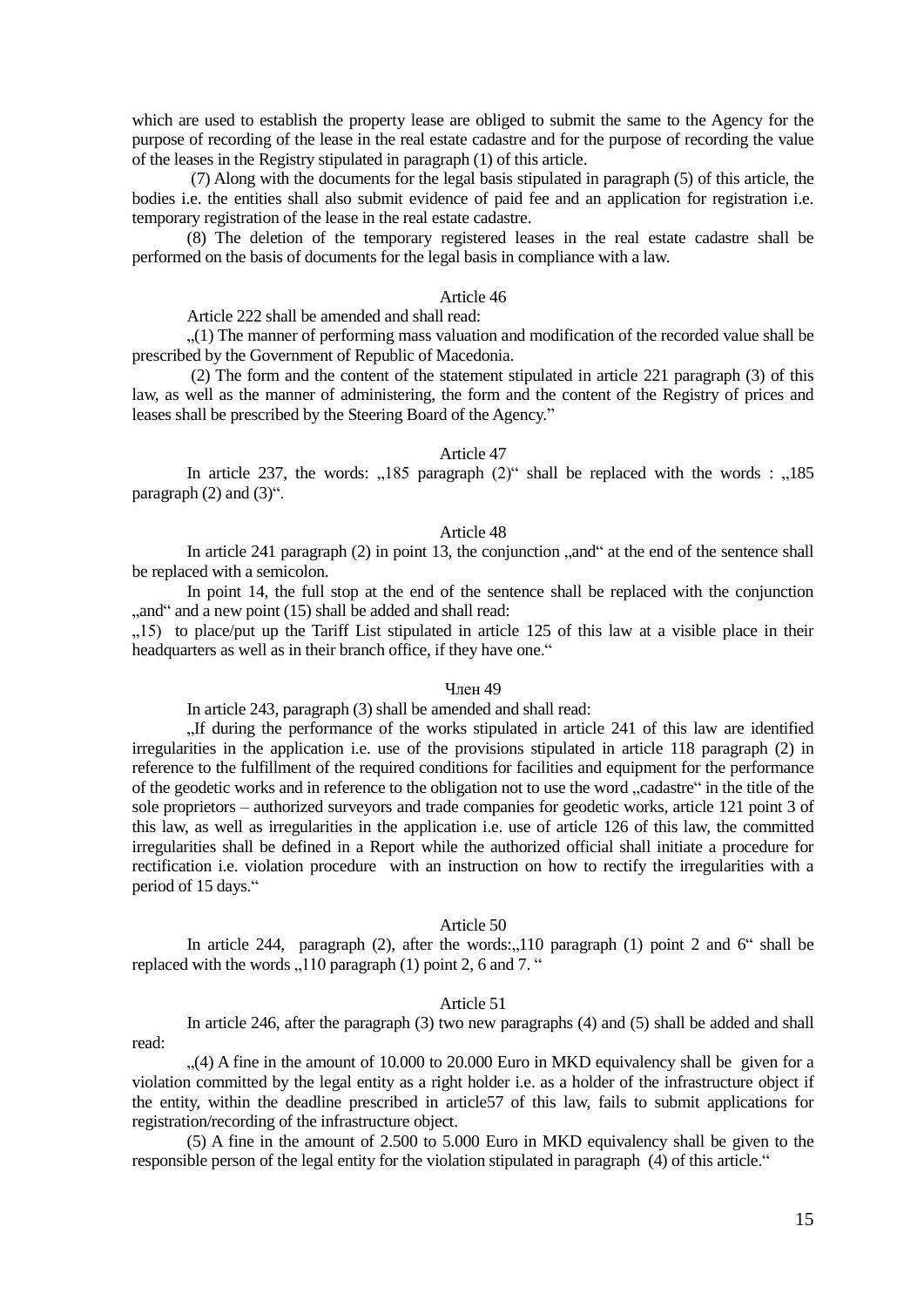## Article 52

After article 246 a new article 246-а shall be added and shall read:

## "246-а

(1) A fine in the amount of 4.000 to 5.000 Euro in MKD equivalency shall be given to the authorized legal entity which is technically conveying the exam stipulated in article 108-d of this law if the entity fails to record the sitting of the exam, fails to broadcast the sitting of the exam live at the web-page of the Agency and fails to upload the recording of the entire sitting of the exam at the webpage of the Agency.

(2) A fine in the amount of 500 to 1000 Euro in MKD equivalency shall be given to the authorized representative stipulated in article 108-d paragraph (5) of this law if the authorized representative acts contrary to article 108 –e paragraph (9) of this law.

(3) A fine in the amount of 4000 to 5000 in MKD equivalency shall be given to the authorized institution which is conveying the exam stipulated in article 108 -d of this law, if the authorized institution does not suspend the exam in compliance with article 108-e paragraph (5) and (6) of this law.

(4) A fine in the amount of 1000 to 1500 in MKD equivalency shall be given to the Director of the Agency if the Director fails to enact the Decision with the deadline stipulated in article 108-k paragraph (9) of this law."

### Article 53

In article 247 after the paragraph (1) a new paragraph (2) shall be added and shall read:

 $(2)$  A fine in the amount of 1.500 to 3.000 in MKD equivalency shall also be given to the authorized surveyor who is not employed at the sole proprietor – authorized surveyor i.e. at the trade company for geodetic works, but is performing geodetic works for a sole proprietor – authorize surveyor i.e. for a trade company for geodetic works (article 110 paragraph  $(2)$ )."

### Article 54

In article 248 paragraph  $(1)$  point 2), after the word  $\alpha$  cadastre" the following words shall be added : ... and does not meet the required conditions for facilities and equipment".

After point 3) a new point 4) shall be added and shall read:

"4) failed to place/put up the Tariff List stipulated in article 125 of this law at a visible place in their headquarters as well as in their branch office, if they have one."

#### Article 55

In article 249 paragraph  $(1)$  point 3) the word "five" shall be replaced with the number "15". After the point  $\mu$ 14)" a new point  $\mu$ 15)" shall be added and shall read:

 $15$ ) committed a violation of the provision stipulated in article 110 paragraph (2) of this law in reference to the obligation not to allow an authorized surveyor who is not employed at sole proprietor – authorized surveyor or trade company for geodetic works to perform geodetic works."

#### Article 56

In article 250 paragraph (1), the full stop at the end of the sentence shall be replaced with a comma and the following words shall be added "except for the violation stipulated in article 246-a for which a violation procedure shall be initiated and a violation sanction shall be given by the relevant court."

## Article 57

The holders of the infrastructure objects are obliged by the  $24<sup>th</sup>$  of April 2016 the latest to submit to the Agency applications for registration/recording of 40% of the total delivered data for the infrastructure objects in compliance with article 256 paragraph (1) of this law, while by the  $24<sup>th</sup>$ of April, 2018 to submit applications for registration/recording of the remaining 60% of the delivered data for the infrastructure objects.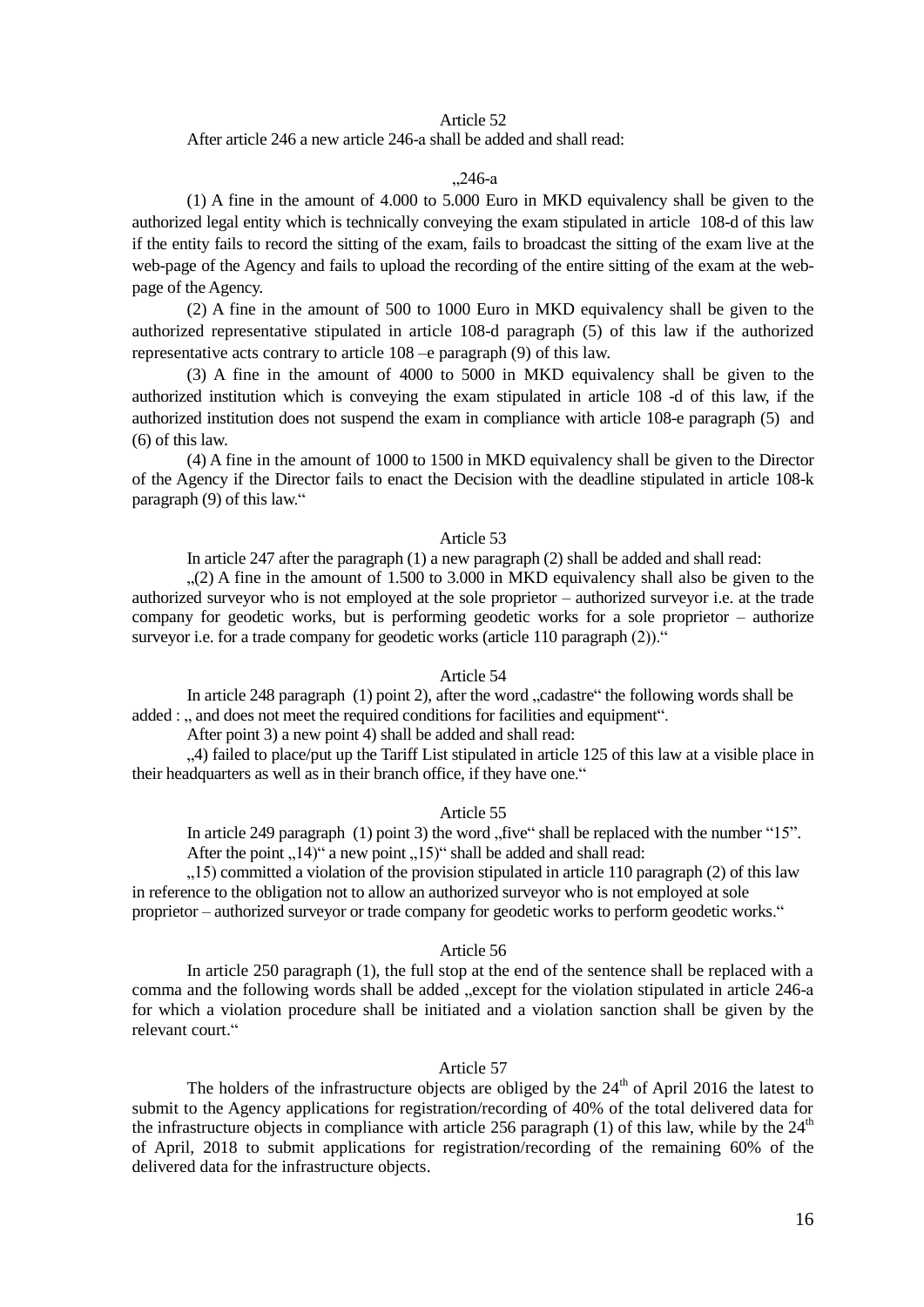## Article 58

The Agency shall be connected with the sole electronic system for sitting the exam within a period of one year from the day of the enactment of this law.

### Article 59

The bylaws stipulated in article 15 of this law shall be enacted by the Steering Board of the Agency within a period of one year from the day of the enactment of this law.

The provision stipulated in article 46 paragraph (1) of this law shall be enacted by the Government of the Republic of Macedonia within a period of two years from the day of the enactment of this law.

The provision stipulated in article 46 paragraph (2) of this law shall be enacted by the Steering Board of the Agency within a period of six months from the day of the enactment of this law."

### Article 60

The initiated procedures for sitting the exam for license for authorized surveyor until the start of the application of this law shall be completed in compliance with the provisions on the basis of which they were initiated.

### Article 61

The data from the intabulation books recorded in the real estate cadastre in the name of the legal entities as lease creditors which ceased to exist shall be deleted upon submission of an application by the holders of the property rights within a period of two years from the day of the enactment of this law.

The application for deletion of the data from the intabulation books stipulated in paragraph (1) of this article should be supplemented by the holders of the property rights with evidence from an authorized entity which will claim that the legal entity registered as lease creditor ceased to exist and the same does not have a legal successor.

## Article 62

Sole proprietor – authorized surveyor or trade companies for geodetic works are obliged within a period of one month after the day of the enactment of this law to attune and adjust their performance and work in compliance with the provisions of this law.

## Article 63

The courts, the ministries, the bodies of the state administration, the enforcement agents and all other entities with transferred public authorizations are obliged within a period of six months form the day of the enactment of this law to obtain i.e. set up an electronic connection with the Agency.

### Article 64

In reference to the real properties for which the real property data has not been synchronized in accordance with the provisions of article 153 and 158 from the Law on REC  $\ldots$  Official Gazette of R. Macedonia no. 40/08, 158/10, 17/11, 51/11 and 74/12) within a period of one year from the day of the enactment of this law, the Agency under ex officio procedure shall perform a change by synchronizing the data for the real properties and for the real property right holders. For the performed synchronization, the Agency shall draft a notification for changes and shall submit the same to the real property right holders that are registered in the real estate cadastre to which the change i.e. the synchronization refers to.

### Article 65

(1) The holders of the license for authorized surveyor, who have acquired the license in compliance with the conditions prescribed with the Law that was in force at the time of acquiring of the license, but do not meet the conditions for education prescribed with this law, are obliged within a period of four years from the enactment of this law to complete the level of the required education.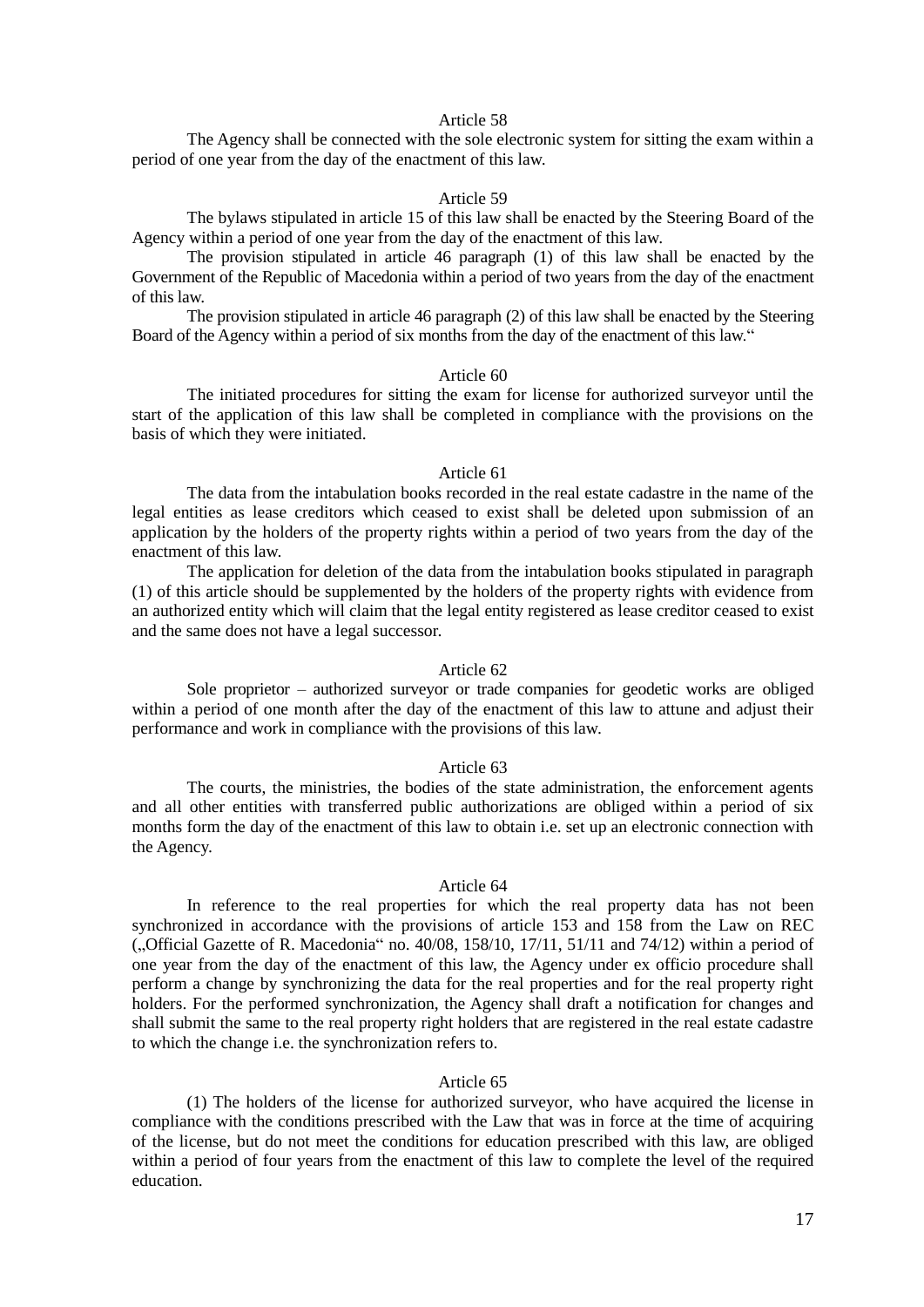(2) The holders of the license for authorized surveyor who will fail to complete the level of the required education within the deadline stipulated in paragraph (1) of this article shall be deprived of their license for authorized surveyor.

(3) The provisions from the paragraph (1) and (2) of this article do not refer to the holders of the license for authorized surveyor who acquire their license in compliance with the conditions prescribed with the Law on survey, cadastre and registration of real property rights (... Official Gazette of R. Macedonia no. 27/86, 17/91, 84/2005, 109/2005 and 70/2006).

#### Article 66

The provisions from article 3 of this law used to modify article 8 paragraph (2) of the Law on Real Estate Cadastre ("Official Gazette of R. Macedonia no. 55/13 and 41/14) in the part which refers to the survey for the recipients of social welfare and permanent financial aid and for the persons with low gross income up to 168.000,00 MKD annually under the procedure of determining the legal status of illegally built objects shall be applied till the expiry of the deadline for submission of geodetic reports defined with the Law on treatment of illegally built objects.

## Article 67

The provisions from article 30 paragraph (2) of this law shall be applied after the expiry of the deadline for submission of applications for privatization of state owned construction land, defined with the Law on privatization and lease of state owned construction land.

### Article 68

This law shall enter into force on the eight day from the day of its publishing in the "Official Gazette of R. Macedonia", while the provisions from article 11 of this law shall start to apply one year after the enactment of the law.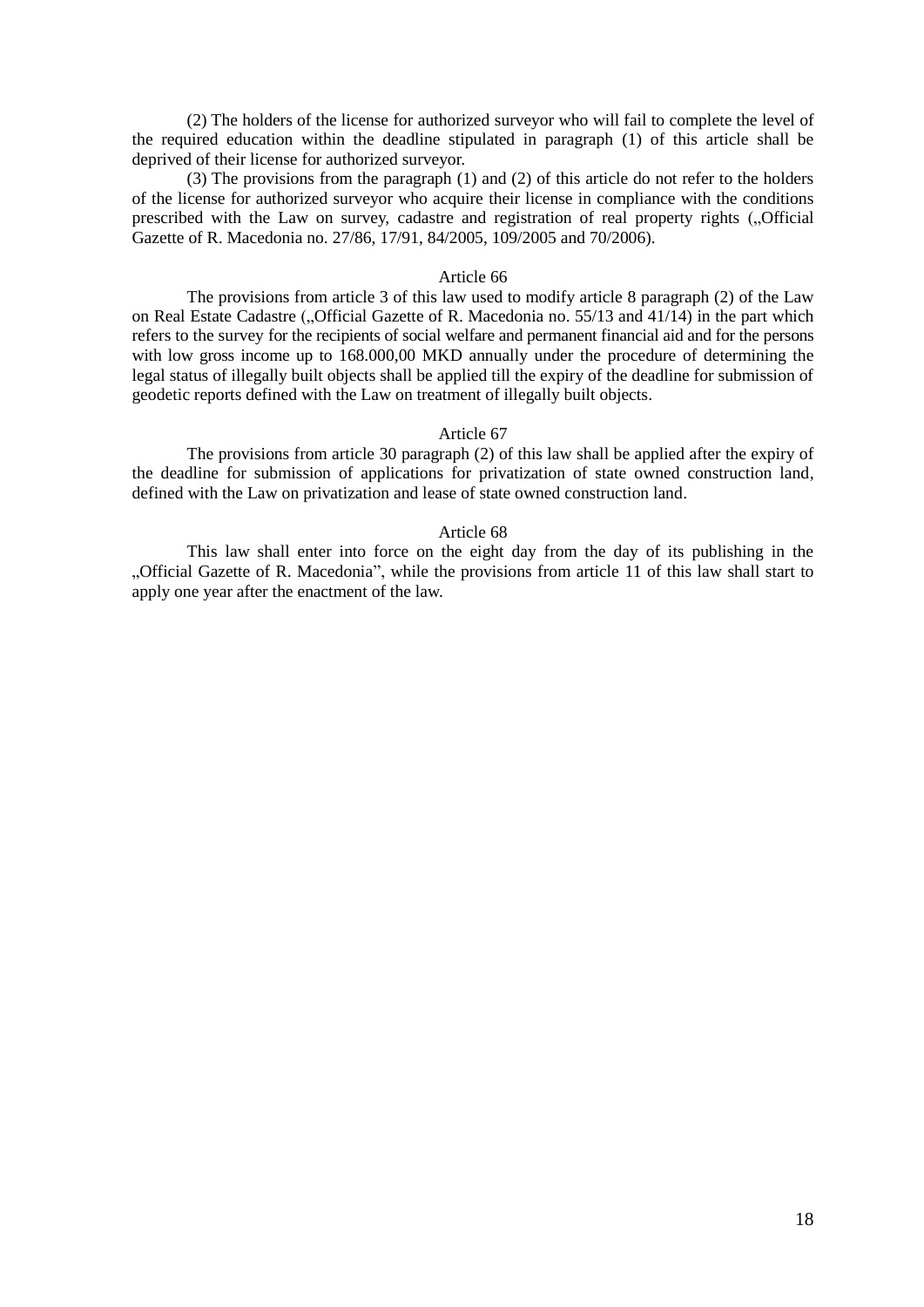### EXPLANATION

# I. EXPLANATION OF THE CONTENT OF THE PROVISIONS CONTAINED IN THE DRAFT LAW

The draft law on amendments and addenda to the law on real estate cadastre is systemized in 69 article.

Article 1 is supplementing article 2 point 6 from the law, in a way that the term  $\alpha$  cadastre land use "besides the other elements is defined also with , one cadastre land use and class". As such, it creates a legal framework for each cadastre parcel to be marked with one cadastre land use and class as manner of use of the land. In the same article a new point 29 is added which defines the term "interested entity" defined in point 23 from the stated article 2, as well as the term "fictitious recordings".

Article 2 creates a modification in article 4 paragraph (2) from the law in the part which refers to the time period for which the Strategic Plan of the Agency is adopted, and instead of four years now the time period is three years, without determining when can the same be modified and supplemented. This creates synchronization of this provision with the Law on Budgets.

Article 3 proposes expansion of the authority of the agency to administer a Registry of prices and leases and it defines the cases of performance of survey by the Agency for Real Estate Cadastre under ex officio procedure. With the same article, related to the recommendations provided by the State Audit Authority and reported in the Audit Report for 2013, it is prescribed that during the performance of its authorities and competences, the Agency shall not charge administrative taxes. This is due to the fact that in accordance with article 20 from the law of administrative taxes "for performance of the services and the use of the data from the real estate cadastre and the land cadastre, the agency shall not charge administrative taxes prescribed with the Tariff list for administrative taxes", however in compliance with the Law on REC, the Agency shall charge fees for performance of the services and the use of the data from the real estate cadastre and the land cadastre, defined by a Tariff list.

Article 4 supplements article 11 paragraph (1) point 11 by prescribing an authority for the Steering Board of the Agency for enactment of a decision for the level of the fee and for renewal of the license for authorized surveyor.

Article 5 proposes supplementing article 27 where the content of the GCIS is to be expanded with the Registry of prices and leases.

Article 6 prescribes the authority where during the survey of the real properties, the Agency is to collect data for the year of the construction, the year of reconstruction and the construction material and these data are to be used during the mass property valuation.

Article 7 additionally defines article 76 from the law by defining the fertile and natural infertile land as agricultural land defining the artificial infertile land and construction land.

Article 8 supplements article 83 with a provision which during the digitalization of the cadastre maps enables solving the problems in the real estate cadastre occurred as a result of fictitious recordings from the land cadastre.

Article 9 proposes deletion of paragraph (2) and (3) of article 104 from the Law. These paragraphs determined a demographic standard during the issuance of the licenses for performance of geodetic works. In this way, the new solution creates legal prepositions for removal of the barriers in the performance of the services on the market by the sole proprietors authorized surveyors and trade companies for geodetic works referring to the performance of the field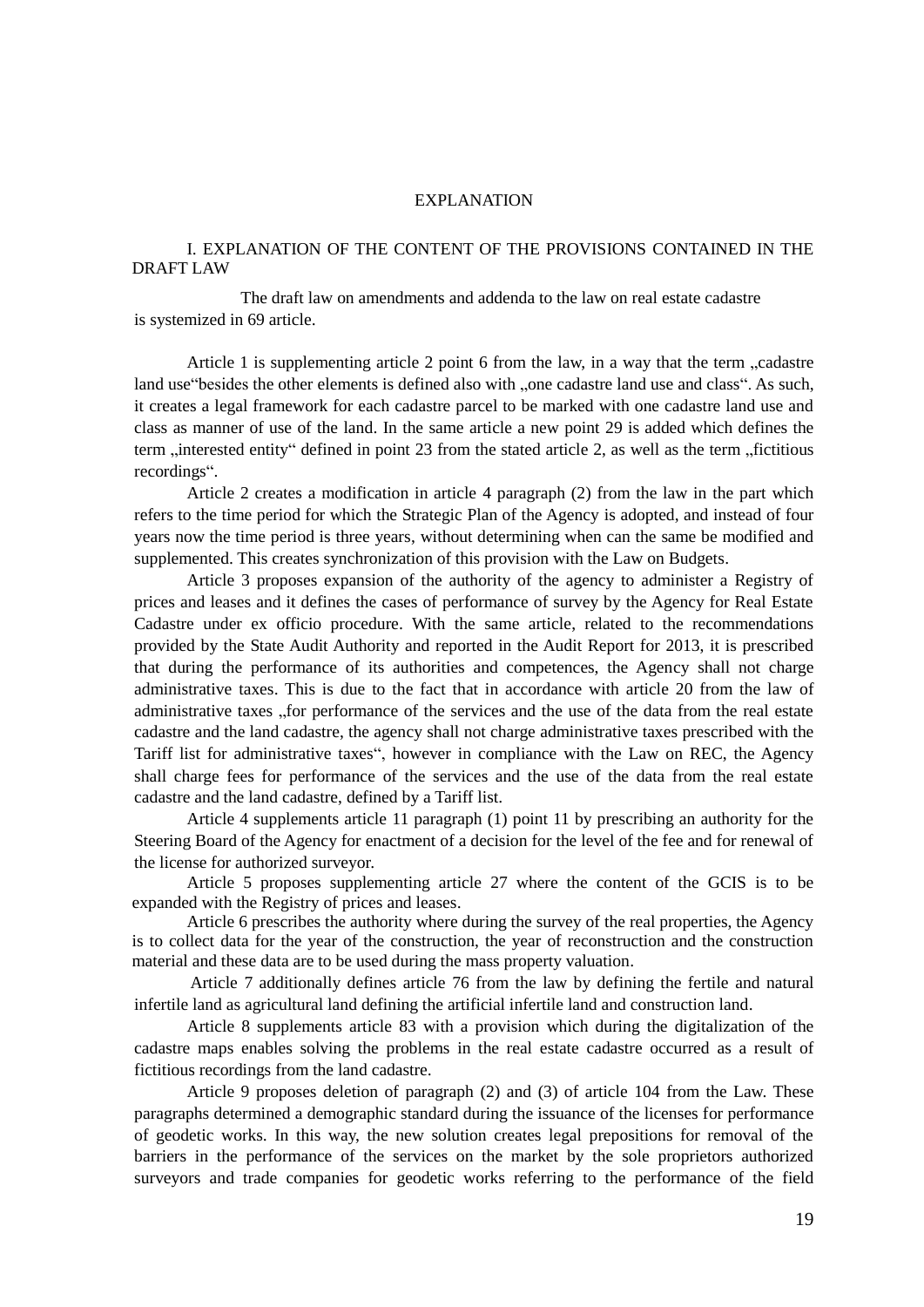geodetic works.

Article 10 changes the title before the current article 108 and determines the conditions which need to be meet by the candidates to sit the exam for authorized surveyor, as follows: has to be a citizen of the Republic of Macedonia; to have obtained at least 300 credit points according to the European Credit Transfer System (ECTS) from the field of geodesy or a completed VII/1 level of geodesy studies, to have at least two years of work experience in the field of geodetic works after meeting the condition related to the required education.

In article 11, after article 108 shall be added 12 new titles and 12 new articles which shall define: the parts of the exam (first and second part); subject areas for which the exam will be sited; program which contains the curriculum, the provisions and the literature; the establishment of the databases of questions for the first part and the databases of case studies for the second part of the exam, the submission of the application for sitting the exam and processing the application; the works related to the conveyance i.e. sitting of the exam; the manner of sitting the exam; the suspension and the continuation of the exam; the step by step process of sitting the exam; awarding points to the questions and the sole electronic system for sitting the exam; the access code, the suspension and the continuation of the exam; duration of the exam; issuance of the license and the audit of the conveyed exams, as well as the costs/fees for the sitting of the exam. The application of the stated provisions leads to financial implications related to information technology required for providing conditions for sitting the exam.

Article 12 supplements paragraph (3) of article 109 with the obligation to submit evidence of paid fee for continuation/renewal of the license for authorized surveyor. For the purpose of synchronizing the stated paragraph, paragraph (7) from the same article is also supplemented by adding the words , and for the continuation/renewal".

Article 13 supplements article 112 paragraph (1) with a new point 11 which defines the authority to deprive the license for authorized surveyor in case when identified that during the acquiring of the license, the conditions prescribed by law were not fulfilled.

Article 14 modifies the current article 113 from the law, supplementing the article in a legal-technical aspect, as well as adding the cases for submission of applications for sitting the exam for authorized surveyor when the license has been deprived in compliance with the provisions from article 108-k paragraph (8) and (9) and article 112 paragraph (1) point 11 of this law.

Article 15 modifies the article 116 and prescribes the authority of the Steering Board of the Agency for enactment of new bylaws foreseen with this law, related with the sitting of the exam for authorized surveyor and with the Registry of authorized surveyors.

In article 16, the word "the branch office" is deleted in article 119 paragraph  $(1)$  point 1 which is actually a correction of an error in the stipulated paragraph. Namely, the license is issued to the sole proprietor – authorized surveyor and to a trade company for geodetic works, but not to a branch office. For these reasons, the cease of the validity on the basis of deletion of a branch office from the Trade Registry within the Central Registry of R. Macedonia should not be a basis for cease of the license of the previously stated entities.

Article 17 proposes supplementing the article 121 from the law by incorporating an obligation to place/put up the Tariff List for the level of the fees for the performed works at a visible place in their headquarters as well as in their branch office, if they have one, with the objective to improve transparency in their work and enable calculation of the fees by the clients.

Article 18 refers to article 123 paragraph (2) proposing to delete the words "for special purposes" which is actually synchronization of this article with article 122 which prescribes that all geodetic reports for the performed geodetic works must be verified not just the geodetic reports for the performed geodetic works for special purposes.

Article 19 proposes provisions in article 129 supplementing the competence of the Chamber of sole proprietors – authorized surveyors and trade companies for geodetic works for arranging the manner of processing the applications in cases when the sole proprietors – authorized surveyors and trade companies are deleted from the Registry of sole proprietors - authorized surveyors and trade companies for geodetic works.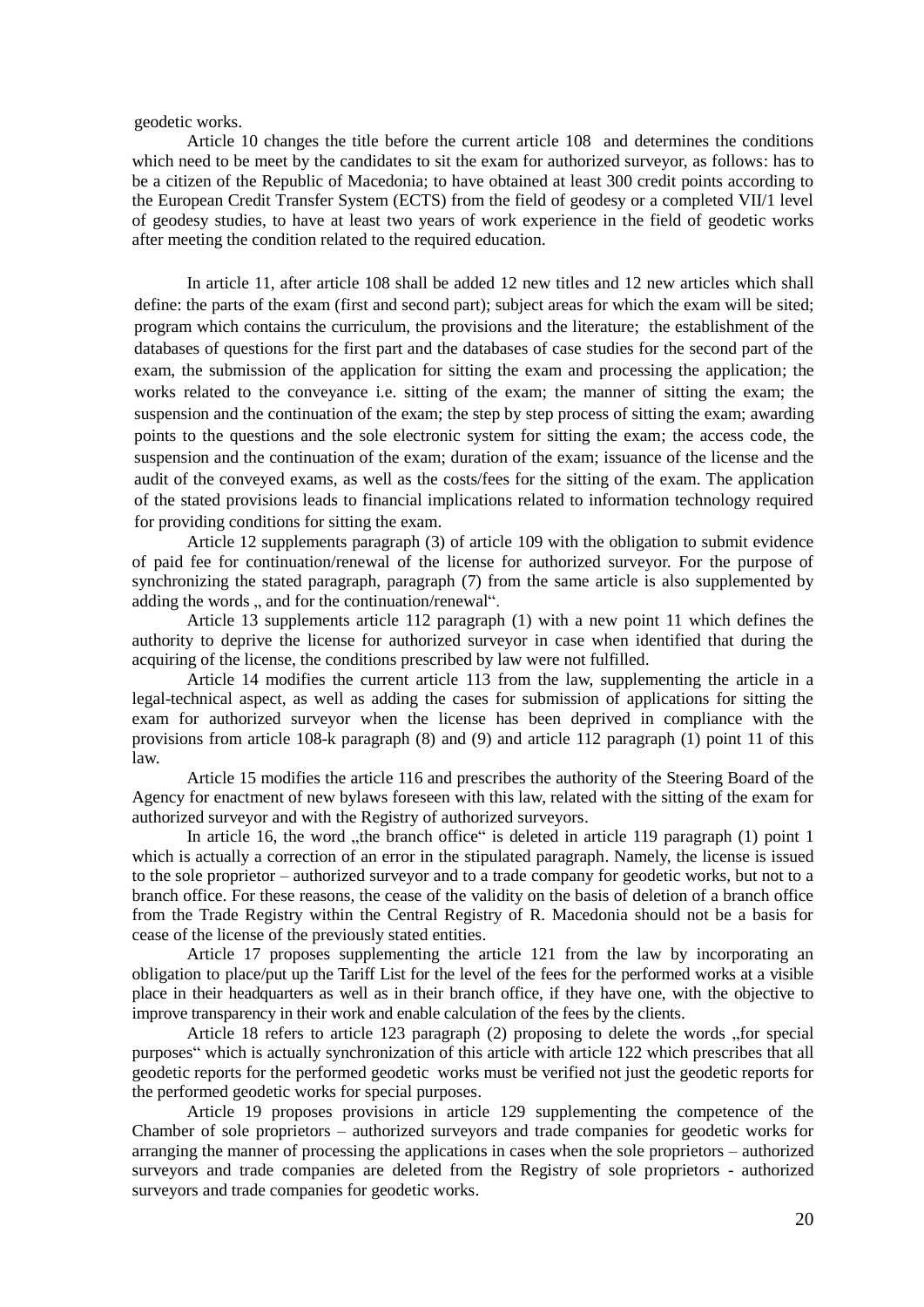Article 20 supplements the article 141 after paragraph (2) and adds three new titles and three new articles 141-а, 141-b and 141-c. Article 141-а proposes a possibility for the enforcement officers, the lease creditors and the relevant entities which convey procedures related to the real properties do submit to the Agency an application for registration of real properties which remained with unregistered rights and to supplement the application with legal basis for registration, a geodetic report and evidence of paid fee for the registration. Article 141-b prescribes that the cadastre parcels which during the establishment of the real estate cadastre were registered with multiple land uses, during the maintenance of the real estate cadastre they shall be registered as cadastre parcels with a single sign for agricultural or construction land, depending on the manner of use and with the cadastre land use that covers bigger area of the parcel. Article 141-c proposes that the courts, the ministries, the state administration bodies, the notaries, the enforcement agents and all other entities with transferred public authorizations, are obligated to deliver via electronic means to the Agency all documents containing legal basis used as basis for registration in the real estate cadastre along with the applications for registration and the evidence of paid fee.

The sole proprietors – authorized surveyors and trade companies for geodetic works are obliged to acquire the data needed for production of geodetic reports via electronic means.

Article 21 proposes supplementing article 155 with provisions indicating that the list for conditional registration of infrastructure object is defined as data issued by the real estate cadastre, as well as provisions which define that the data from the real estate cadastre which contain data for the SINC should not be unnecessary visible, in compliance with the provisions on protection of personal data.

Article 22 proposes supplementing the article 158 paragraph (2) point 1 by adding the words ... with their address data as well as data for the SINC i.e. SINE (sole identification number of the entity, which represents synchronization with the Law on protection of personal data.

Article 23 adds after article 158 a new title . List of conditional registration of infrastructure object" and a new article 158-а which defines the competence for issuance of a list for conditional registration of infrastructure object during a construction phase. This article also prescribes the content of the list.

Article 24 supplements the article 159 paragraph (1) point 3 with address data and data for the SINC i.e. SINE of the holders of the illegally built objects.

Article 25 supplements the article 160 paragraph (1) point 3 with address data and data for the SINC i.e. SINE of the holders of the infrastructure objects.

Article 26 supplements the article 163 with data for the SINC i.e. SINE in the certificate that the person is not registered as holder of property rights in the real estate cadastre.

Article 27 proposes modification of the article 171 paragraph (3) by prescribing a deadline of six months where after the expiry of the same, the conditional registration shall no longer have legal power and there is a possibility to delete the conditional registration after the expiry of the said deadline, at the request/application of the holder of the ownership right, and if this is not done by the holder of the ownership right, the Agency shall perform the process under ex officio procedure.

Article 28 proposes supplementing the article  $172$  paragraph  $(1)$  with the words  $\alpha$ , of other objects and of infrastructure objects" for the purpose of synchronizing with the previously stated article 23 of this law.

Article 29 supplements article 173 paragraph (1) of this law where the temporary registration of obligation rights includes the lifelong care contract, gift contract in case of death.

Article 30 proposes supplementing the article 174 paragraph (1) with a new point where the legal basis for registration is a statement verified by a notary and the same can be used to perform registration of the property rights whose submission is defined as mandatory with this or another law. Paragraph (2) of the same article defines the right to the land as the right to ownership of the land.

Article 31 modifies article 185 paragraph (3) by defining an obligation of the Agency during the registration of infrastructure objects under the procedure of establishment of the cadastre of infrastructure objects, in case of lack of adequacy between the data. In such case the Agency can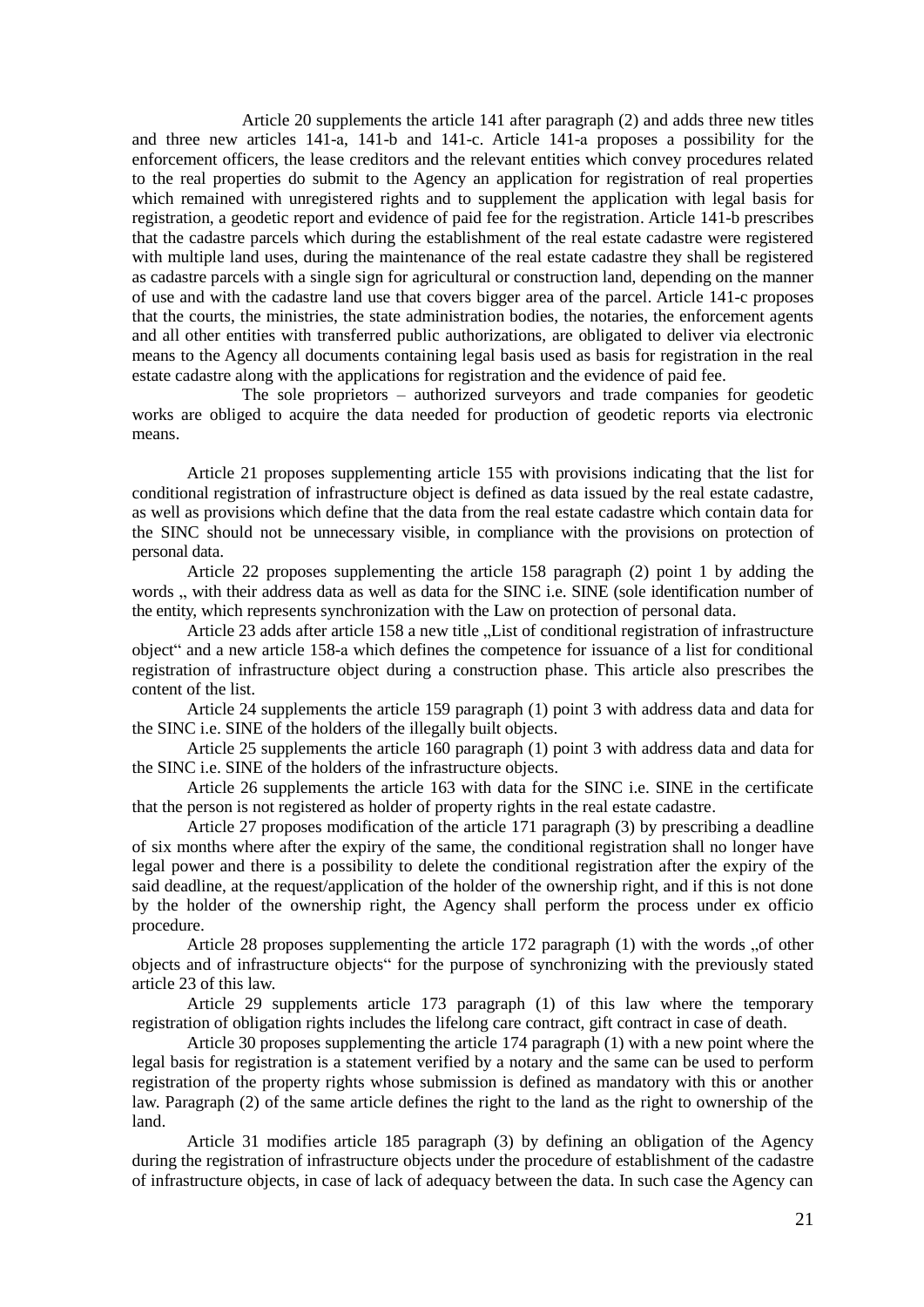reject the registration and enact a notification for rejection and shall notify the applicant of the performed recording. In this way, there is a legal possibility for judicial protection for the unsatisfied client before the Administrative Court.

Article 32 modifies article 187 and additionally defines the manner of submitting the notifications, with special emphasis on the submission via electronic means, in compliance with the provision form the Law on Litigation Procedure.

Article 33 adds after article 195 a new title and a new article 195-а which prescribes the manner of registration of the real property rights in the real estate cadastre in real parts of the properties which have been recorded as a result of fictitious recordings and the land cadastre.

Article 34 proposes deletion of the words contained in article 196 "of changes", and thus it rectifies an error i.e. synchronization of the terminology. This is due to the fact that the article does not refer to application for registration of a change which is something defined in another chapter of the Law but it refers to an application for registration. In the same article, a new paragraph (2) is added which defines the manner of registration of the internal (use) area in case when the same is different from the area stated in the legal basis, while the difference is due to final completion of the building.

Article 35 modifies the article 199 и and defines an obligation for submission of notifications to the applicants but also to the holders of the rights in cases where the notifications result also in changes of the data for the neighboring cadastre parcels. This submission is performed in compliance with provisions of article 187 from the law.

Article 36 implies that article 207 paragraph  $(2)$  shall be supplemented with the words: or there is no eligibility of the legal bases in compliance with article 176 from this law. This actually additionally defines the stated paragraph in sense that the rejection is performed not only due to the identified inadequacy but also due to the lack of eligibility of the legal bases, which is prescribed in the stated article 176 of the law. In the same article a new paragraph (5) shall be added which defines authority for submission of the notifications stipulated in article 206 and the notifications from article 207 in compliance with the provision of article 187 from the law.

Article 37 implies that in article 208 a new title and a new article 208-а is added which defines the registration of the changes for the performed registrations in the real estate cadastre as a result of fictitious recordings in the land cadastre.

Article 38 implies that article 209 paragraph (1) shall be supplemented by expanding the scope of the term errors referring to the data for the real properties, which errors are removed i.e. rectified during the maintenance of the real estate cadastre. This article also defines the submission of the notifications for rectification of errors.

Article 39 implies that article 211 paragraph (2) prescribes the submission of the notification to the applicants for updating under ex officio procedure as well as to the individuals registered as right holders.

Article 40 supplements article 212 with two new paragraphs 4 and 6 which define that the updating of the data for the internal area of the buildings is performed without a statement verified by a notary and that the submission of the notifications is performed also to the holders of the rights of the neighboring cadastre parcels.

Article 41 indicates that article 213 proposes a new title and a new article 213-а, where the content of the notification is to be supplemented with data for the SINC i.e. SINE.

Article 42 indicates that in article 217 paragraph (3) shall be deleted due to inadequacy with the provisions of article 45 of this law.

In article 43, the title before the article 218 and the article 218 shall be deleted. This is for the purpose of synchronizing with the provisions of article 45 of this law.

Article 44 indicates that in article 220 the following words shall be deleted "paragraph (3). This is for the purpose of synchronizing with the article 42 of this law.

In article 45, the title before the article 221 and the article 221 shall be modified by defining the establishment and the administration of the Registry of process and leases.

Article 46 modifies article 222 of the law and defines the authority of the Government of the Republic of Macedonia to enact a Decree which shall prescribe the manner of performing mass valuation and changes of the recorded value as well as the authority of the Steering Board of the Agency for REC for prescribing the form and the content of the statement in article 45 paragraph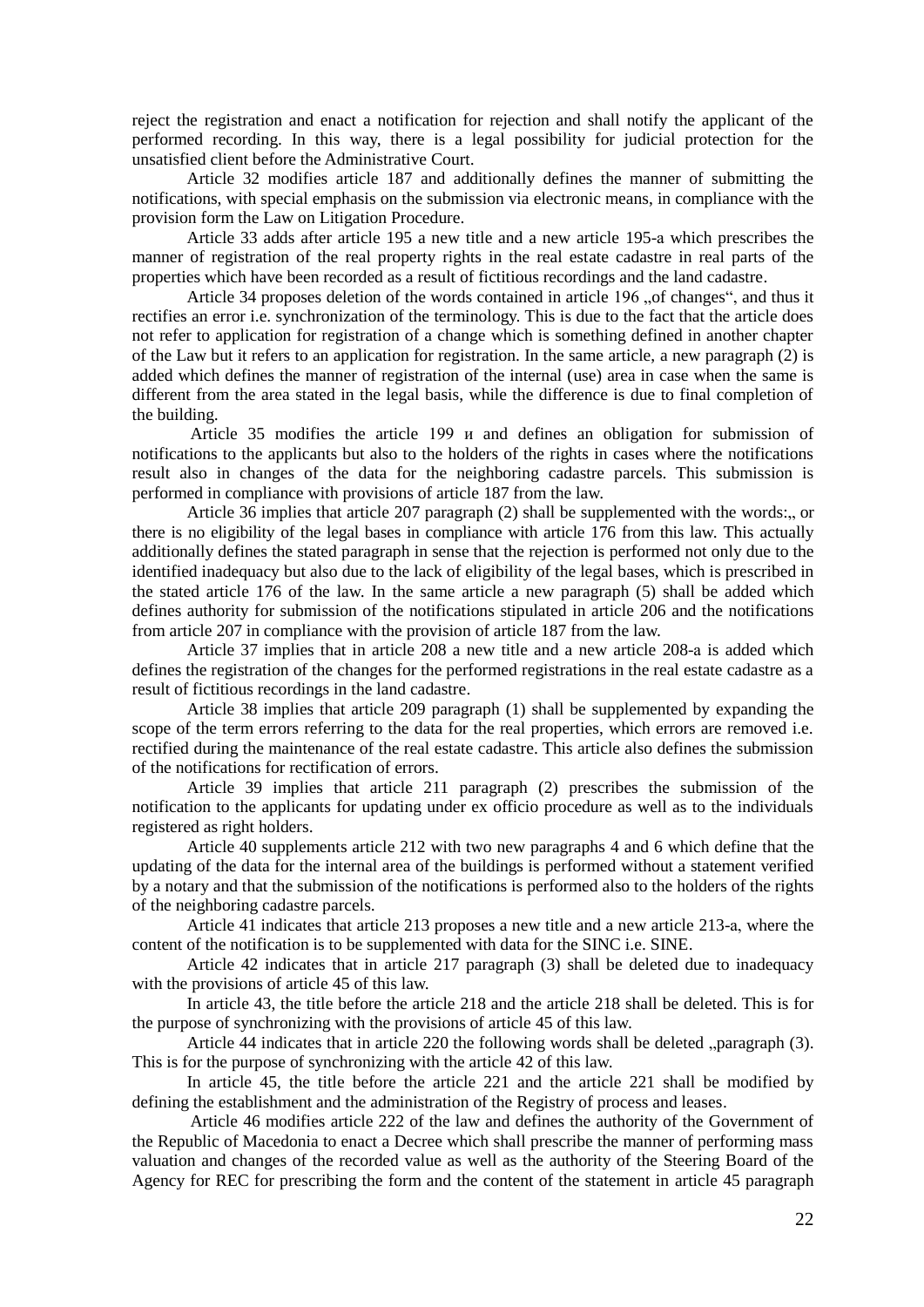(3) of this law including the manner of administering, the form and the content of the Registry of prices and leases.

Article 47 proposes supplementing the article  $237$  by adding the words  $\alpha$  and paragraph  $(3)$ thus performing synchronization in the terminology with article 31 of this law which modifies article 185 paragraph (3) of the law i.e. prescribes the right to lodge an lawsuit before the Administrative Court and against the notifications for rejection due to lack of eligibility of the application for registration of infrastructure objects.

Article 48 supplements article 241, paragraph (2) with a new point 15), by defining an authorization for the Agency to perform supervision over the application of the provision stipulated in article 17 of this law.

Article 49 proposes modifying paragraph (3) in article 243 by additionally defining the irregularities identified during the supervision. The committed irregularities defined in a Report with an instruction on how to rectify the irregularities with a period of 15 days and how to initiate a procedure for rectification i.e. violation procedure.

Article 50 supplements paragraph (2) of article 244 with an irregularity prescribed in article 110 paragraph (1) point 7 which is the basis for initiation of a procedure for rectification i.e. violation procedure. This iregularity in article 243 paragraph (3) of the law that is being changed was prescribed as an irregularity for which a deadline for rectification was determined.

Article 51 supplements article 246 with two new paragraphs (4) and (5) defining a fine for a violation committed by a legal entity and by the responsible person of the legal entity if they fail to act in accordance with the provisions of article 57 from the law.

In article 52, a new article 246-а is added and prescribes a fine for the authorized legal entity that technically conveys the exam for authorized surveyor, a fine for the authorized representative of the authorized legal entity and a fine for the authorized institution conveying the exam as well as a fine for the Director of the Agency for committed violations related to the exam, prescribed with the Law.

Article 53 proposes supplementing of the article 247 with a new paragraph (2) which prescribes a fee for the violation stipulated in article 110 paragraph (2) of the law.

Article 54 proposes supplementing the article 248 paragraph (1) point 2) where the basis for the fine prescribed with this article is proposed to be the violation of the obligation of the sole proprietors – authorized surveyors and trade companies for geodetic works for fulfillment of the required conditions for facilities and equipment as well as fulfillment of the obligation for posting the Tariff list at a visible place in the headquarters/branch office.

Article 55 proposes in article 249 paragraph  $(1)$  point 3) the word  $n$ , five to be replaced with the number ..15" which is synchronization with article 243 paragraph (3) of the law where a deadline of 15 days for rectification of the irregularities has been defined.

The same article supplements the stated article 249 by adding a new point 15) where the basis for giving the prescribed fine is the failure to fulfill the obligation for not allowing performance of geodetic works by an authorized surveyor who is not employed at the sole proprietor – authorized surveyor or trade company for geodetic works.

Article 56 proposes supplementing the paragraph (1) of article 250 and defines that for the violations stipulated in article 246-а, the violation procedure and the violation sanction shall be carried out by the relevant court.

Article 57 prescribes the obligation for the holders of the infrastructure objects to submit applications by the  $24<sup>th</sup>$  April 2016 the latest for registration/recording of 40% of the infrastructure objects while by the  $24<sup>th</sup>$  April 2018 for the remaining 60%.

Article 58 prescribes a deadline of one year from the day of the enactment of this law in which the Agency needs to establish the sole electronic system for sitting the exam for authorized surveyor.

Article 59 proposes a deadline in a period of one year from the day of the enactment of this law for enactment of bylaws stipulated in article 15 of this law, a deadline in a period of two years for enactment of the Decree stipulated in article 46 paragraph (1) of this law and a deadline in a period of six months from the day of the enactment of this law for enactment of the bylaw provisions stipulated in article 46 paragraph (2) of this law.

Article 60 defines that the initiated procedures for sitting the exam for license for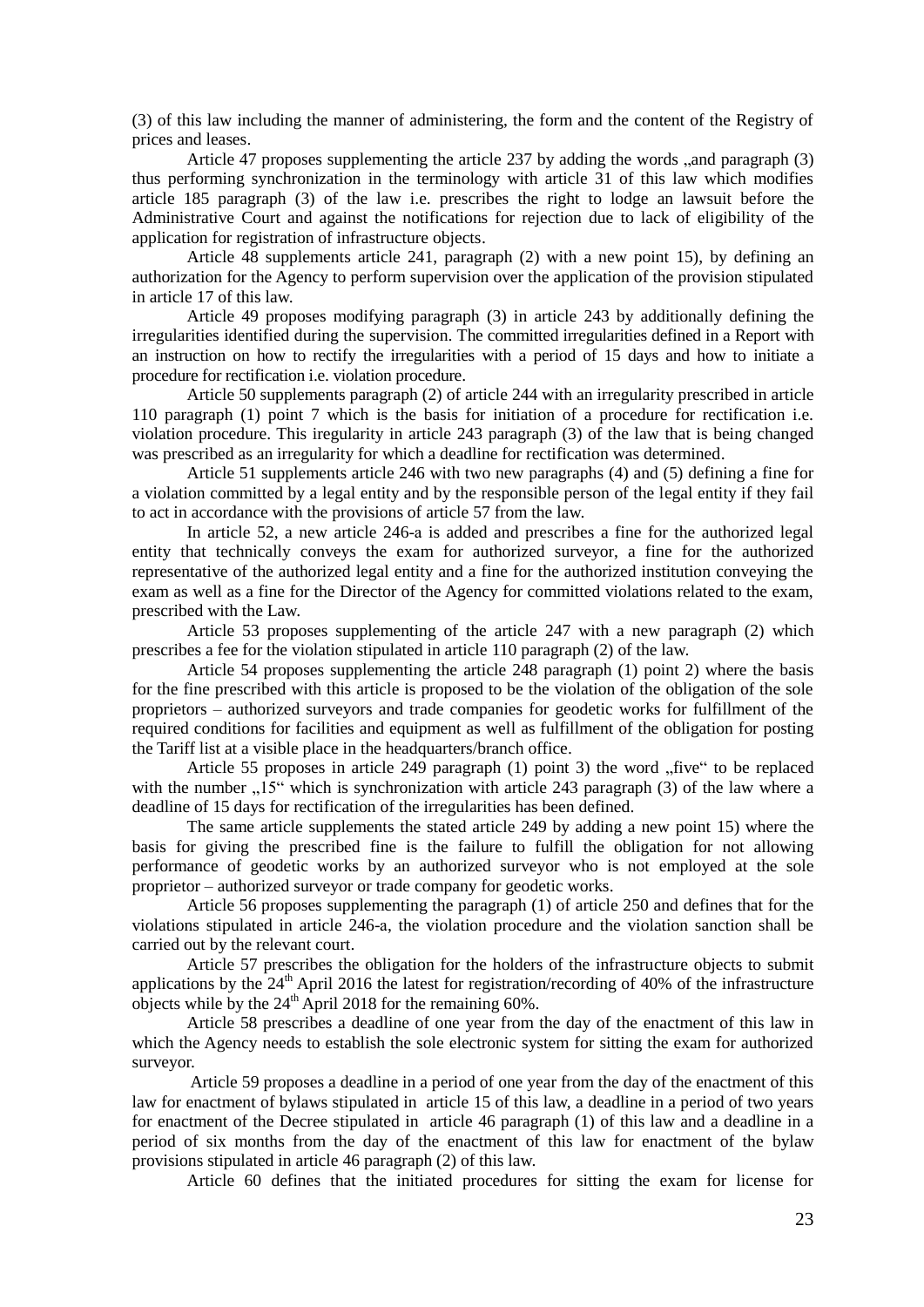authorized surveyor until the enactment of this law shall be completed in compliance with the provisions from the regulation on the basis of which they were initiated.

Article 61 defines the deletion of the data from the intabulation books registered in the real estate cadastre on the behalf of legal entities as lease creditors which ceased to exist and do not have legal successors. The article prescribes that the deletion shall be performed on the basis of an application submitted by the holders of the property rights which is to be annexed with evidence for authorized entity that the legal entity in question no longer exists and does not have a legal successor.

Article 62 prescribes the obligation for the sole proprietors – authorized surveyors and trade companies for geodetic works to synchronize their performance with the provisions from article 17 of this law within a period of one month from the day of the enactment of this law.

Article 63 се пропишува должност за судовите, министерствата, органите на државната управа, извршителите и сите други субјекти со пренесени јавни овластувања, во рок од шест месеци од денот на влегувањето во сила на овој закон по електронски пат да се поврзат со Агенцијата.

Article 64 prescribes that the Agency within a period of one year from the day of the enactment of this law, under ex officio procedure, to perform changes by synchronizing the real property data and the holders of the property rights.

Article 65 prescribes a deadline of four years from the enactment of this law in which the holders of the license for authorized surveyor who do not meet the conditions for education required for sitting the exam for authorized surveyor are obliged to complete the level of the required education.

Article 66 proposes that the provision from article 3 of this law referring to article 8 paragraph (2) in the part which refers to the survey for the recipients of social welfare and permanent financial aid and for the persons with low gross income up to 168.000,00 MKD annually under the procedure of determining the legal status of illegally built objects shall be applied till the expiry of the deadline for submission of geodetic reports defined with the Law on treatment of illegally built objects.

Article 67 prescribes the deadline for the start of the application of the provisions from article 30 paragraph (2) of this law, which refers to the expiry of the deadline for submission of the application for privatization of state owned construction land.

Article 68 prescribes that the law shall enter into force on the eight day from the day of its publishing in the "Official Gazette of R. Macedonia", while the provisions from article 11 of this law shall start to apply one year after the enactment of the law.

# II. INTERRELATIONS BETWEEN THE SOLUTIONS CONTAINED IN THE PROPOSED PROVISIONS:

The proposed solutions contained in the provisions of the Draft Law Amending the Law on Real Estate Cadastre indicate an interrelation with the regulations governing the procedure for passing the exams related to their governing matter, especially the Law on Bar and other laws that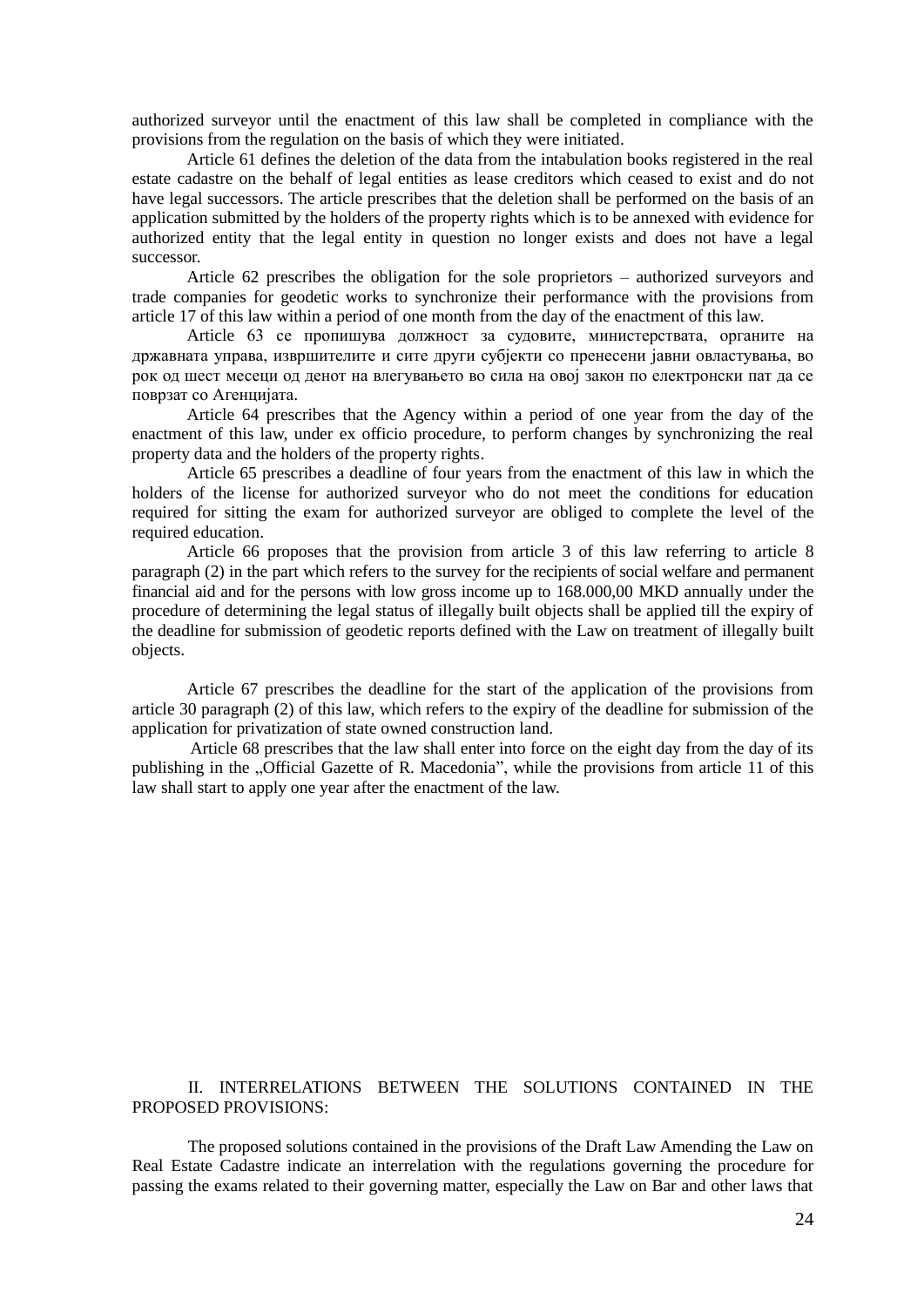regulate issues related to the activities that are subject to the proposed law.

## III. CONSEQUENCES THAT WILL RESULT FROM THE PROPOSED SOLUTIONS:

With the adoption of the Law on Amending the Law on Real Estate Cadastre it is expected for the manner of sitting the exam for an authorized surveyor to be improved, as well as objectified.

Also, the proposed law is expected to raise the quality of execution of field surveying work of the candidates that passed the exam, as well as the level of preparedness of the candidates during the examination. The proposed changes will increase the effectiveness, efficiency and accuracy in maintaining the real estate cadastre.

## AMENDED PROVISIONS

## Article 2

Separate terms used in this Law shall have the following meaning:

1. "Geodetic-cadastral information system" is an integrated and unique information system in the Republic of Macedonia which enables acquisition, processing, maintenance, management, use, distribution, issuance and a single access to the data from: the real estate cadastre, the basic geodetic works, the geodetic works of special purposes, the real property survey performed in service of the real estate cadastre, the survey and the maintenance of the state borderline of Republic of Macedonia, the topographic maps, the Spatial Units Registry, the Graphic registry of streets and house numbers and the Registry of construction land and other data of significance to the real properties

2. "Real estate cadastre" is a public book which records the right to ownership and the other real property rights, real property rights data, as well as other rights and facts whose registration is defined by law;

3. "Real Property" is the land, buildings, special and common parts of buildings, and other objects and infrastructure objects;

4. "Authorized Officer" is a person authorized to perform registration of the real property rights in the real estate cadastre, to process changes in the established real estate cadastre, and to produce and issue data from the Geodetic-cadastre information system;

5. "Cadastre units" are cadastre parcel and cadastre municipality;

6. "Cadastre parcel" is a basic cadastre unit which is a part of a land not smaller than  $1m^2$ , defined with borders, located within a cadastre municipality and is in possession of a certain ownership right holder(s);

7. "Cadastre municipality" is a cadastre unit comprising one inhabited area, unless otherwise stipulated by this law;

8. "Infrastructure object" is an object in the field of traffic (land, water and air traffic) underground and above-ground installation (line) and electronic communication networks and means, with all their supporting installations;

9. "Right holder" is any natural person, legal entity, the Republic of Macedonia or a local selfgovernment unit and the city of Skopje, to whose title the real property right is registered in the Real Estate Cadastre;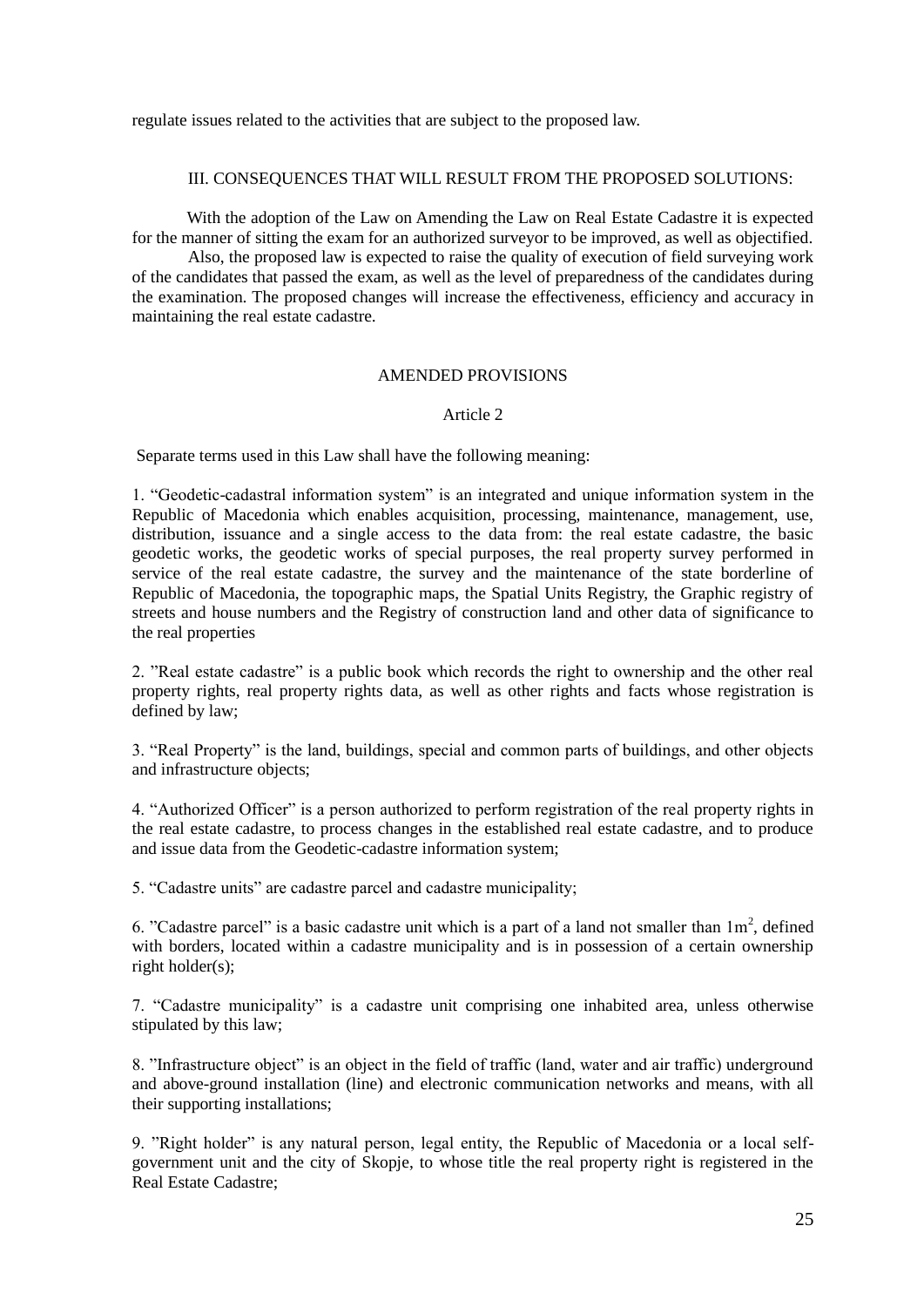10. "Spatial data" are detail point coordinates which define the real property within the single state reference system and state cartographic projection;

11. "Descriptive data" is data which describes the features and the characteristics of the real property (the land use, land class, place name, number of building or special, i.e. common part of a building or another object, entrance, floor, area, volume, identifier and type of infrastructure objects, length/height, value and other), the real property rights and the real property right holders, which as descriptive data are registered in a form of numeric or textual record;

12. "Mass property valuation" is a model by which the Agency determines the market value of the real properties registered in the real estate cadastre;

13. "Basic geodetic works" are the works which include the definition of the state geodetic datum, the cartographic projection and the reference networks used to establish the basic geodetic reference system of permanent and homogeneous geodetic points in reference to which the definition of the spatial data is performed;

14. "State reference system" is a coordinate system, comprised of a sum of numerical constants, required for defining the position and the other features of the geodetic points and the objects on the territory of the Republic of Macedonia;

15. "Geodetic Reference Networks" are the trigonometric, polygonometric, polygonal, linear, leveling, gravimetric, astrogeodetic and GNSS networks established throughout the entire territory of the Republic of Macedonia;

16."Real Property Survey" is a procedure of acquisition of spatial and descriptive real property data in service of the real estate cadastre and their processing and formatting;

17. "Authorized Surveyor" is a natural person which has acquired an authorization for performance of geodetic works in compliance with this Law;

18. "Geodetic Report" is a geodetic technical documentation for the performed basic geodetic works, the real property survey in service of the Real Estate Cadastre and the maintenance of the state borderline of Republic of Macedonia, the geodetic works for special purposes which are of influence for the real estate cadastre and the geodetic works performed for the purpose of producing topographic maps;

19. "Cadastre map" is a visual graphic layout of the horizontal projection of the properties in the sole state reference system and the state cartographic projection;

20. "Map of infrastructure objects" is a visual graphic layout of the horizontal and vertical projection of the infrastructure objects in the sole state reference system and the state cartographic projection;

21."Geodetic Works for Special Purposes" are the geodetic works related to spatial planning (updating of geodetic layers), production of numeric data for real properties which are of service for realization of the urban plans and urban planning documentation, as well as geodetic works for settling of legal property affairs for real properties of influence to the Real Estate Cadastre;

22. "Spatial Unit" is a limited part of the space, established for the purpose of recording, acquisition and processing of statistical and other type of data which are of interest to the country;

23. "Registration applicant" is a real property right holder, its legal representative, proxy, authorized representative, legal successor of the deceased ownership right holder, interested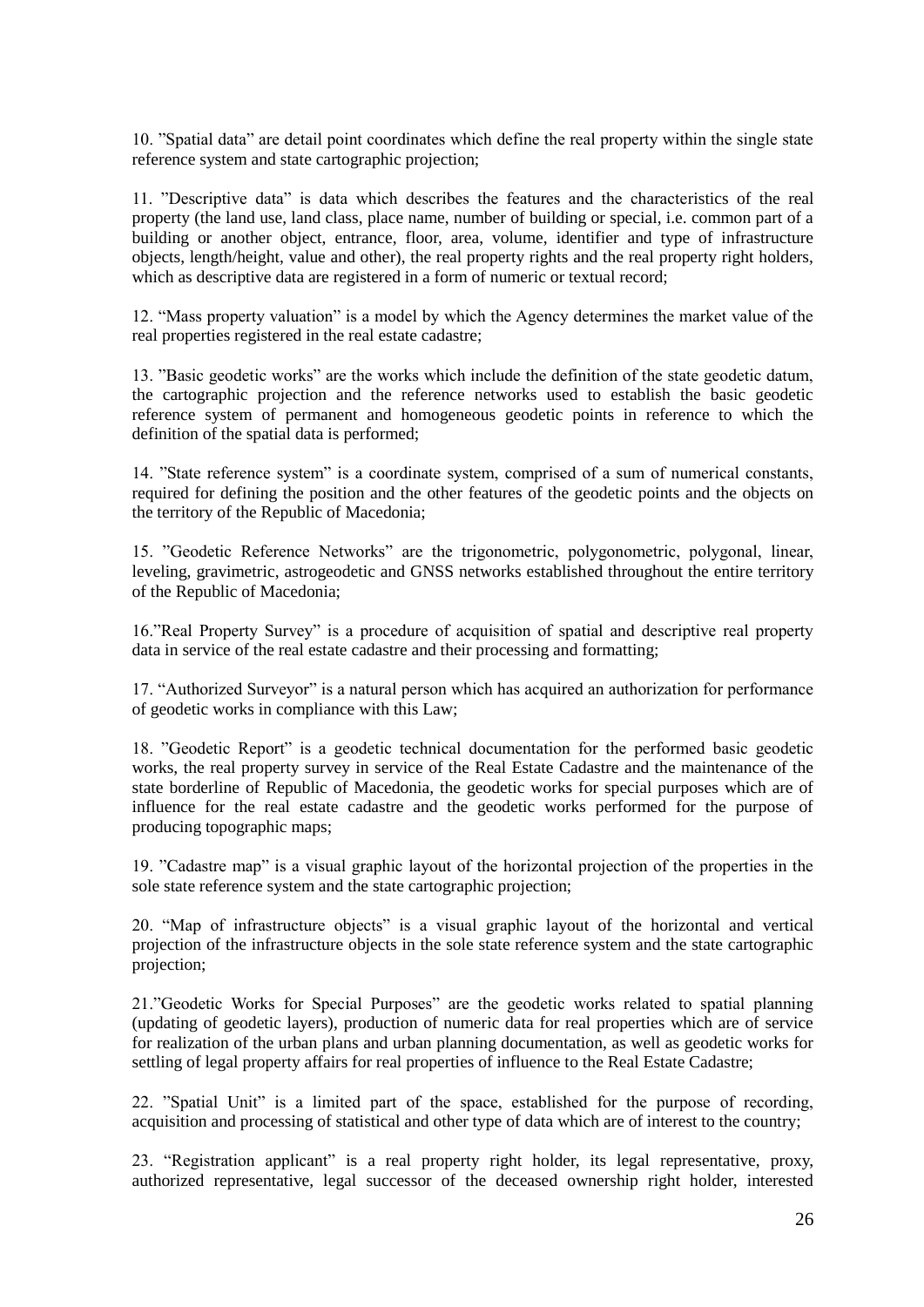individual or an individual authorized to request registration according the law;

24. "Ex-officio registration" is a registration of the ownership right and other real rights in the real estate cadastre of R. Macedonia and updating of data from the real estate cadastre, as well as in other cases foreseen by this law;

25. "State Borderline" is a cross line of the vertical plain and the surface of the earth by which the territory of Republic of Macedonia is separated from the neighboring countries;

26. "Centralized database" is a database set up and maintained at a single physical location, with a possibility for access to the same from multiple locations;

27. "Information Infrastructure" is a system comprised of communication networks, IT equipment and software solutions, enabling uninterrupted electronic flow of information;

28. "Metadata" is data that describe spatial and descriptive data.

## Article 4

(1) The establishment and the maintenance of the real estate cadastre, the performance of the basic geodetic works, the geodetic works for special purposes, the real property survey in service of the real estate cadastre, the survey and the maintenance of the state borderline of Republic of Macedonia, the mass property valuation, the establishment and the administration of the Graphic registry of construction land, the production of the topographic maps and the maintenance of the Spatial units registry, the administration of the Graphic registry of streets and house numbers, shall be performed on a basis of a Strategic Plan and an Annual Program for implementation of the strategic plan.

(2) The Strategic Plan stipulated in paragraph (1) of this Article shall be adopted by the Government of Republic of Macedonia, at the motion of the Agency for Real Estate Cadastre for a period of four years, and when needed can be amended i.e. supplemented within a period of two years.

(3) The Annual Program stipulated in paragraph (1) of this Article shall be adopted by the Agency for Real Estate Cadastre and endorsed by the Government of Republic of Macedonia.

(4) The Plan and the Program stipulated in paragraph (1) of this Article shall determine the type and the scope of the works, the resources necessary for their implementation and the sources of funds.

#### Article 8

(1) The Agency shall be authorized to:

- Manage the Geodetic-cadastre information system,
- Perform basic geodetic works,
- Perform real property survey,
- Perform survey and maintenance of the state borderline,
- Perform geodetic works for special purposes,
- Establish and maintain the real estate cadastre,
- Perform mass valuation of real properties registered in the real estate cadastre,
- Establish and administer the Graphic registry of construction land,
- Produce topographic maps,
- Administer a Spatial units registry,
- Administer the Graphic registry of streets and house numbers,
- Establish, maintain and provide public access to the National Spatial Data Infrastructure in compliance with a separate law; and

- Monitor and supervise the performance of the sole proprietors – authorized surveyors and the trade companies for geodetic works.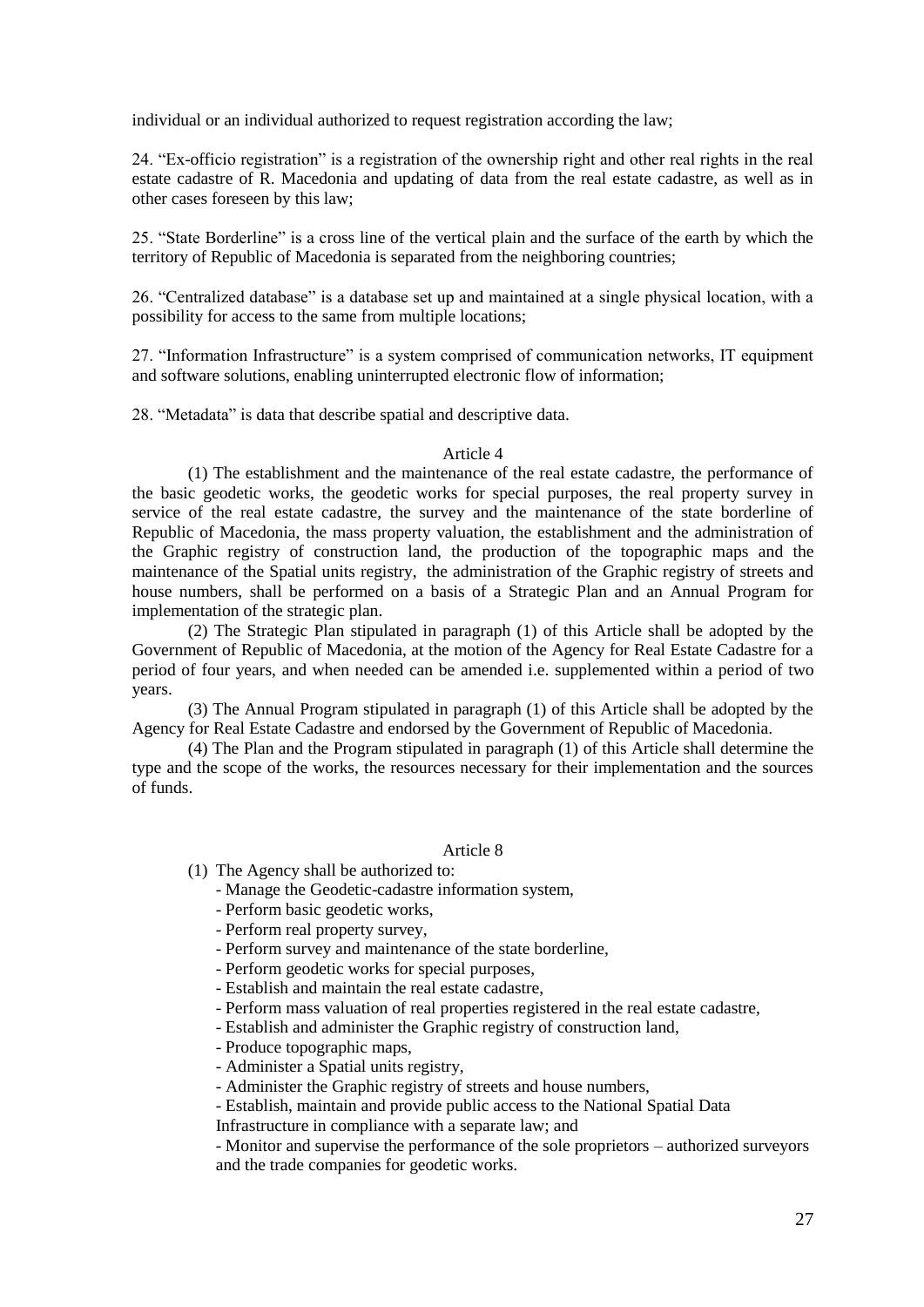(2) The survey and the maintenance of the state borderline as well as the geodetic works for special purposes of significance to the Republic of Macedonia shall be performed by the Agency.

(3) For determining the geodetic works for special purposes stipulated in paragraph (2) of this Article a decision shall be enacted by the Government of Republic of Macedonia.

### Article 11

(1)The Steering Board of the Agency shall perform the following activities:

- Enact the Statute of the Agency, endorsed by the Government of R. Macedonia,

- Enact Operative Proceedings,

- Propose a Strategic Plan for the Agency,

- Adopt an Annual Program for implementation of the Strategic plan of the Agency,

- Adopt an Annual Financial Plan for the Agency,

- Adopt the Annual Performance Report of the Agency,

- Enact bylaws for implementation of this Law,

- Enact acts for salaries, salary surcharges and other compensations for the assisting staff, as well as acts for evaluation of the assisting staff in the Agency,

- Enforce Acts prescribing the manner of achieving cooperation, providing consultant services and trainings as well as the manner of distribution and use of the revenues stipulated in Article 5 of this Law,

- Adopt Tariff Lists stipulated with this Law,

- Enact a decision on the amount of the fee for sitting the exam for acquiring an authorization for an authorized surveyor, as well as a decision for confirming an authorization of a foreign geodetic engineer and

- Other works, stipulated by this Law, other laws and the Statute of the Agency

(2) Bylaws from paragraph 1, line 7 of this Article shall be published in the Official Gazette of the Republic of Macedonia.

(3) The Steering Board shall work and decide during sessions.

### Article 27

(1) The GCIS shall contain spatial and descriptive data from the real estate cadastre, the basic geodetic works, the real property survey, the state borderlines, the geodetic works for special purposes, for the property value, the topographic maps, the Spatial units registry, the Graphic registry of streets and house numbers and the Graphic registry of construction land.

(2) The Agency shall administer the data from the GCIS in a manner which provides their acquisition, processing, maintenance, protection as well as their use, access, distribution/issuance to the interested entities.

#### Article 68

(1) Subject to survey in service of the real estate cadastre shall be the buildings, separate and common parts of buildings and other objects that represent a functional unit permanently positioned on a cadastre parcel.

(2) For buildings, separate and common parts of buildings stipulated in paragraph (1) of this article shall be collected:

- Spatial data for the footprint of the building,

- Internal area data,

- Data for the use, the number of floors, the number of the building, the entrance number, the number of the separate part (apartment) and the number of the common part of the building; and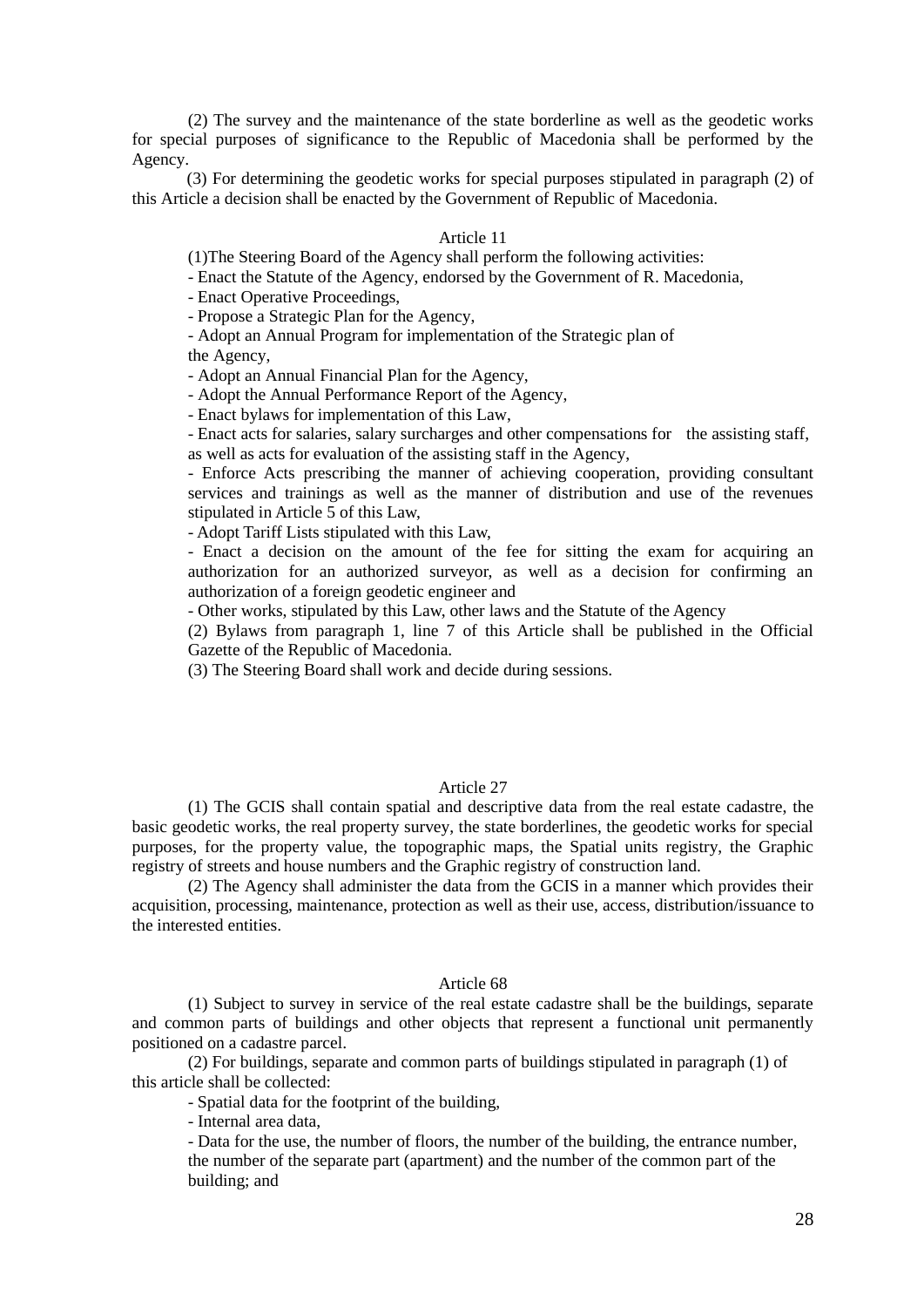- Data for the right holders of the building or the separate and common parts of the building.

(3)For the objects/buildings stipulated in paragraph (1) of this article, like damns, open sport fields, parks, squares, green areas, facilities for separation of material for production of concrete, concrete foundations, asphalt foundations and other, the following shall be collected:

- Spatial data for the footprint,

- Data for open area,

- Data for the use and

- Data for the right holders.

(4)For the seating bleachers in closed/open sport fields, data for the area of the seating bleacher in horizontal projection shall be collected.

(5)For other objects of the type fish ponds, granaries, reservoirs, pools and others which may be underground, on surface and above ground as well as for others for which data for the internal/open area is not collected, besides the data from paragraph (3), point 1, 3, and 4 of this Article, descriptive data for the volume shall be collected.

(6)The spatial data for the footprint of the building and other objects stipulated in paragraph (1) of this article, during the survey shall be collected in 2D and visualized through the cadastre map.

# Article 76

(1) Cadastre culture is the land on which are determined the method and the possibilities of land exploitation for agricultural, forest and other production.

(2) According the method of land use, the land can be classified as fertile, infertile land and land under water.

(3)The fertile land is classified as fields, rice fields, gardens, orchards, vineyards, meadows, pastures, forests, giant reeds and marshlands.

(4) Fertile land is classified in eight cadastral classes.

(5)The infertile lands are classified as naturally infertile land (dales, stonemasons and other) and as artificially infertile land which represents land for which an urban plan or urban planning documentation has been enacted (urban non-constructed land, urban constructed land).

(6)The land under water is classified as land under running waters (streams and rivers) and land under standing waters (natural and artificial lakes and swamps).

(7)The infertile lands and the land under waters are not classified in cadastre classes.

#### Article 83

(1) For the cadastral municipalities for which a real estate cadastre has been established based on analog cadastral maps, the Agency shall perform the digitization of the analogue cadastral maps. When it is determined during the digitization that the boundaries of some of the cadastral parcels cannot be digitalized, the actual situation of the cadastral parcel shall be inspected and the data obtained from the inspection shall be complied with data from official records and applied to the digital cadastral plan. By putting into use the database of the digital cadastral maps, the data obtained from the digital cadastral maps shall be used.

(2) When during the digitalization of the cadastre maps differences are identified between the area of the cadastre parcels in the digital cadastre maps and the area from the cadastre registry book, where the differences are bigger than  $\Delta P \leq 0.0007 \times \hat{M}^* \sqrt{P}$  (where P is the area of the cadastre parcel and M is the scale of the cadastral map), the Agency under ex officio procedure shall enact a confirmation of the digital surface that is delivered to the person registered as the holder of the right of the cadastral parcel.

(3)The Confirmation of digital surface is drafted after inspection in the official records and the drawing up of minutes for the facts and the expert findings for the differences in the area.

(4) The confirmation referred to in paragraph (3) of this article shall be submitted in the manner prescribed in Article 187 of this Law.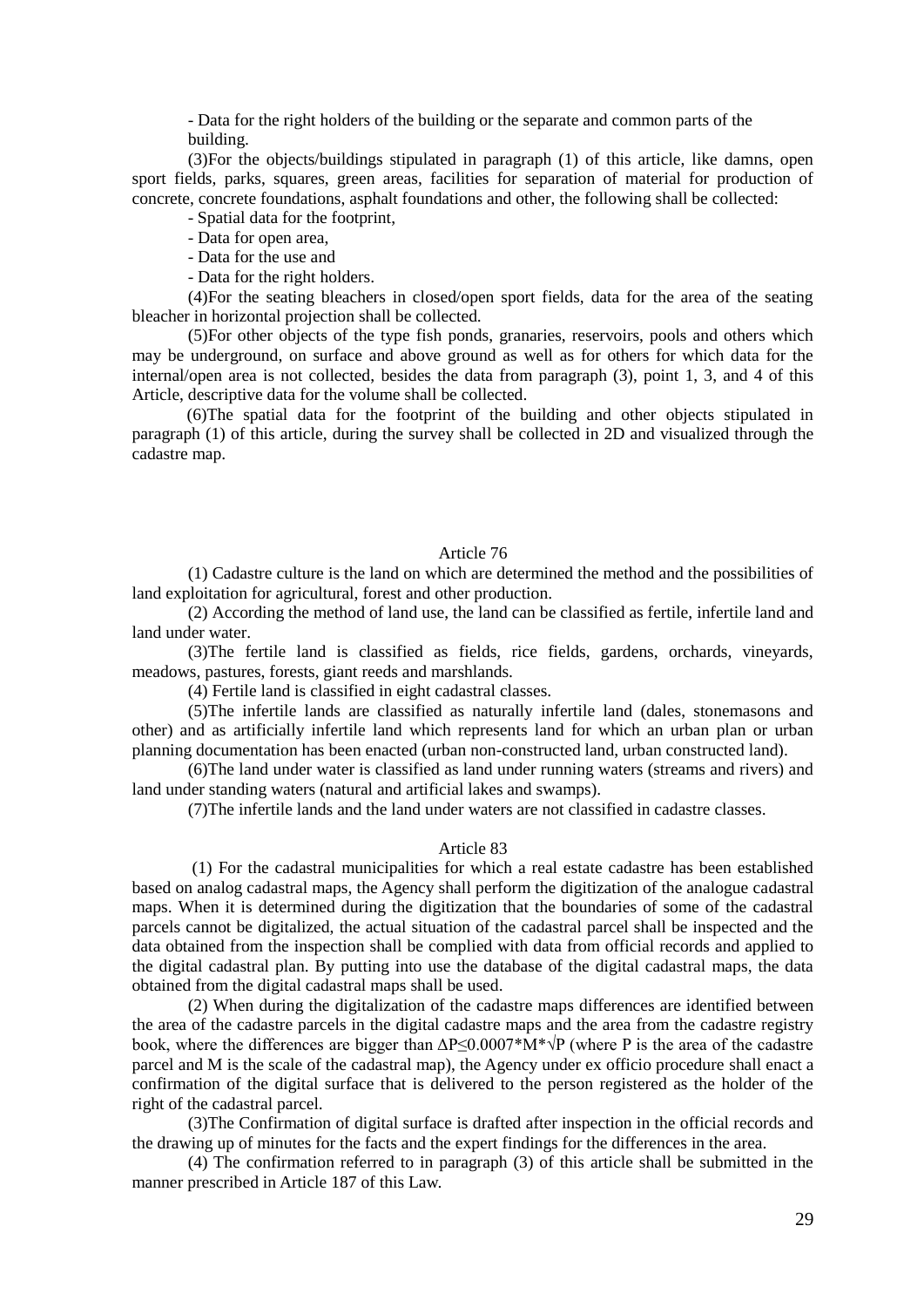(5) The new area of the cadastral parcels, arising under paragraph (1) and paragraph (2) of this Article shall be entered ex officio in the property list.

(6) For the application of the database of digital cadastral maps for each cadastral municipality, the Director of the Agency shall enact a decision.

(7)The decision referred to in paragraph (6) of this Article shall be published in the "Official Gazette of the Republic of Macedonia".

## Article 104

(1)The sole proprietors - authorized surveyors and trade companies for geodetic works in order to perform the field geodetic works stipulated in article 103 of this law, must meet the following conditions:

- Be registered in the trade registry at the Central Registry of the Republic of Macedonia

with main occupational field of work - performance of geodetic works,

- Have minimum two employees from the geodetic field, out of which at least one is a licensed surveyor,

- Have damage liability insurance,

- Have licensed software for production of geodetic reports and

- Hold a license for performance of the geodetic works.

(2)The licensing of the sole proprietors/authorized surveyors and the trade companies for geodetic works/branch office is conditioned by the basic demographic standards of a statistical region according to the nomenclature of the territorial statistics units (NTUS).

(3)The basic demographic standard for one license for each of the entities stipulated in paragraph (2) of this article is 10.000 citizens

(4)The sole proprietors – authorized surveyors and the trade companies for geodetic works can perform works on the entire territory of the Republic of Macedonia.

## Acquiring a License for Authorized Surveyor

### Article 108

(1) The title of an authorized surveyor may be acquired by any natural person that meets the following criteria:

- is a citizen of the Republic of Macedonia or any member state of the European Union,

- to have obtained at least 300 credit points according to the European Credit

Transfer System (ECTS) from the field of geodesy or a completed VII/1 level of geodesy studies,

- to have at least two years of work experience in the field of geodetic works after meeting the conditions in point 2 of this paragraph and

- to have successfully passed the exam for acquiring a license for authorized surveyor.

(2) The exam stipulated in paragraph (1), line 4 of this Article shall be sat in front of a Commission for sitting an exam for authorized surveyor, established within the Agency, on the basis of a program.

(3) For sitting the exam stipulated in paragraph (1), line 4 of this Article, a fee shall be paid to the Agency.

(4) The amount of the fee for sitting the exam for acquiring a license for an authorized surveyor shall be determined on the basis of the expenditures required for providing facilities and material conditions for conveying the exam. The amount of the fee for sitting the exam shall be prescribed by the Steering Board of the Agency with a Decision.

(5) The Agency is obliged to notify the persons which have failed the exam within five days after conveying the exam and issue a license to the persons who have successfully passed the exam.

(6)The Agency shall record the licenses issued to the authorized surveyors in the Register of Authorized Surveyors administered by the Agency.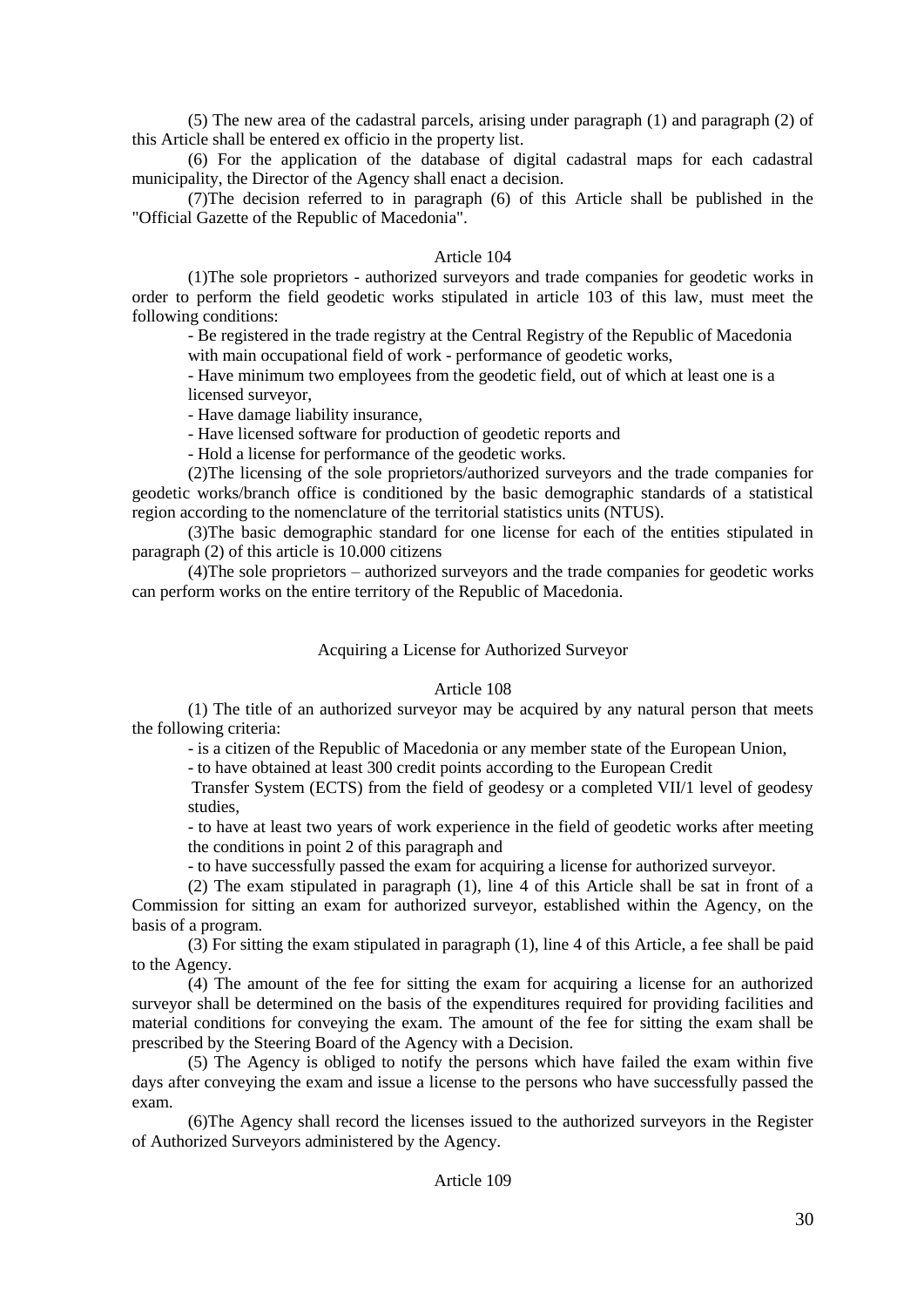(1) The license for authorized surveyor shall be issued for a five year period.

(2) The license for authorized surveyor shall be renewed every five years.

(3) In order to renew the license for authorized surveyor, the license holder shall submit an extension application to the Agency six months before the expiration. The license holder shall attach a certificate issued by the Agency stating that during the five years they have attended continuous education of 30 lessons per year related to the field of geodetic works by the Agency, of which at least 20 lessons were related to the real estate cadastre.

(4) For the extension of the license for authorized surveyor, the Agency shall enact a decision within 15 days of the submitting of the request.

(5)The decision of the Agency not to renew the license for authorized surveyor is final and executive, and it can be appealed against before an administrative court within 15 days from the day of receiving the decision.

(6)The authorization of a foreign geodetic engineer stipulated in Article 106, paragraph (2) from this Law, at the request of the foreign geodetic engineer shall be confirmed by the Agency with a decision. The request for confirmation of the authorization needs to be annexed with evidence of paid fee required to the Agency.

(7) The amount of the fee for confirming the authorization of the foreign geodetic engineer is defined depending on the expenditures made for the confirmation of the authorization, with a decision by the Steering Board of the Agency.

(8) The decision of the Agency not to confirm the authorization of the foreign geodetic engineer is final and executive, and it can be appealed against before an administrative court within 15 days from the day of receiving the decision.

# Article 112

(1) The license for authorized surveyors shall be revoked, if:

- during the performance of the geodetic works, the authorized surveyor does not act accordingly to this law and the regulations based on the law, as well as accordingly to the rules and standards of the geodetic practice,

- the prepared geodetic reports in paper format are not signed by its own hand,

- the prepared geodetic reports in electronic format are not signed with a valid certificate issued by a licensed publisher,

- they do not use the data from the real estate cadastre and they fail to use them only for the purpose for which they are issued;

- they have been issued with an injunction to perform a profession, activity or duty,

- the authorized surveyor has partially lost their business competence,

- the authorized surveyor fails to submit a request to renew the license for authorized surveyor within the deadline set in Article 109 paragraph (3) hereof,

- produces geodetic reports without prior performed survey and inspection of the real property on the field,

- fails to attend the continuous education from the field of geodetic works, and

- The authorized surveyor that is not employed at a sole proprietor – authorized surveyor i.e. trade company for geodetic works is discovered to perform geodetic works for the sole proprietors authorized surveyors i.e. trade companies for geodetic works.

(2) The license for authorized surveyor stipulated in paragraph 1 of this article shall be revoked by the Agency with a decision.

(3) The Decision from paragraph (2) of this Article is final and executive, and any discontent party may lodge a complaint before an administrative court, within 15 days from receiving the decision.

(4) The revoking of the authorization shall be registered in the Registry of authorized surveyors.

(5) The Agency is obligated to immediately inform the Chamber for the changes made to the Registry from paragraph 4 of this Article.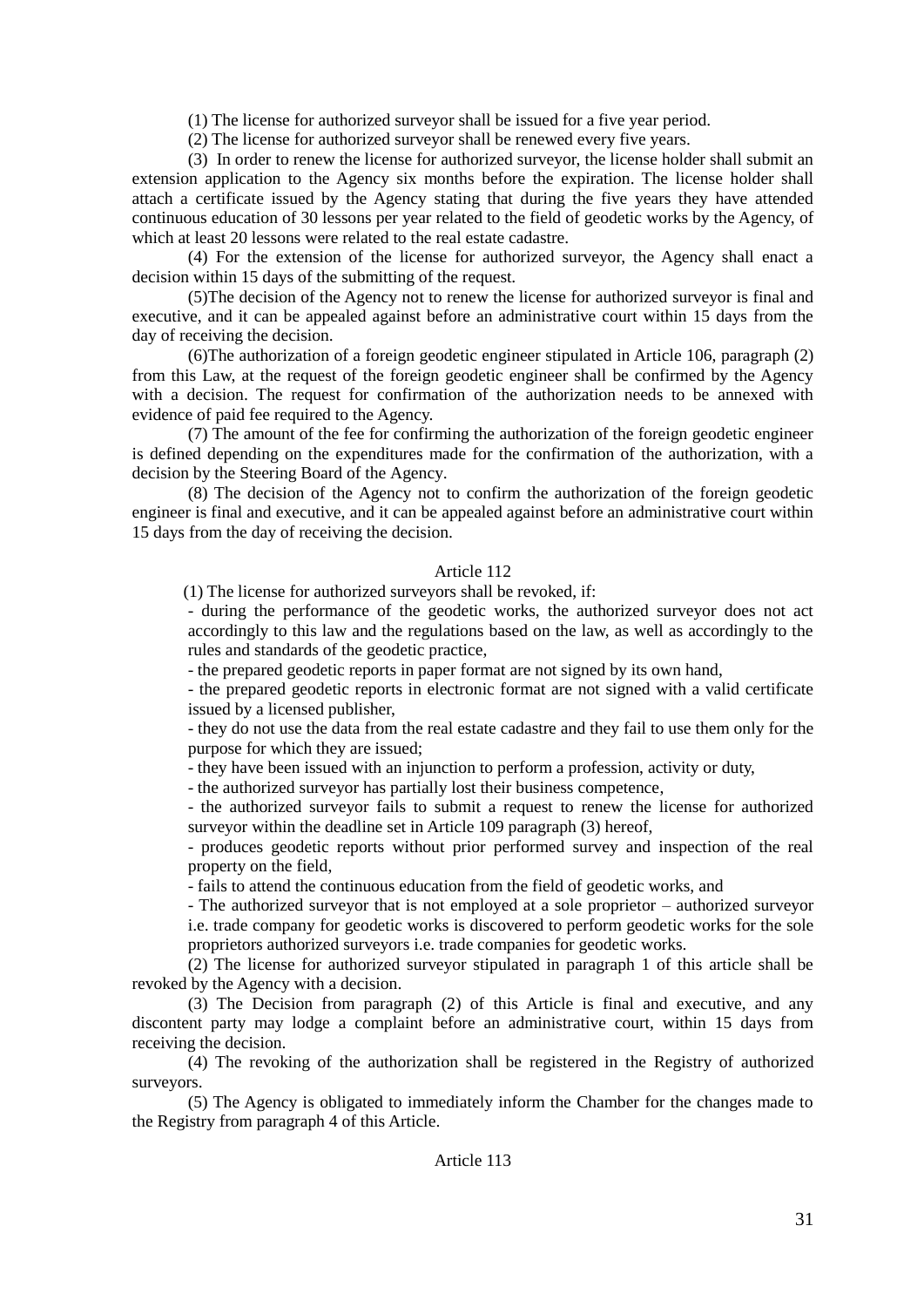(1) The authorized surveyor who has been deprived of its license in the case stipulated in article 112, paragraph  $(1)$ , line 1, 2, 3, 4, 8 and 10 of this Law, cannot submit a request for acquiring a new license until the expiration of the 5 year period from the date of such deprival.

(2) In order to acquire the new license stipulated in paragraph (1) of this Article, the person must again meet the criteria stipulated in Article 108, paragraph (1) of this Law.

### Article 116

The method of sitting the exam for an authorized surveyor, the program content, the manner of issuance, renewal, confirmation, termination and revoking of license for authorized surveyor, the form and the contents of the license form for authorized surveyor, as well as the form, content and manner of administering the Registry of authorized surveyors shall be prescribed by the Steering Board of the Agency.

## Article 119

(1) The license for performance of geodetic works shall cease to be valid in the following

cases:

- Deletion of the sole proprietor – authorized surveyor/trade company for geodetic works/branch office from the Trade registry in the Central Registry of the Republic of Macedonia.

- Deletion of the sole proprietor – authorized surveyor/trade company for geodetic works/branch office from the trade registry in the Central Registry of R. Macedonia.- Deletion of main activity for performance of geodetic works from the Central Registry of R. Macedonia, and- Deletion of main activity for performance of geodetic works from the Central Registry of R. Macedonia, and- Deletion of main activity for performance of geodetic works from the Central Registry of R. Macedonia, and- Deletion of the main activity for performance of geodetic works from the Central Registry of the Republic of Macedonia, and

- At the request of the sole proprietor – authorized surveyor and Trade Company for geodetic works.

(2) After the cease of the validity of the license from paragraph (1) of this Article, the sole proprietor – authorized surveyor and Trade Company for geodetic works shall be deleted from the Registry of sole proprietors – authorized surveyors and trade companies for geodetic works which is administered in the Chamber.

(3) For the cease of the validity of the license stipulated in paragraph 1, point 2 and 3 from this Article, the Steering Board of the Chamber shall enact a decision.(3) For the cease of the validity of the license stipulated in paragraph (1), line 2 and 3 from this Article, the Steering Board of the Chamber shall enact a decision.

(4) The decision of the Steering board of the Chamber which stipulates the cease of the validity of the license for performance of geodetic works is final and executive, while against the same an appeal can be lodged to the Administrative court within 15 days from the day of the receipt of the decision.

## Article 121

The sole proprietor authorized surveyor and trade company for geodetic works is obliged:

- to perform the geodetic works in compliance with the provisions of this Law and the provisions enacted on the basis of this Law, as well as in compliance with the rules and standards of the geodetic profession.

- to charge a fee for the performed geodetic works in compliance with this law and the Tariff list stipulated in article 125 of this Law, and

- to accept clients and to issue data from the performed geodetic works only in the headquarters of the sole proprietor – authorized surveyor, i.e. the trade company for geodetic works

#### Article 123

(1) The manner of issuing, termination and deprival of the license for performing the geodetic works, the form and the content of the license form for performing geodetic works, the conditions for facilities and equipment required for performing the geodetic works, as well as the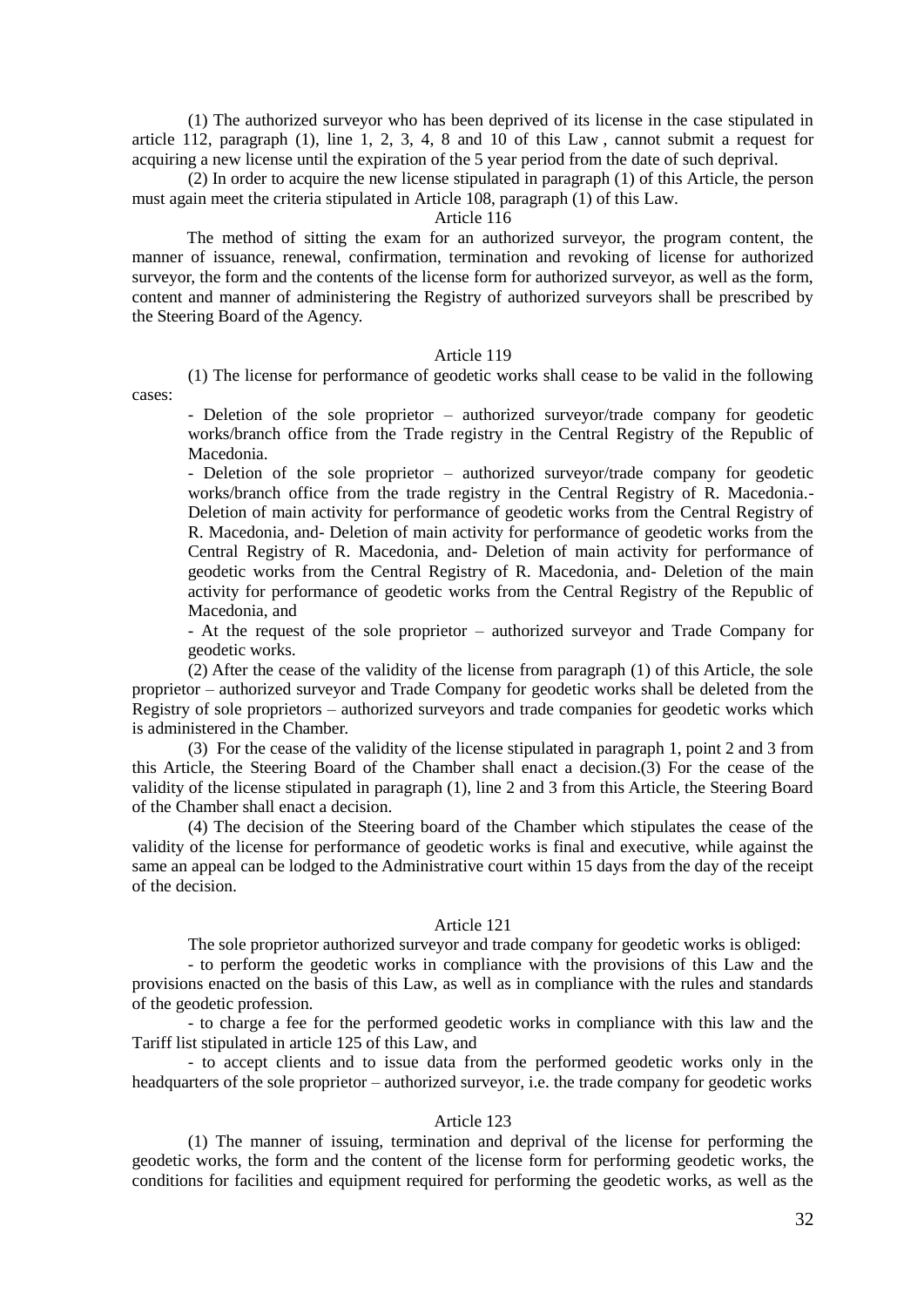form, the content and the manner of registering and administering the Register of sole proprietorsauthorized surveyors and trade companies for geodetic works shall be prescribed by the Steering Board of the Agency.

(2) The amount of the fee for verification of the geodetic reports for performed geodetic works for special purposes shall be defined with a Tariff List enacted by the Steering Board of the Agency, endorsed by the Government of the Republic of Macedonia.

## Article 129

Activities, objectives and tasks of the Chamber are:

- Representing the common interests of the members of the Chamber, improving work efficiency and operation of the members and their organization,

- Expressing the interests of the members of the Chamber before the competent state bodies and institutions,

- providing business and professional - expert services for the needs of the members,

- Providing advice, information and assistance in order to improve the results of operations of the members of the Chamber, encouraging free business initiative, cooperation and competition,

- Participation in international geodetic chambers and other geodetic associations, outlining and presenting common positions on issues of international character,

- Establishing and fostering good business practices, development of business morality and establishing rules of business conduct of the members of the Chamber in their mutual relations and in relations with third parties and on the market,

- Support and providing recommendations to the members of the Chamber in establishing businesses, particularly abroad and

- Perform other activities of interest to members of the Chamber in accordance with this Law and the Statute of the Chamber.

## Article 141

(1) Legal basis for registration in the Real Estate Cadastre are the documents for the legal basis on the basis of which the registration/processing of changes in the Real Estate Cadastre is performed.

(2) The documents for the legal basis should be submitted in original or a copy verified by an entity authorized for the performance of such public authority.

## Article 155

(1)The Agency shall issue the data from the Real Estate Cadastre as:

- Property list,

- Property list for infrastructure objects,

- List for conditional registration of a construction,

- Evidence list,

- Evidence list for infrastructure objects,

- Certificate of historical overview of performed registrations,

- Certificate of historical overview of performed registrations of the property value,

Certificate that the person is not registered in the real estate cadastre,

- List of cadastre parcel indications,

- Copies of the document compilation,

- excerpt from cadastral map,

- excerpt from the map of infrastructure objects

- Data for the property value and

- Other data resulting from the real estate cadastre

(2) The data stipulated in paragraph (1), lines 1, 2, 3, 4, 5, 10, 11 and 12 of this Article shall be issued immediately by the Agency i.e. not later than one day from the day of submitting the application, while the data stipulated in paragraph (1), line 6, 7, 8, 9, 13 and 14 of this Article shall be issued by the Agency in a period not longer than three days from the day of submitting the application.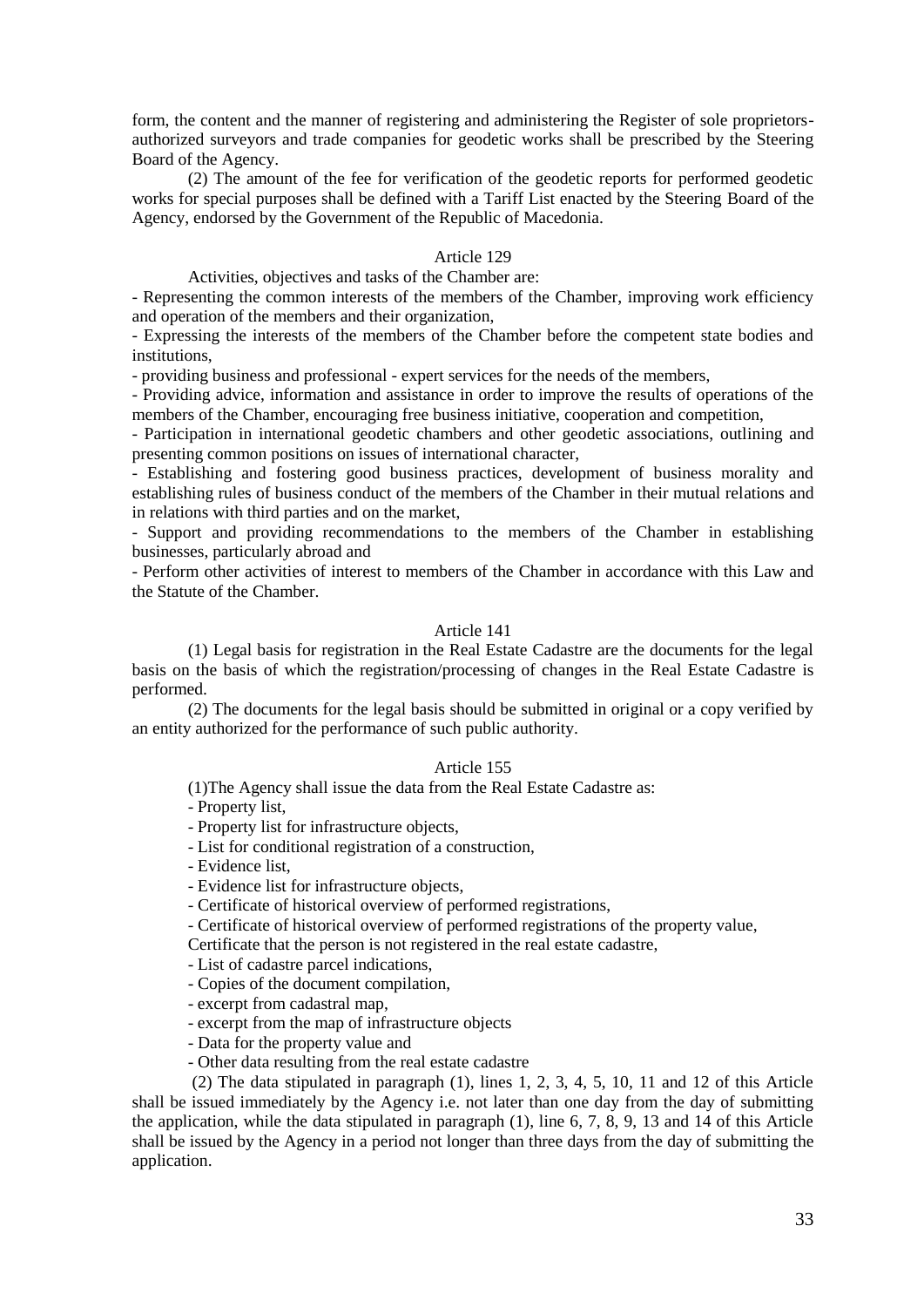## Article 158

(1) The List for conditional registration of an object can be issued for a conditionally registered ownership right to a building, separate and common part of building or any other object under construction.

(2) The List stipulated in paragraph 1 of this Article is comprised of:

- Data for the individuals who have the right to construction, in compliance to the building permit,

- Data for the cadastre parcel on which the construction is built,

- Data on buildings, separate and common parts of buildings and any other objects, copied from the original project design verified by the relevant body/institution and

- Data for the right to collateral (mortgage) on the object and the other legal acts related to the performed conditional registration.

### Article 159

(1) The Evidence list shall contain the data for:

- the cadastre parcel on which the illegally built objects are located,

- the illegally built objects and

- the occupants of the illegally built objects

(2) The Evidence List is not a public document and changes to the data stipulated in paragraph 1 of this article cannot be performed in the Evidence List.

### Article 160

(1) The Evidence list for infrastructure objects shall contain data for:

-the beginning and the end of the infrastructure object expressed descriptively and with coordinates,

- infrastructure objects and

- the occupants of infrastructure objects.

(2) The Evidence List for infrastructure objects is not a public document and in it changes cannot be performed to the data stipulated in paragraph (1) of this article.

### Article 163

The certificate that a person is not registered in the Real Estate Cadastre is a public document which, on the basis of facts and data contained in the Real Estate Cadastre, proves that the person is not registered as a right holder in the Real Estate Cadastre.

## Article 171

(1) Conditional registration is the conditional registration of acquisition or termination of the ownership right and the sub-forms of the ownership right of a property, when an application for registration is submitted in the Real Estate Cadastre, but the legal presumptions i.e. the conditions for registration stipulated in article 176 of this Law are not fulfilled and if the basis for the final registration is not sufficiently presented.

(2) By providing an evidence for fulfillment of the legal presumptions i.e. the conditions for registration stipulated in Article 176 of this Law, the conditional registration shall be deleted and the right to ownership shall be subject to final registration.

(3) The conditional registration stipulated in paragraph (1) of this article shall be deleted in cases when the legal presumptions i.e. the conditions for registration are not fulfilled, at the request of a holder of the ownership right of the property on which the conditional registration is performed, within a period of 6 months from the day of the performed conditional registration.

(4)The legal action of the conditional registration provides precedence for final registration, provided that the conditional registration per se can be confirmed in compliance to the conditions for registration of the rights stipulated by Law.

## Article 172

(1) Subject to conditional registration in the real estate cadastre are the ownership right, the sub-forms of the ownership right (co-ownership and joint ownership) of a building and separate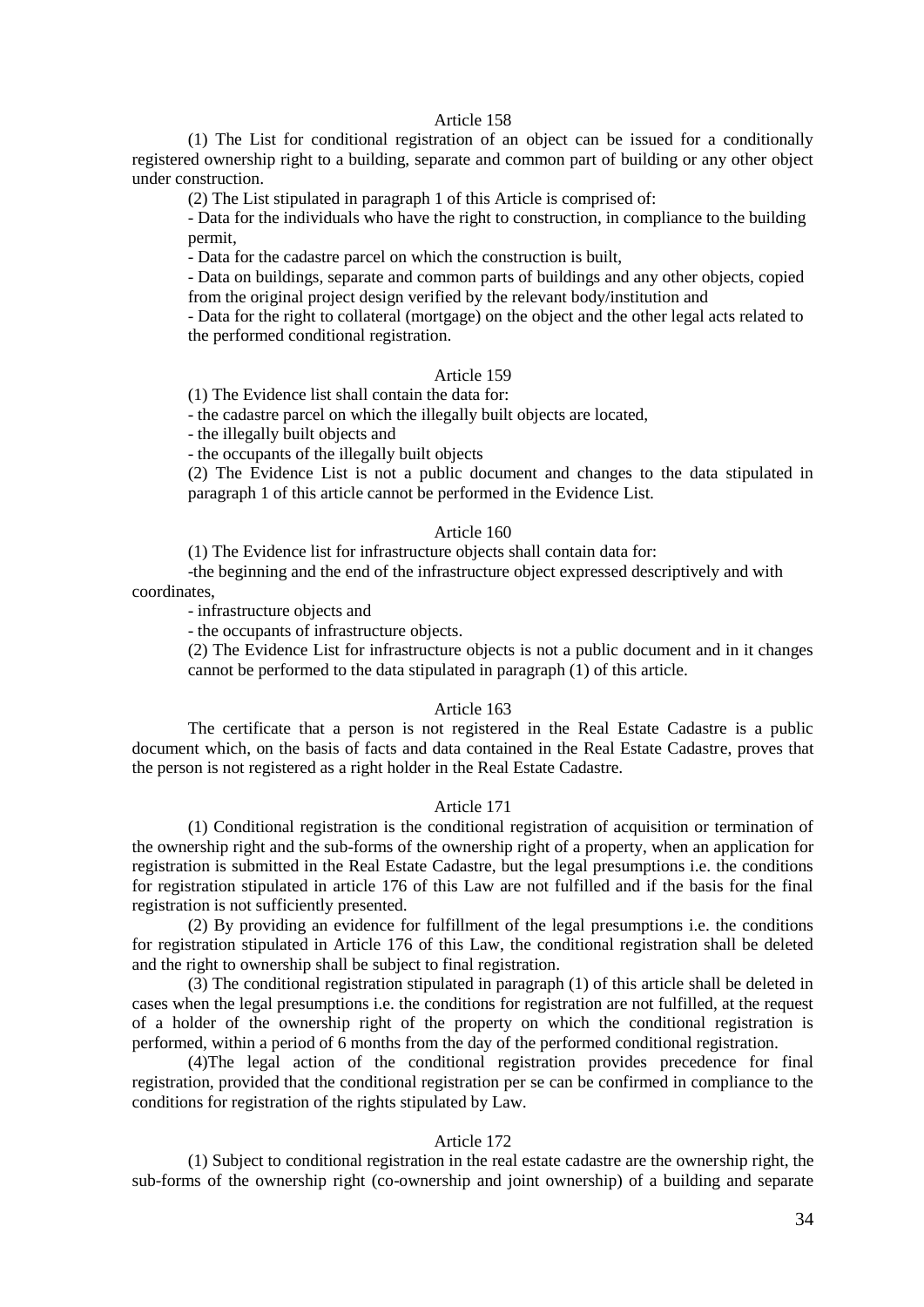part of a building, as well as the right of ownership of the common parts of the building which are in service of the separate part of the building, which is under construction, by registering data for the individuals who have construction right in compliance with the construction permit and the data for the buildings, separate and common parts of buildings copied from the basic project design verified by an authorized entity.

(2)The conditional registration stipulated in paragraph (1) of this Article shall provide precedence of the conditional registration of the legal acts for transaction of the conditionally registered rights from paragraph (1) of this Article, in reference to the eventual future legal acts which are to be submitted for conditional registration.

(3) The conditional registration stipulated in paragraph (1) of this Article shall be performed by request of an entity authorized to issue enforceable construction permits, submitted via electronic means.

(4)The changes which occurred during the construction of the object related to the construction permit, to the individuals that have the right to construct, to the parts of the construction right, to the basic project design, as well as to the other changes related to the construction shall be registered in the list of conditional registration of an object and shall be recorded in the Property list, at the request of the entity stipulated in paragraph (3) of this Article, which should be annexed with the documents for the legal basis evidencing the occurred changes, as well as evidence of paid fee for registration of the change.

(5)The conditionally registered right to construction shall be deleted and the ownership right shall be registered, at the request of the entity stipulated in paragraph (3) of this Article, which should be annexed with the documents for the legal basis which approve the use of the construction, in compliance with the provisions from the Law on Construction, as well as with a geodetic report from the performed survey and evidence of paid fee for registration of the change.

## Article 173

(1)Temporary registration is registration of obligation rights (property lease, concession contracts signed in compliance with the law, rent of properties and contractual right of preceding property purchase) of previous and temporal measures (restrains and limitations) which are of influence for the property rights, of facts which are of influence to the real properties as well as other rights whose registration is stipulated by another law.

(2) Facts which are temporary registered in the real estate cadastre are:

-the personal status of the real estate right holder (adolescence, deceased person, custody, deprivation of business capability, extension of parental right, property management of both spouses, liquidation, reorganization, bankruptcy procedure, etc);

- the fact that the ownership right of the property is acquired on the basis of fiduciary transfer of the ownership,

-The fact that underway is a construction of an object on a certain cadastre parcel, for which the ownership right to a building or separate part of a building under construction has been previously conditionally registered by specifying the number of the List for conditional registration of the object,

-the right to mortgage the conditionally registered ownership right to a building and special part of a building under-construction, as well as

-Legal acts for transaction of the conditionally registered right to a building and separate part of a building under construction.

(3) The Real Estate Cadastre shall temporary register any other facts of significance for the acquiring, the change, the termination or the transfer of the real property rights, whose temporary registration is foreseen by another Law.

## Article 174

(1) The registration in the Real Estate Cadastre shall be performed on the basis of: - The Law,

- Enforceable court decisions; decisions for temporary measure, previous measure and other acts for protection of liabilities in compliance to Law,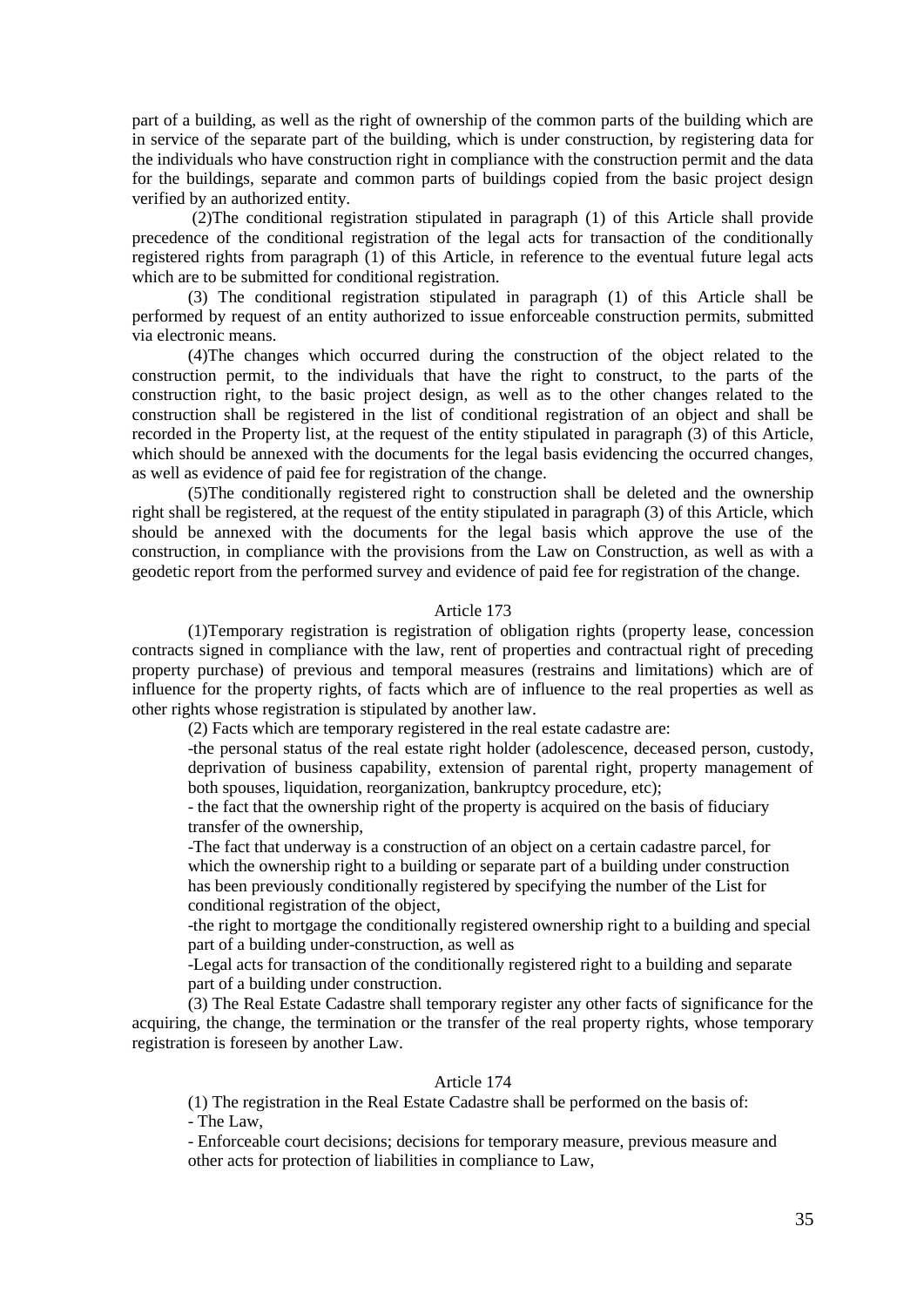- Decision of the Government of the Republic of Macedonia,

- Final i.e. legally enforceable acts of the bodies of the state authority, the bodies of the local self-government units and the city of Skopje, legal and other entities authorized to perform public authorizations and

- Legal acts.

(2)As an exception to paragraph (1) of this Article, under the procedure for registration of properties which remained with unregistered rights, if the legal basis stipulated in paragraph (1) of this Article does not exist, the right to land and the right to ownership of the objects up to the ground floor, which were recorded in the Land Cadastre, shall be registered on basis of the data in the Land Cadastre.

### Article 185

(1) After receiving the application for registration of an infrastructure object in the cadastre of infrastructure objects, the data contained in the legal basis is compared with the data contained in the geodetic report.

(2) If the comparison has determined that there is a compliance of the data in accordance with Article 175, paragraph (3) of this Law, a registration shall be performed in the cadastre of infrastructure objects, and the applicant shall be issued a confirmation for registration.

(3) If the comparison has determined that there is no compliance of data in accordance with Article 175 paragraph (3) of this Law, a recording shall be performed in the cadastre of infrastructure objects, and the applicant shall be issued a notification for recording of an infrastructure object.

(4) The recording in the cadastre of infrastructure objects is carried out in the case when the legal basis is not submitted along with the application for registration, for which the applicant shall be issued a notification for performed recording.

#### Article 187

(1)The confirmations from Article 184 and Article 185, paragraph (2) and the notifications from article 185, paragraph (3) and (4) of this law, are delivered by the Agency to the applicants/right holders via mail or in electronic form within three (3) days from the day of the performed registration.

(2) If the confirmations cannot be delivered under the methods stipulated in paragraph (1) of this Article, then an Announcement shall be posted on the Bulletin Board in the premises of the Agency.

(3) After the expiry of the seven day period from the date of posting the announcement stipulated in paragraph (2) of this article, it is considered that proper delivery is completed.

(4)The applicants shall be informed of the performed registration/rejection by electronic means, via SMS or e-mail, depending on what they entered in their application.

# Article 196

When the data for the area of buildings, the separate and common parts of buildings and other objects collected with the survey differ from the data specified in the legal basis, then the applications for registration of changes shall be rejected.

## Article 199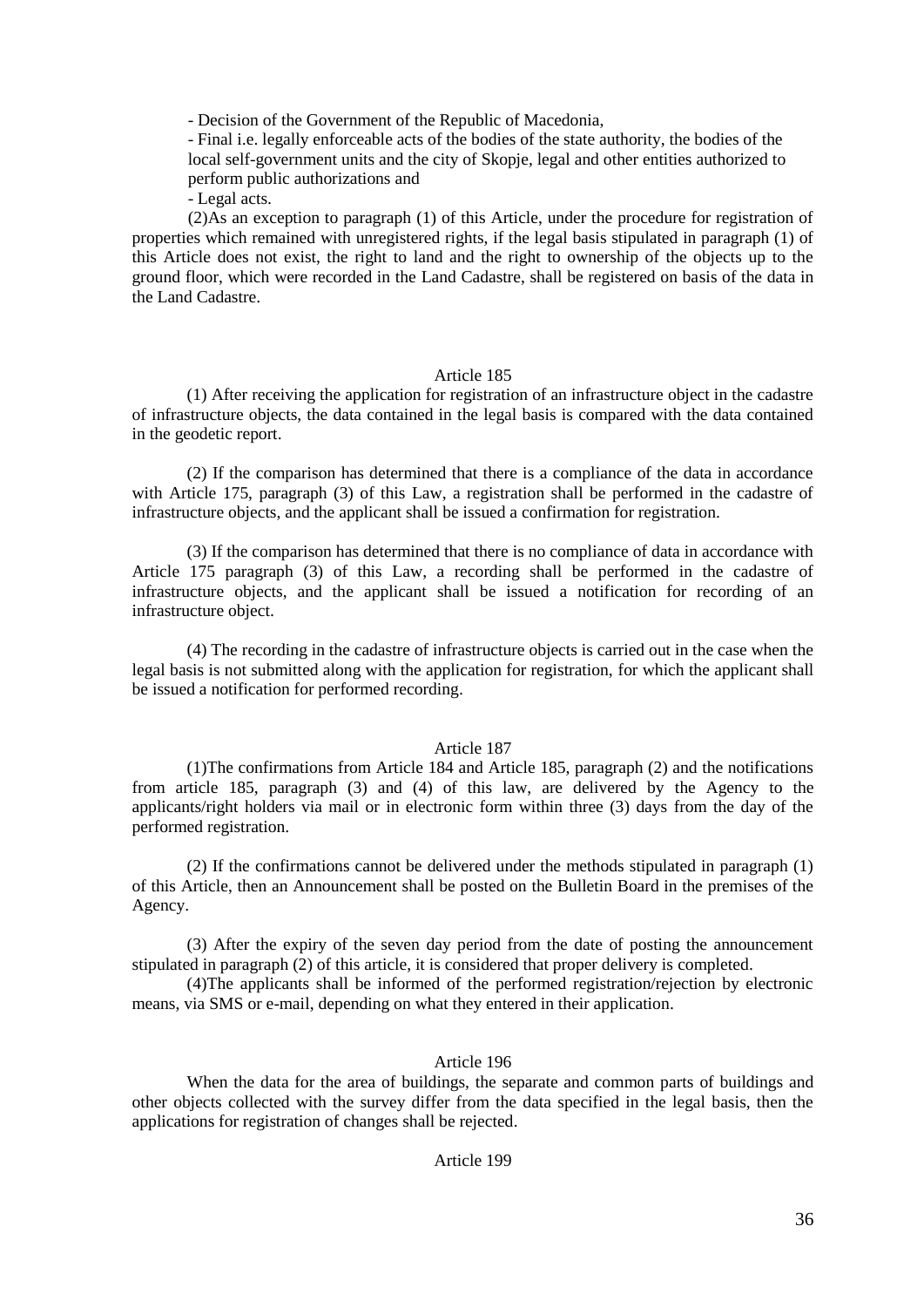The confirmations from Article 197 paragraph (1) and (2) of this Law shall be submitted in compliance with the provisions stipulated in Article 187 of this Law.

#### Article 207

(1)After the receipt of the application for registration of a change, the data comprised in the application for registration of a change, the data comprised in the document for the legal basis and depending on the type of the change, the data in the geodetic report, shall be compared with the data for the subject real property and the real property right holder according to the data registered in thereal estate cadastre.

(2) If the comparison of the data stipulated in paragraph (1) of this Article identifies that there is incompatibility, then the application for registration of the change shall be rejected with a rejection note.

(3) If the comparison of the data stipulated in paragraph (1) of this Article identifies that there is compatibility of the data, the registration shall be performed and the applicant shall receive a confirmation for registration.

(4) The rejection/registration with the rejection note or the confirmation for registration stipulated in paragraphs (2) and (3) of this Article is performed within a period not longer than 1 working day for changes processed without a geodetic report and within a period not longer than 3 working days for changes which are processed with a geodetic report.

#### Article 209

(1) Errors are considered to be the errors which have occurred during the acquisition and registration of the real property data, which refer to:

- The real property data, as a result of miscalculation of the parcel area i.e. building or the separatepart of the building on the parcel,

- The address data of the real property and the personal and address data of the real property rights holders;

(2) In the process of maintenance of the real estate cadastre, errors that refer to the data regarding the rights and the right holders registered during the establishment and maintenance of the real estate cadastre shall be removed, if no changes have been made during the maintenance of the real estate cadastre, which is established by inspecting the legal basis for registration.

(3) The errors stipulated in paragraph (1) and (2) of this article shall be corrected at the request of a client and under ex officio procedure, with a confirmation for correction of an error.

(4) The confirmation note from paragraph (3) of this Article shall be submitted in compliance with the provisions from article 187 of this Law.

(5) The correction of the errors stipulated in paragraph (1) and (2) of this article shall be performed free of charge.

## Article 211

(1) Updating of data in the real estate cadastre under an ex officio procedure is carried out for the cadastre municipalities where the percentage of real properties which remained with unregistered rights is greater than 20%, based on the performed survey of Article 57 paragraph (3) of this law.

(2) By updating the data referred to in paragraph (1) of this Article, the real property rights shall be registered in accordance with the provisions of Article 190 paragraph (2), Article 191, Article 193, Article 194, paragraph (2), Article 197 and Article 198 of this Law. The confirmation for registration shall be submitted in accordance with the provisions of Article 187 of this Law.

(3) If the property subject to the application for registration was not identified by the holders of the property right during the survey referred to in Article 57 paragraph (3), performed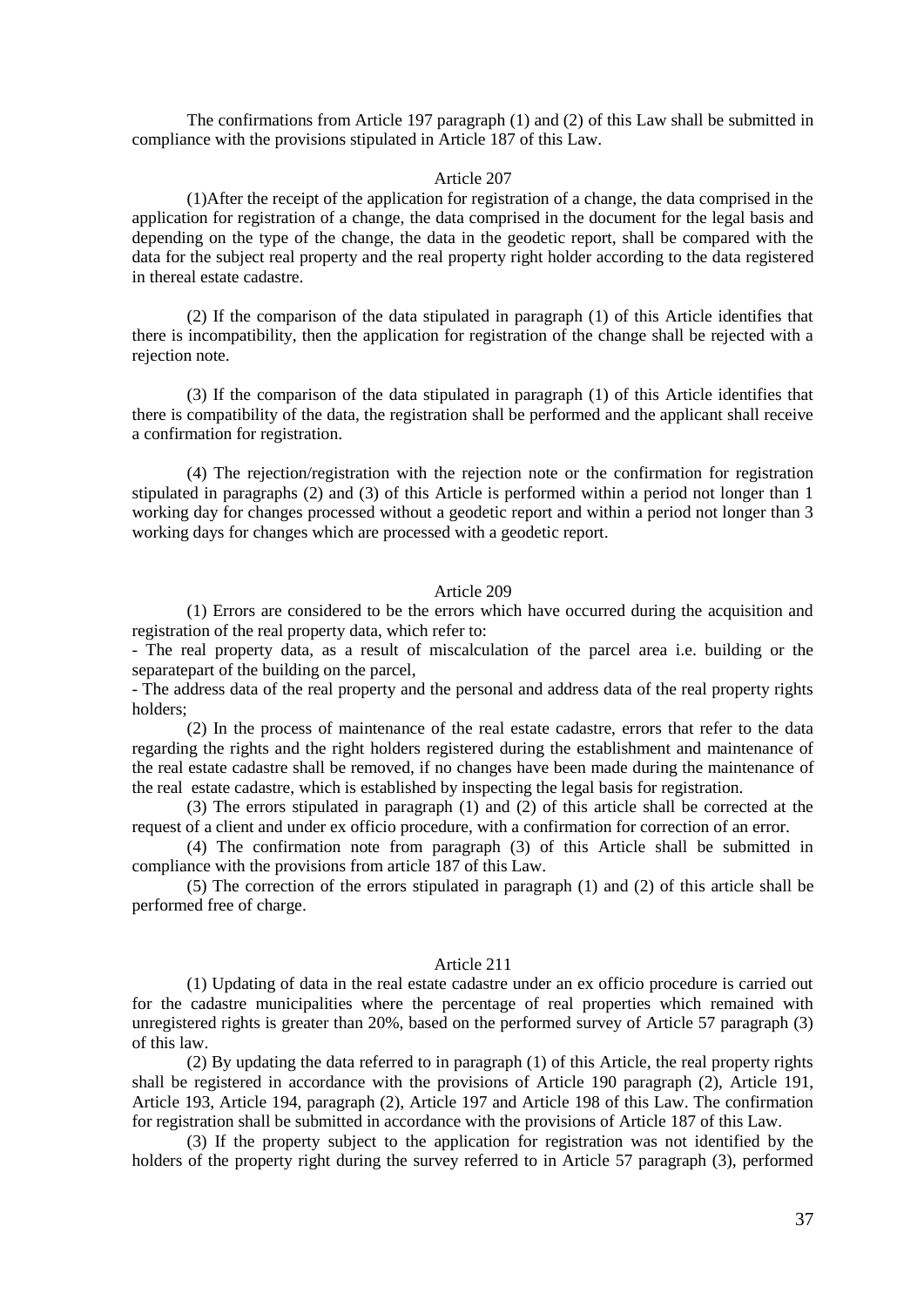under ex officio procedure, the property right shall be registered in the appropriate proportionate (co-ownership) parts.

(4) If the property subject to the application for registration can be identified by the property right holders during the survey referred to in Article 57 paragraph (3), performed under ex officio procedure, the property right shall be registered in compliance with Article 194, paragraph (2) of this Law.

(5) The Agency prepares an annual program for the updating of the data.

(6) The Annual program referred to in paragraph (5) of this Article shall be enacted by the Steering Board of the Agency and endorsed by the Government of RM.

## Article 217

(1) The data on the value of the real property determined with the mass property valuation shall be recorded in the GCIS.

(2) The data for the manner in which the mass valuation has been performed, as well as the index stipulated in article 220 of this law shall be published at the web page of the Agency for REC and can be published in the printed bulletin of the Agency for REC.

(3) The Agency for REC, under ex officio procedure, shall record in the GCIS the values of the real properties contained in the documents for the legal basis, which are annexed to the applications for registration i.e. processing of changes in the real estate cadastre.

## Notifying the applicant Article 218

The Agency for REC, with the confirmation for registration i.e. confirmation for processingchanges in the real estate cadastre, shall also notify the client submitting the application stipulated in article 217 paragraph (3) of this Law for the performed recording of the value of the real property.

## Article 220

Based on data from the mass property valuation and the value of the real property referred to in Article 217 paragraph (3) of this Law, the Agency shall determine and maintain the index of value of the real properties per categories, which represents a statistical measure for monitoring and recording of changes to a certain value.

# Recording the lease value

# Article 221

(1)On the basis of the data for the amount of the leases contained in the documents for the legal basis which are used to establish a lease over a real property, which are recorded in the Real Estate Cadastre, the Agency shall record the value of the leases in the GCIS.

(2) The entities authorized to sign/verify documents for the legal basis which are used to establish a lease over real properties are obliged to submit the same to the Agency for the purpose of recording in the real estate cadastre.

### Article 222

The manner of performing the mass property valuation and the manner of changing the recorded real property value, as well as the manner of recording the value of the leases shall be prescribed by the Steering Board of the Agency.

#### Article 237

The Notes stipulated in article 83 paragraph (2), article 184, article 185, paragraph (2), article 192, article 197, paragraph (1) and paragraph (2), article 206, article 207, paragraph (2) and paragraph (3), article 209, paragraph (3), article 211 and article 212 of this law are final and enforceable. The applicant i.e. the right holder has the right to lodge a lawsuit against the above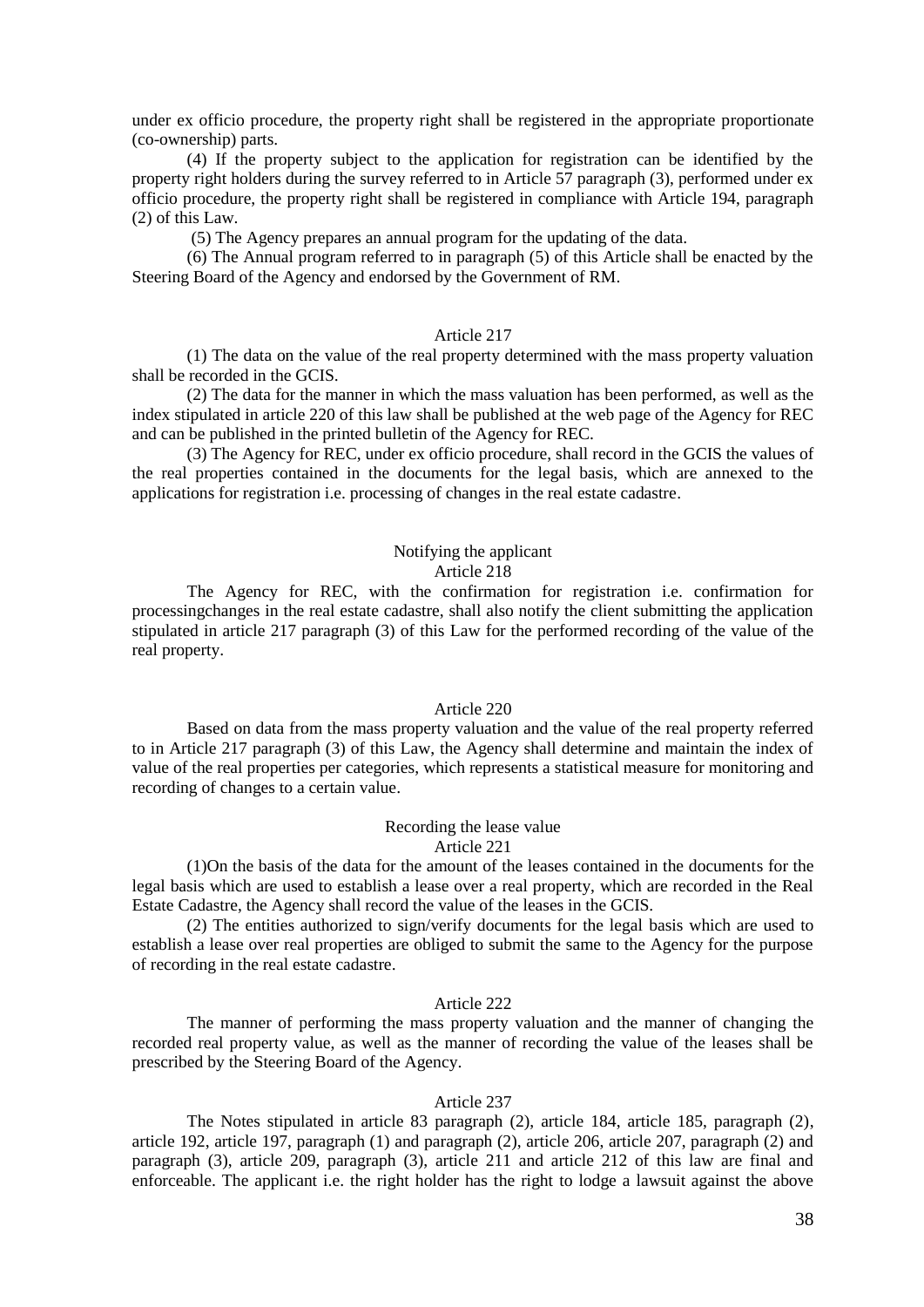mentioned notes before the Administrative Court within a period of 15 days from the day of the receipt of the Note.

## Article 241

(1)The Agency shall perform supervision over the legitimacy of the work of the sole proprietors –authorized surveyors and trade companies for geodetic works under ex-officio procedure or by request of a client.

(2)The supervision stipulated in paragraph 1 of this article shall identify whether the sole proprietors – authorized surveyors and trade companies for geodetic works:

- Have been registered in the Trade Registry with a main occupation – performance of geodetic works (Article 104, paragraph  $(1)$ , point 1);

- Perform the geodetic works in accordance with this law and the regulations based on this law, as well as the regulations and the standards of the geodetic profession (Article 121, point 1);

- Have liability insurance for damage that could be caused to third parties during the

performance of the geodetic works and whether they have properly renewed the damage liability insurance (Article 117);

-Use the data from the survey and the real estate cadastre during the performance of the geodetic works and whether the data are used explicitly for the purpose for which they have been issued (Article 124, paragraph  $(1)$  and  $(2)$ ;

- Charge fee for the performed geodetic works in compliance to Article 125;

- Fulfill the conditions stipulated by this law in regard to the staff, premises and equipment required for performance of the geodetic works (Article 104, paragraph (1) point 2, Article 118, paragraph (2) and Article 120, paragraph (2));

- Record the client applications for performance of geodetic works in the log-book (article 126).

- Draft each geodetic report according to a previously carried out survey and carry out on-site inspection of the properties (Article 110, paragraph 1, point 6), sign every geodetic report made in hardcopy in their own hand, and sign the geodetic report prepared in electronic format with a valid certificate issued by a licensed publisher (Article 110, paragraph 1, point 2),

- use licensed software for production of geodetic reports (Article 104, paragraph (1) point 4)

- accept clients and publish data from the performed geodetic work only at the headquarters of the sole proprietor authorized surveyor or trade company for geodetic works (Article 121, point 3)

- has incorporated the word "cadastre" in the title of the Trade Company (Article 118 paragraph (2)),

- if an employee of the Agency is registered as a sole proprietor authorized surveyor, i.e. acts as an owner or a partner in a trade company for geodetic works or the geodetic works of a sole proprietor authorized surveyor, i.e. trade company for geodetic works are carried out by employees of the Agency (Article 25 paragraph(2) and (3)),

- have an electronic connection with the Agency (Article 124, paragraph (3)), and

- the employed authorized surveyors attend continuous training in the field of geodetic works (Article 110, paragraph 1, point 7).

(3)While conducting the supervision referred to in paragraph (1) of this Article, the Agency may carry out an on-site control of the performed surveys by a sole proprietor authorized surveyor or Trade Company for geodetic works.

# Article 243

(1)Sole proprietors - authorized surveyors and trade companies for geodetic works shall provide the authorized officer a smooth execution of his/her job, ensure the conditions necessary for the work and for the determination of the facts and to make available all the necessary documents and data.

(2) For the performed work, the authorized officer shall draw up minutes to record the notes, statements and other relevant facts and circumstances with summary of the factual situation.

(3) If during the execution of the article 241 of this law are determined irregularities in the application of Article 110, paragraph 1, point 7, Article 118 paragraph (2) and Article 126 of this Law, the minutes shall record the established irregularity and the authorized officer shall initiate a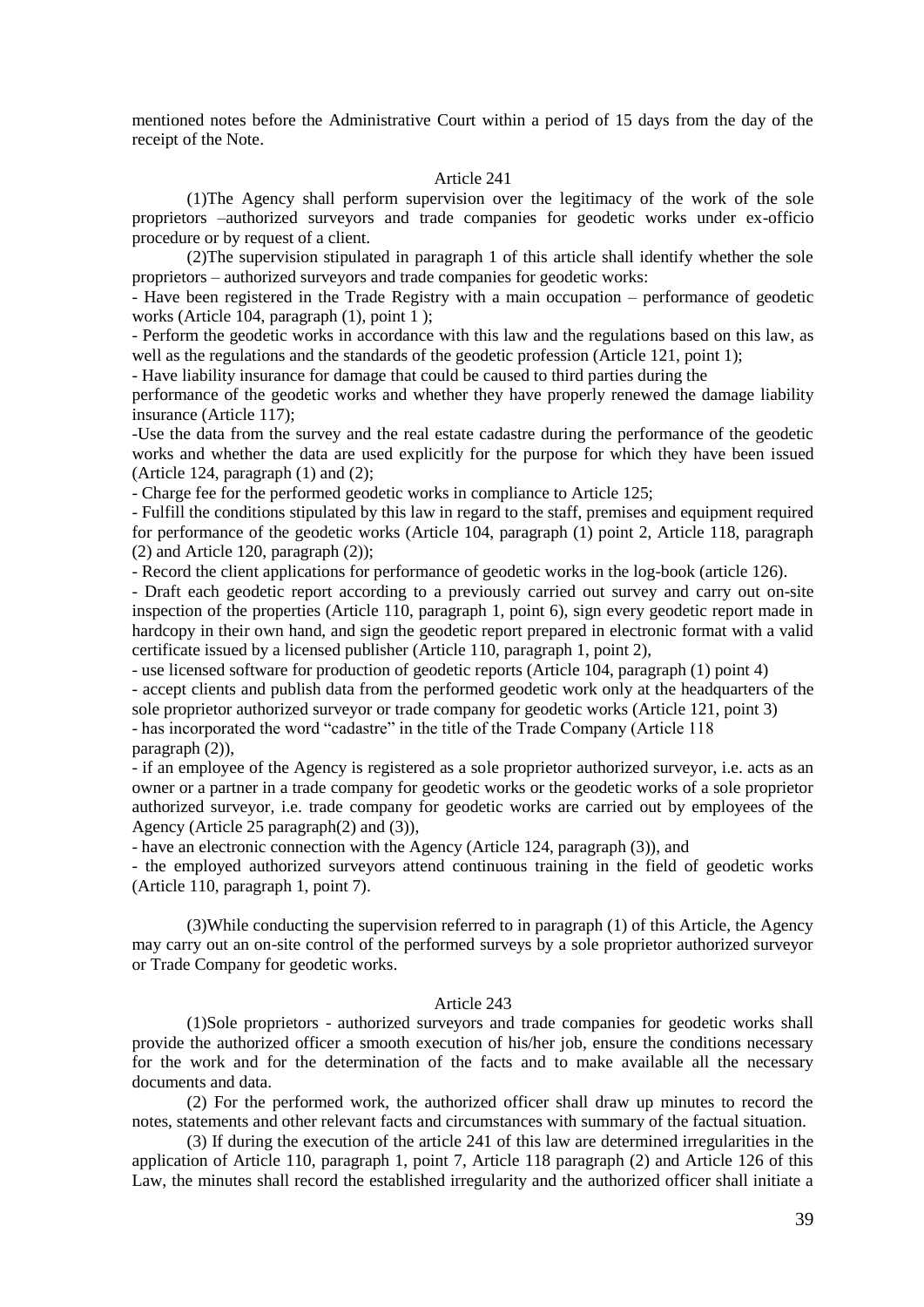procedure for correction of such irregularity, i.e. sanctions proceedings, with a notification to remedy the irregularity within 15 working days.

(4) A copy of the minutes referred to in paragraph (2) of this Article shall be submitted by the authorized officer to the sole proprietor authorized surveyors and trade company for geodetic works on the day of performance of the works.

### Article 244

(1)If after the expiry of the deadline prescribed in article 243, paragraph 3 of this law, and is found that the irregularities have been rectified, a conclusion will be drafted and the procedure shall be stopped. However, if it is determined that the irregularities are not rectified, the Agency shall initiate a procedure for correction, i.e. a sanction procedure and shall submit to the Chamber a proposal to revoke the license.

(2)When determined that the sole proprietor authorized surveyors and trade company for geodetic works does not act in accordance with Article 110, paragraph 1, point 2 and point 6, Article 124, paragraph (1) and (2) and Article 125 of this law, the authorized officer shall initiate a procedure for correction i.e. a sanction procedure.

(3) The authorized official shall initiate a procedure for correction i.e. sanction procedure and shall submit to the Chamber a proposal for revoking the license when determined that the sole proprietor authorized surveyors and trade company for geodetic works:

-Committed a violation of the provision of Article 25 paragraph (2) and (3) of this Law relating to conflict of interest,

-Does not meet the requirements of Article 104, paragraph (1) point 1 of this Law in relation to the main activity for performance of geodetic works,

-Committed an irregularity in relation to the obligation to obtain damage liability insurance in compliance to Article 117 of this Law,

-Do not meet the requirements of Article 104 paragraph (1) point 2 and Article 120, paragraph (2) of this Law in respect of the employees.

-Committed an irregularity in relation to the obligation to use the licensed software for production of the geodetic reports from Article 104 paragraph (1) point 4 of this law.

-Committed a violation of the provision of Article 124 paragraph (3), in relation to the obligation to electronically connect with the Agency.

-Committed the irregularity of Article 121 paragraph 1 point 3 of this Law and

-Do not allow for a smooth execution of the works, do not provide the conditions necessary for the work and for determination of the facts and do not present all the necessary documents and data in accordance with Article 243 paragraph (1) of this Law.

(4) The Agency shall submit to the Chamber a proposal for revoking the license in case of violation of Article 243 paragraph (3) of this Law, as well as for violation of Article 110, point 2 and point 6, Article 124, paragraph (1) and (2) and Article 125 of this Law, if the sole proprietor authorized surveyor and trade company for geodetic works has been previously fined for a committed violation.

(5) The Chamber shall, within 5 working days, decide on a proposal to revoke the license and enact a decision.

(6) If within the specified period the Chamber does not make a decision, the Director of the Agency shall adopt a decision to revoke the license.

(7) The decision referred to in paragraph (5) and (6) of this Article shall be final and enforceable, and against the same a lawsuit can be lodged before the Administrative Court within 15 days of receipt of the decision.

(8) If the authorized officer determines that the authorized surveyor does not act in accordance with the provisions of Article 112 of this law, the authorized officer shall initiate a procedure for correction i.e. sanction procedure, while the Director of the Agency at the proposal of the authorized officer shall enact a decision to revoke the license for an authorized surveyor.

(9) The decision referred to in paragraph (8) of this Article shall be final and enforceable, and against the same a lawsuit can be lodged before the Administrative Court within 15 days of receipt of the decision.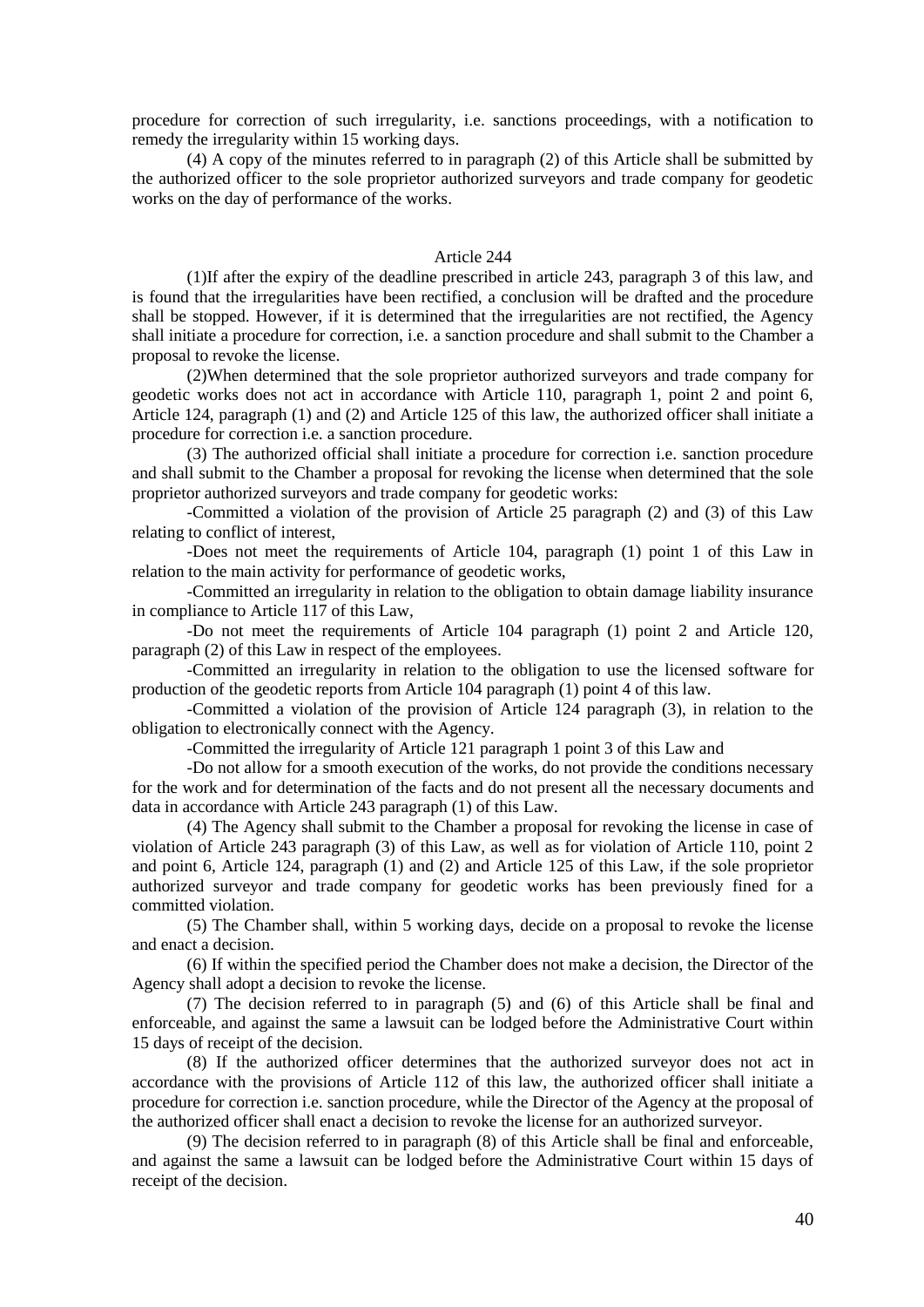#### Article 246

(1) A fine in the amount of  $\epsilon$ 2000 to  $\epsilon$ 2500 in MKD equivalent shall be imposed to the legal entity, if:

1. Removes, damages, destroys, or relocates without authorization a point from the geodetic reference network stipulated in article 49, paragraph 1 of this law or fails to report to the Agency any type of destruction, damage or unauthorized relocation within 15 days from the day of such discovery, in compliance with article 49, paragraph 2;

2. Fails to report to the Agency within the set deadline, any construction and other types of work which may damage, destroy or dislocate points from the reference network stipulated in article 50 paragraph 1 of this law;

3. Fails to submit within the set deadline an application for registration of a change in the real estate cadastre to the Agency, in compliance with article 202 from this law;

4. Produces cartographic products without prior authorization issued by the Agency for REC in compliance with article 99, paragraph (2) of this Law, and

5. Puts into use cartographic products without consent from the Agency in compliance with article 101 of this law.

(2) A fine in the amount of  $\epsilon$ 1000 to  $\epsilon$ 1500 in MKD equivalent shall be imposed to the responsible person employed at the legal entity for the violation stipulated in paragraph 1 of this article;

(3) A fine in the amount  $\epsilon$ 1000 to  $\epsilon$ 1500 in MKD equivalent shall be imposed to the natural person for the violation stipulated in paragraph 1 of this article

.

.

#### Article 248

(1) A fine in the amount of 2.000 to 4.000 Euros in MKD equivalent shall be imposed to the trade company for geodetic works, if:

1. The employed authorized surveyors do not attend continuous training related to geodetic works. (Article 110, paragraph 1, point 7),

2 The title of the company contains the word "cadastre" (Article 118 paragraph (2)),

3.Trade company does not record the applications of the clients in a log book and does not administer the log book in compliance with the regulations on archive materials and archiving (Article 126),

(2) A fine in the amount of 750 to 1.500 Euros in MKD equivalent shall be imposed to the responsible person in the trade company for geodetic works for the violation stipulated in paragraph (1) of this Article,

(3) A fine in the amount of 500 to 1.000 Euros in MKD equivalent shall be imposed to the authorized surveyor registered as a sole proprietor for the violation of paragraph (1) of this Article

#### Article 249

(1) A fine in the amount of 4.000 to 8.000 Euros in MKD equivalent shall be imposed to the trade company for geodetic works for a violation, if:

1. The Trade Company is not registered with main activity for performance of geodetic works (Article 104, paragraph (1), point 1),

2. The Trade Company does not provide for unobstructed performance of the works, does not provide the conditions that are necessary for work and for the identification of the factual situation, and does not enable access to the documents and the data for the purpose of inspection that are required in compliance with Article 243, paragraph (1) of this Law,

3. Does not rectify the irregularities within five working days (Article 243, paragraph (3) of this Law,

4. Does not perform the geodetic works in accordance with the provisions hereof and the regulations made based on this law, as well as in accordance with the rules and the standards of the geodetic profession (Article 121, point 1),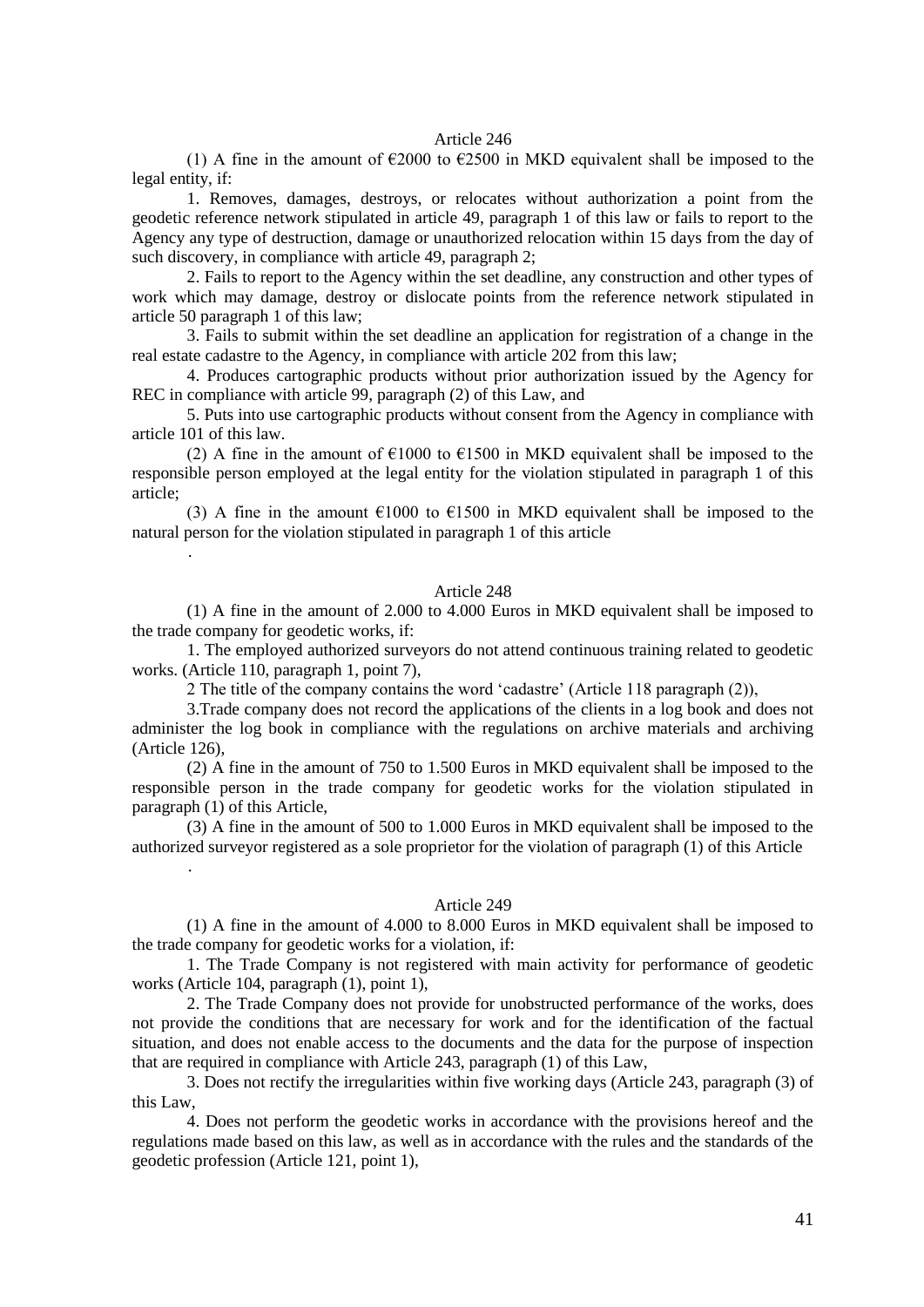5. Has committed a violation regarding the obligation for damage liability insurance from Article 117 of this Law,

6. Does not meet the requirements from articles: Article 104, paragraph (1) point 2 and Article 120 of this Law in respect to the employees,

7. Has committed a violation of the obligation for the use of licensed software from Article 104, paragraph (1), point 4,

8. Has committed a violation of the provision of Article 25 paragraph (2) and (3) of this law relating to conflict of interests,

9. Has committed a violation of the provision of Article 124, paragraph 3, regarding the obligation to connect with the Agency via electronic means,

10. Has prepared geodetic reports without previously performing a survey and inspection of the real property on-site. (Article 110, paragraph 1, point 6),

11. Does not use the data from the real estate cadastre and does not use them solely for the purpose for which they are issued (Article 124 paragraph (1) and (2)),

12. Charges a fee for the geodetic works which is not in accordance with Article 125 of this law,

13. Accepts clients and issues data from the performed geodetic works outside the headquarters of sole proprietor authorized surveyor, i.e. outside the trade company for geodetic works,

14. Does not sign in his/her own hand every geodetic report prepared in hardcopy, and does not sign every geodetic report made in electronic format with a valid certificate issued by a authorized issuer (Article 110, paragraph 1, point 2).

(2) A fine in the amount of 2.500 to 5.000 Euros in MKD equivalent shall be imposed to a responsible person in the trade company for geodetic works for a violation from paragraph (1) of this Article.

(3) A fine in the amount of 1.500 to 3.000 Euros in MKD equivalent shall be imposed to the authorized surveyor registered as a sole proprietor for the violation of paragraph (1) of this Article.

### Article 250

(1) For the violations stipulated in this law, a violation procedure shall be administered andsanctions for the violations shall be issued by the Agency (hereinafter referred to as: the violations entity).

(2) The violation procedure from paragraph (1) hereof in front of a violations entity, shall be governed by a Commission for determination of a violation (hereinafter referred to as: Violations Commission) formed by the Director of the Agency.

(3) The violation commission is consisted of a President and two members. The president shall be a graduated lawyer, who has passed the BAR and has five years of work experience in their relevant field, and the members shall have a high level educational background and five years of work experience in their own relevant fields, one of which shall be graduated lawyer and the other a graduated geodetic engineer.

(4) The Violation Commission shall be elected every three years.

(5) Besides the members of the Violation Commission, the Director of the Agency shall appoint a Secretary who shall perform the administrative work for the Commission and a Deputy President and Deputy Members which will participate, as an exception, in the work of the Commission, in case of absence of some of the members of the Commission.

(6) The Violation Commission shall enact a Work Proceedings for its work and shall administer a sole record on violations, issued sanctions and enacted decisions.

(7) The members of the Violations Commission shall be entitled to a reward for their work in the Violations Commission which shall be determined by the Steering Board of the Agency which shall be reasonably adequate for the meaning, work scope of the members and the complexity of the violations.

(8) The Violations Commission shall work in a council, and it shall decide with a majority of the total number of votes of the members.